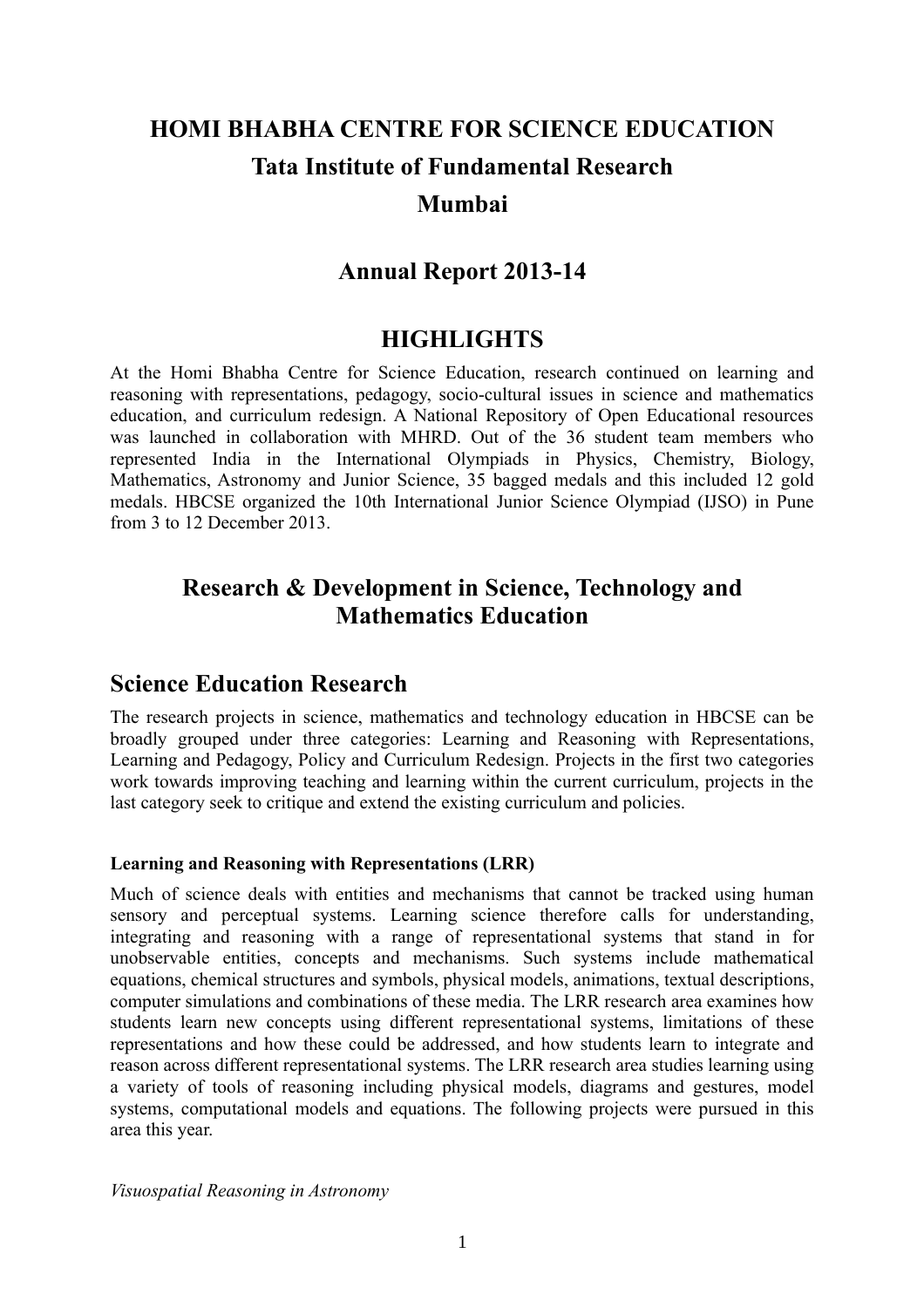Research in visuospatial reasoning has contributed to the development of a pedagogy for elementary astronomy that connects phenomena and their external representations, specifically concrete models and diagrams, with internal mental models that people use to reason in science. Grounded in the theoretical perspective of embodied cognition, this research has aimed to link perception and action on the one hand, with abstractions of science on the other.

A set of tasks, administered as part of the Indian National Astronomy Olympiad 2014, related to reading and interpreting a polar projection sky map. The tasks required students to mark the directions in the map, locate the horizon, identify the celestial equator and the ecliptic, and place the sun and the moon on the map, based on information about the time of day and the moon's phase. Data from about 500 students between the ages of 14-17 years is being analysed. This analysis will be followed by interviews of a sample of students to understand their ways of reasoning. Shri Swapnil Jawkar of SIES College is a collaborator. [A. Sule, J. Ramadas, S. Chopde and G. Narwankar]

## *Cognitive Mechanisms Underlying Model-Based Discovery and Learning*

This DST funded project started in October 2013, and involves developing experiments to understand how students learn new concepts via the manipulation of external models and artifacts. The focus of the project is understanding this process at the cognitive/neural mechanism level. Most studies would be behavioral, and would be based on eye-tracking, finger-movement tracking, galvanic skin response tracking, and manipulation of stimuli using virtual reality goggles. The project would also seek to develop a guiding framework for designing video games and interfaces that support learning and discovery, based on the identified cognitive mechanisms. [S. Chandrasekharan, The Learning Sciences Research Group]

## *Representational Competence in Chemistry*

Representational competence' (RC) in chemistry refers to the ease of handling various representations (chemical equations, graphs, 2D and 3D molecular diagrams, animations, etc.) simultaneously, particularly interlinking multiple representations, transforming among them, and building information through those representations. The main goal is to understand how RC changes over time, especially how academic exposure changes the ability to do representational transformations. A second goal is to explore the cognitive mechanisms underlying representational transformations. In an ongoing study where categorization, transformation and equation-balancing tasks are posed to participants with varying academic backgrounds from undergraduate to post-graduate. The study uses eye-tracking and task analysis to isolate elements of representational competence. [P. Pande and S. Chandrasekharan]

## *Role of Multiple Representations in Understanding DNA Structure*

This research explores the difficulties faced by students while understanding the concept of DNA structure and how different external representations (such as concept maps and models) could help in learning different facets of DNA structure. A physical manipulation task was used to study how students conceptualize the inter-linkages between different biological concepts related to the structure of the DNA. 12 biology undergraduate students were each provided with 37 type-written concept-cards, from which they had assemble a concept-map of DNA structure. The building activity required a participant to organize movable materials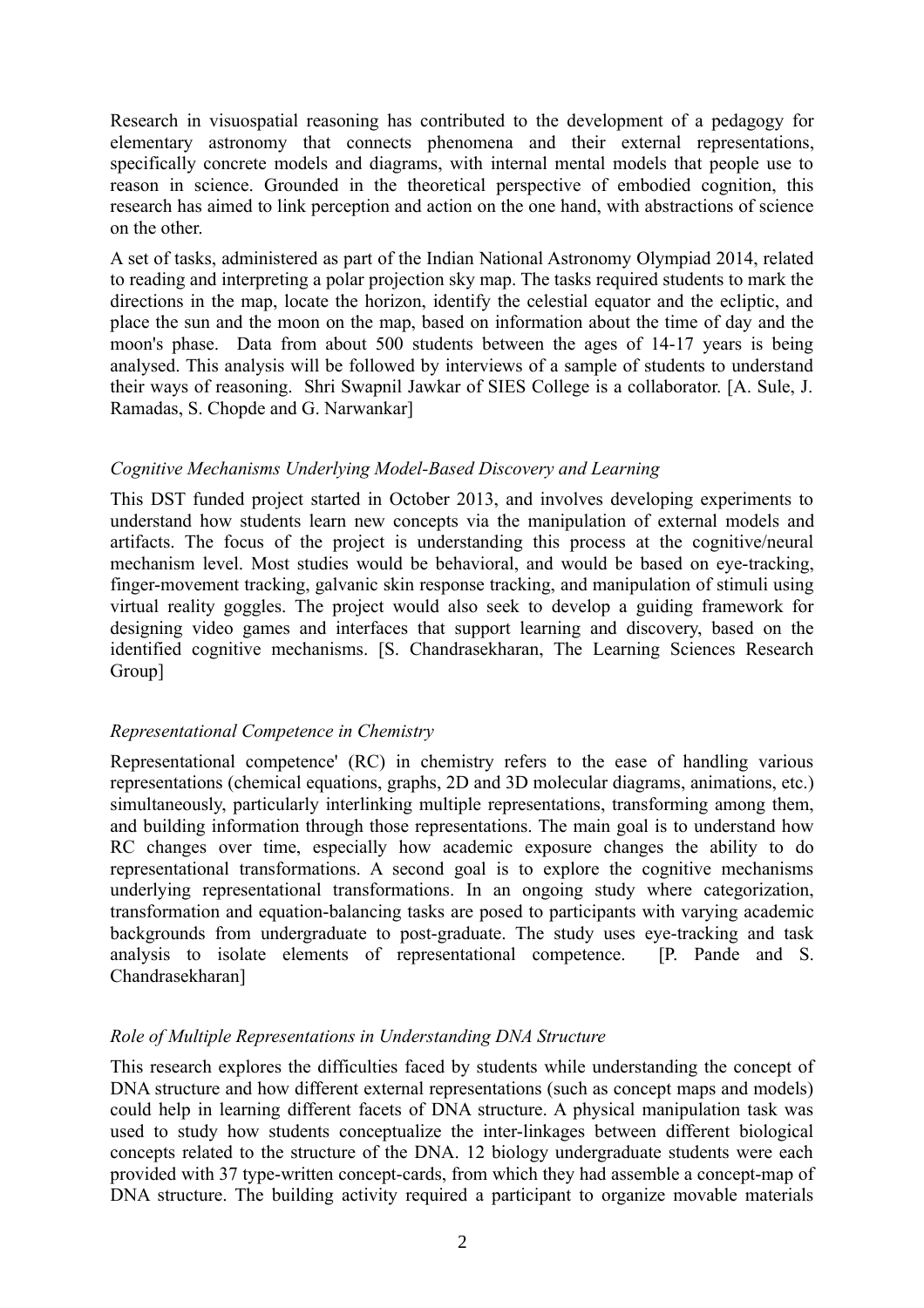(concept-cards, chart-paper arrows and stick-it notes). A structural analysis of the generated maps (nodes, links, linking phrases) helped identify two groups of map-builders, 'Concrete' and 'Vague'. A paper based on procedural analysis of the task (different actions and moves made in building the map) and the structural analysis was presented at the American Educational Research Association conference, where it was selected as a full paper from more than 12,000 submissions. [A. Srivastava and S. Chandrasekharan]

#### *How is student drawing used in learning about biology?*

We investigated how student drawing is used in a few schools in Mumbai in connection with learning about biology. In each school, we collected, photographed, categorised, and analysed examples of drawings that students made of plants, animals, and other subjects related to biology. Some students and teachers were also interviewed. Most of the drawings we found were drawn by copying textbook illustrations, with the apparent objective of memorising appearances and remembering the names of organisms and their parts. We did not find any examples in which students drew while they observed specimens, models, or organisms, or in which students drew in order to record observations of experiments. Teachers assessed the student drawings only on the basis of neatness and accuracy in copying. [A. Akhtar, K. Patil and K. Haydock]

#### *Sound Visualisation*

We investigated, designed and tested an activity in which school students of Class VII investigate visual representations of sound waves produced by an oscilloscope. The objective was to expose students to the visualisations of sounds they produced so that through empirical observation and reasoning (but without formal 'teaching') they start realising that louder sounds produce waves of greater amplitude and higher-pitched sounds produce waves of shorter wavelength. [K. Haydock]

## *Modelling*

We investigated, designed and tested a teaching activity in which students of Class VIII make 2-d representations of 3-d geometric models, and then use each other's 2-d representations to reconstruct the 3-d models. The learning objectives include practicing keen observation and model making, and analysing the nature of science. [K. Haydock]

#### *Learning Mathematics in a Social Context: A Chat Studio*

A new game application was designed to help develop arithmetic skills in primary school students. It extends the instant messenger activity in the Sugar Platform, running on OLPC (One Laptop per Child) machines. The logging feature of this activity was modified to record events in microsecond resolution, to track student response times as they played the game. This game will soon be field tested as part of the research on learning mathematics in a social context. [R. Shaikh, Nagarjuna G., S. Chandrasekharan, R. Katkam, G. Wadekar and S. Mohanan.]

## *Concept Inventories*

A concept inventory on rotational kinematics developed by us, was administered to around thousand students from 5 urban centres (Jaipur, Patna, Mumbai, Hyderabad and Bangalore).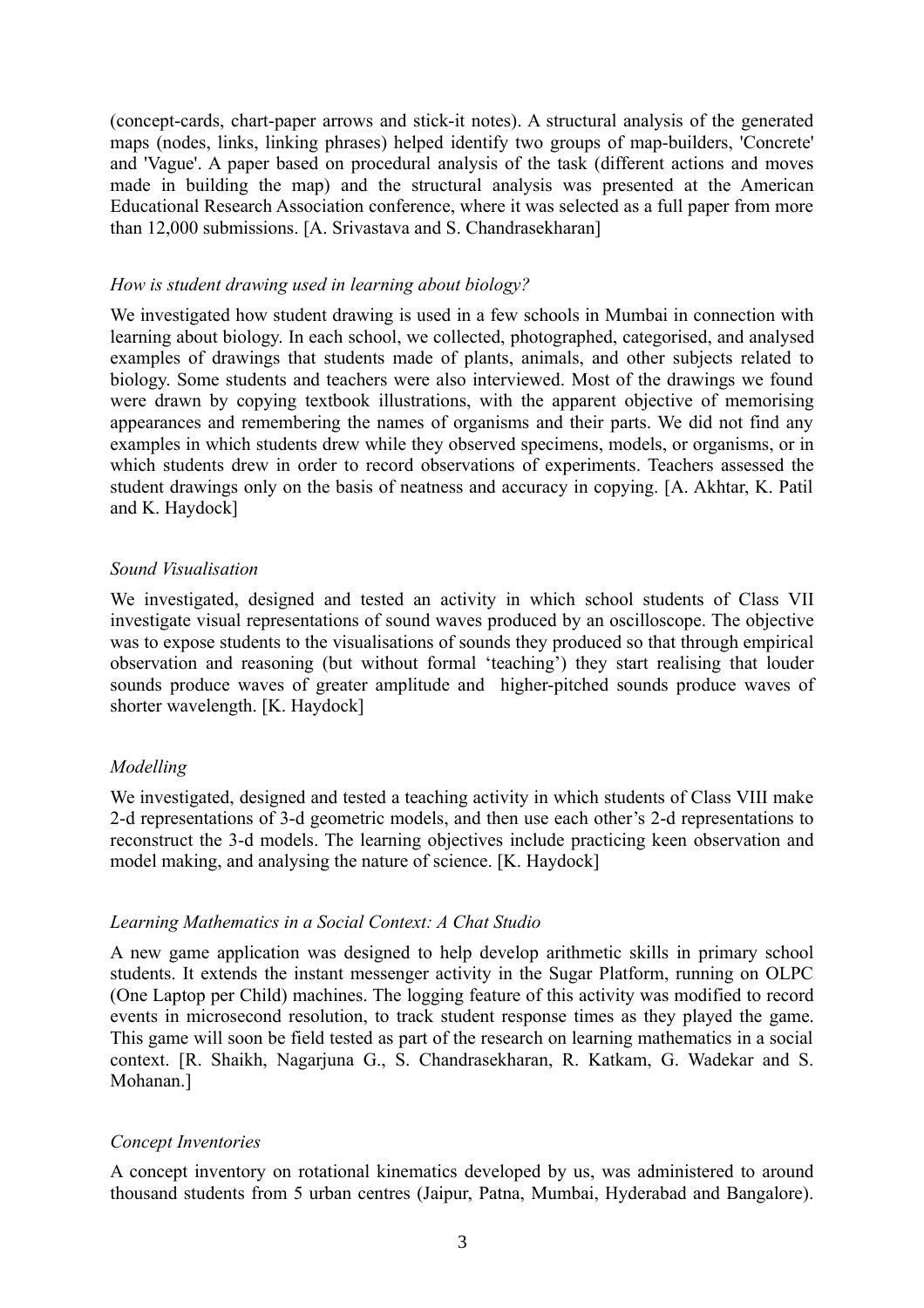Part of the inventory was also administered to around 400 introductory level students at the University of Washington, Seattle carried out while Mashood K. K. was on an internship with the physics education group at the University, was under the supervision of Prof. Paula Heron. Statistical analysis of the data included calculation of indices for assessing the reliability and discriminatory power of individual items as well as the whole test. Item response curve (IRC) analysis was also carried out for all the 39 items presented at the Foundations and Frontiers of Physics Education Research (FFPER) conference at Bar Harbor, Maine, June  $17 - 21$ , 2013, also communicated part of the analysis to a peer reviewed journal.

We have been experimenting with the peer instruction pedagogy developed by Eric Mazur at the University of Harvard. A workshop for teachers in peer instruction by Prof. Mazur at the Indian Institute of Technology, Bombay, led to translating part of the Peer Instruction manual in Hindi for teachers in rural India with the help of Ms. Ranjana Pathak.

We also studied the transferability of general problem solving skills among higher secondary school students. The pedagogic potential of physics in this regard was investigated. The correlation of physics performance of students with their performance in chemistry and mathematics in highly competitive problem solving examinations was studied using a massive data base (half a million students). Encouraged by significant correlations we interviewed 20 students to explore the pedagogic potentials of physics, and identify strategies and practices relevant to physics which facilitate transfer. [V. Singh and K.K. Mashood]

#### *Learning Trajectories for Area Measurement*

The school mathematics topic of area measurement has strong connections with other topics such as whole number multiplication, geometry, proportion, fractions and decimals, and also with operational schemes such as unit iteration, unitizing and partitioning. It is conjectured that knowledge acquisition in this topic is better described by a network model, where connections between 'knowledge pieces' are increasingly strengthened, rather than a sequential model of acquiring new concepts. We designed a spiral learning trajectory in the light of this hypothesis, and tested it in two summer vacation camps. We are analyzing data collected from these camps, conducted during April-May, 2013, with two batches of students. We are also running an eye-tracking experiment to explore the effect of an intervention in solving two problems based on area-measurement. This study is a blend of cognition and mathematics education research. [J. Rahaman, S. Chandrashekaran and K. Subramaniam]

#### *Systems Thinking*

A study on students' thinking about systems involved students across various age groups ranging from 12-15 years, studying in grades 7, 9, 10 and 11 from different schools across India. Problems and tasks about stocks and flows were presented as text, tables, graphs in worksheet formats. The preliminary findings indicate that students at all levels lack an understanding of flows and accumulation of stocks, which are essential components of systems thinking. These have opened up several areas of investigations, including students' understanding of representation of information, especially of rates of change and accumulation. [C. Natarajan, D. Prabhu and A. Jamakhandi]

#### **Student Learning and Pedagogy**

The problem of helping students understand science and mathematics is very complex, and a major strand of HBCSE research investigates how science teaching and pedagogy could be made more effective. This include improving the institutional framework for teaching, as well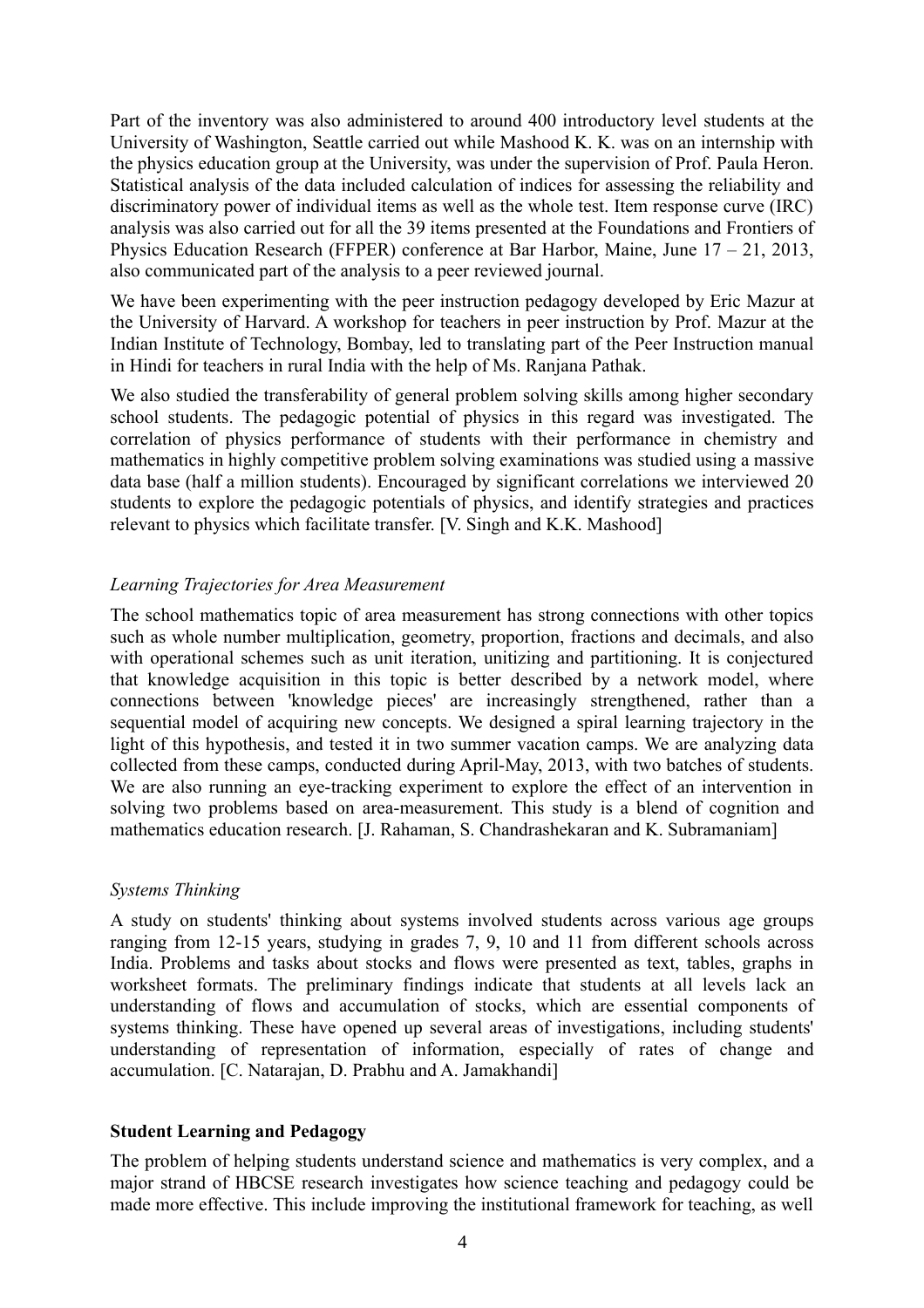as developing new teaching models. The following projects were pursued under this theme this year.

#### *Science Teaching at the Middle School Level*

A paper on grade 8 students' ideas of spontaneous generation, titled "Omne Vivum Ex vivo"? A study of middle school students' explanations of the seemingly sudden appearance of some life forms" was completed. It will be published in Research in Science Education (currently available on-line: DOI 10.1007/s11165-014-9406-1). [J. Vijapurkar and P. Konde]

A study on another fundamental concept, the biological cell, titled, "What do Cells Really Look Like? An Inquiry into Students' Difficulties in Visualizing a 3-D Biological Cell and Lessons for Pedagogy" has been accepted . It will be published in Research in Science Education April 2014 issue (currently available online: DOI 10.1007/s11165-013-9379-5). [J. Vijapurkar, A. Kawalkar and P. Nambiar]

A study on students' reflective writing, in the form of diary entries (learning logs) of two batches of Grade 8 students, each undergoing either inquiry or traditional science teaching is written up for publication. [J. Vijapurkar and A. Kawalkar]

#### *Using contradictions to teach*

We investigated and compared how students and teachers learn (change their beliefs) through the recognition of contradictions of various kinds: (1) between two beliefs of a student; (2) between beliefs of different students; (3) between beliefs of a student and the teacher; (4) between belief of a student and what a teacher states (but does not actually believe); (5) between beliefs of characters in a text that a student reads or hears; or (6) between students' beliefs and their observations. Students were put in situations where contradictions were likely to occur and their conversations were recorded and analysed. For example, we asked students to explore and evaluate different ways of paying income tax. [K. Haydock, R. Shaikh and Saurabh]

#### *Close-observation*

We filmed videos of microbial activities through a microscope and investigated teacher and student education methods which use them as the basis for teaching science process skills such as close observation, questioning, documenting observations, and analysis. They were tested with children and with teachers from Uttarakhand, and were found to be useful in stimulating the viewer to go beyond merely naming and identifying. They stimulated viewers to ask questions regarding microbial behaviour, motility, reproduction, and 'consciousness' (teleological problems). [K. Patil, K. Haydock and Durgaprasad K.]

## *The Cultivation of Cultivation*

A history of the development of science and agriculture in ancient India (and Greece), as studied by well-known marxist scholars such as JD Bernal, Debiprasad Chattopadhyaya, and Romila Thapar, as well as primary sources quoted by these authors, was used to compare factors that affected and were affected by the development of science and agriculture. The insights were used to formulate a study among farmers. We conducted semi-structured interviews of five cultivators from Kottayam District in Kerala as case studies in order to find out their beliefs and understandings related to science, education, and cultivation. The longterm objective of this study is to find out how farmers form their beliefs, understandings,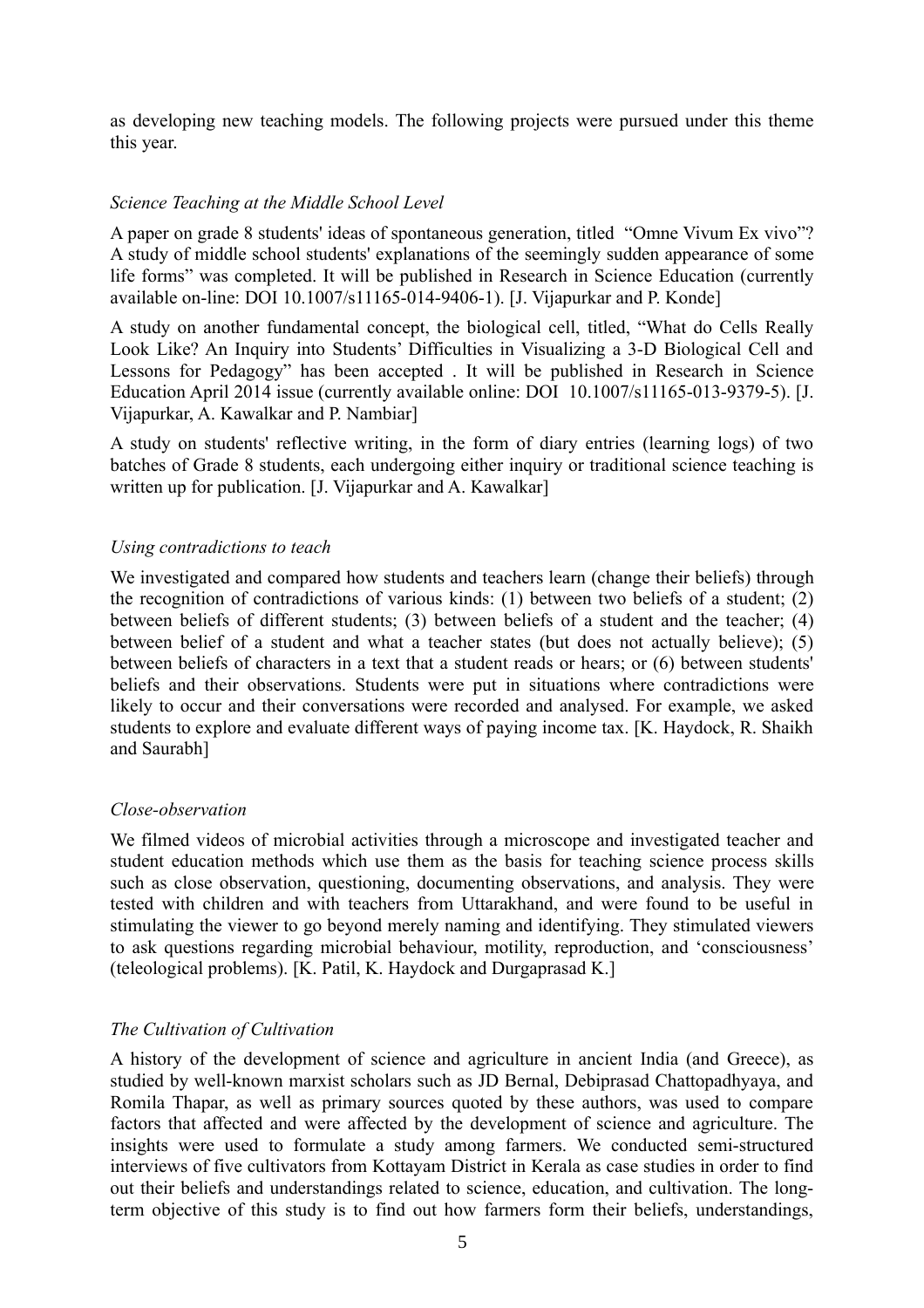skills and practices, and explore the controversy regarding whether cultivators do science whether and how they do experiments, make detailed observations, keep records, etc. [R. Varkey and K. Haydock]

#### *Do seeds float?*

We investigated, designed and tested an activity: "Do seeds float?" which is suitable for students to explore in relation to evolution. This activity is related to experiments Charles Darwin conducted in order to find out if it is possible that seeds were carried long distances across the sea and survived so that they could form new populations. Students design and carry out experiments in order to see if various types of seeds float in sea water and in fresh water, and if they germinate afterwards. This activity was included in the book "What is Science?" as an example of the scientific method. [K. Haydock, K. Patil and S. Kangsabanik]

#### *Teacher Professional Development*

The National Curriculum Framework places demands on teachers in terms of understanding and responding to students' thinking, that go beyond the prevalent teaching practice in classrooms. Research on teacher professional development at HBCSE explores how teachers can meet this expectations through specially designed programs and tasks. The efficacy of tasks related to students' mathematical thinking drawn from the teacher's own classroom teaching practice in improving teaching practice is being explored. Many researchers have shown that teachers' specialized content knowledge (SCK) of mathematics is a critical component of effective teaching. The topic-wise outlines of SCK for the teaching of school mathematics needs to be identified to guide the design of pre-service and in-service teacher education curricula. The discussion during a collaborative workshop where middle school teachers explored SCK on the topic of integers was analyzed for take-up by teachers and relevance to their teaching concerns. This will contribute to building a base of SCK for the topic of integers. An additional study exploring SCK elements for the topic of decimal numbers is underway. In this study artefact's from teachers' practice were used to support teacher reflection and learning [R. Kumar, K. Subramaniam, S. Naik and S. Takker]

# *Implementing Project Based Learning (PBL)*

We had designed and conducted a series of teacher workshops, and prepared PBL related materials for teachers. We have shared our experience gained from this exercise in various platforms, and four papers were published based on this work. A paper reported a study of four Indian middle school teachers' views on projects and practice of projects and presented a model of PBL to address the suggestions made by the National Curriculum Framework (NCF) 2005 and the difficulties presented by these suggestions, particularly for teachers. Another paper reported a middle school science teacher's practice of projects, and the scope for improvement in the teacher's existing project practice. [S. Shome and C. Natarajan]

A study explored teachers', teacher educators', and researchers' understanding of force, in relation to interpreting middle school textbook content. Another paper suggested pedagogic strategies to introduce concepts of species at the middle school level. A study of Indian teachers' views about and practice of school projects was presented in the HBCSE annual research meet 2013. This was based on the responses of participant teachers to initial questionnaires circulated during the PBL workshops. [S. Shome]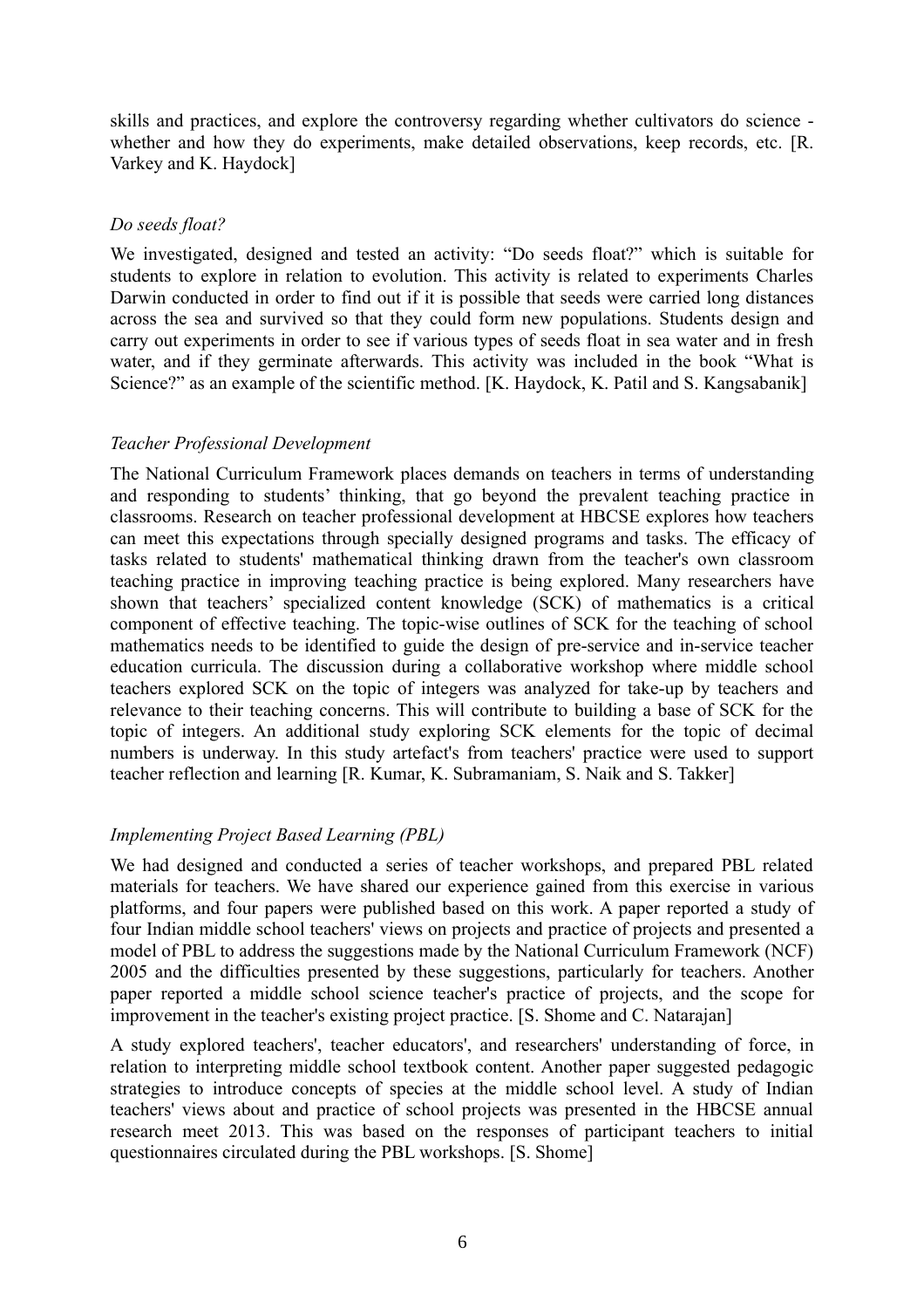#### *Science Education for Diversity (SED)*

Science Education for Diversity (SED), a three-year project funded by the European Union's (EU) Seventh Framework Programme concluded in December 2013. The project attempted to understand and effectively address the dynamics of relationships between gender, culture, ethnicity, language, diversity and science education. The research groups from the University of Exeter, UK, the Netherlands, Turkey, Lebanon, India (HBCSE) and Malaysia studied student's attitudes towards science, scientific issues and careers and their perceptions of nature of science and issues such as gender, religion and science. Technical reports based on four case studies of the intervention carried out in 3 schools, with 4 teachers and 4 classes of seventh and eighth standards were written up. Two papers were coauthored by SIC and PB. One titled "An Innovative Strategy for Addressing Diversity in a Science Class" was presented at an ICSSR sponsored National Seminar on "Innovations in 21st century education" organised by the K. J. Somaiya Comprehensive College of Education, Training and Research. Another titled "Responding to diversities in a science classroom" derived from the study has been accepted for publication in a teacher education magazine TeacherPlus. [S. Chunawala, C. Natarajan, P. Birwatkar, A. Muralidhar, B. Thakur, G. Battin, D. Prabhu and N. Shaikh]

#### *Design and technology research*

In the Design and Technology Education group Farhat Ara submitted her doctoral thesis on Investigating Students', Teachers' and Designers' Ideas about Design and Developing Design Activities for Indian Middle School Students (April, 2013). The thesis charted new territory by focusing on "Design" at the elementary and middle school levels in the Indian context, and provided a rich documentation of the overlap between the understanding of design among different groups. Design-based activities appropriate for the Indian context were developed through trials among urban middle school students, and the influence of these activities on students' ideas about design and designers were assessed. Students' responses to design activities highlighted students' ideas about structure-function relation in artefact's, their creativity and design decision skills. The study made a comparative analysis of students' design solutions to "design-without-make" and "design-with-make" tasks, which revealed that when not constrained with making, students showed more evidences of creativity and risktaking than when constrained by having to materialise – or make – their designs. Showing that the two kinds of tasks were complementary and not substitutes of each other, "design-withmake" tasks provided opportunities for students to recreate the whole design process, from identification of a need, to creating a brief, generating specifications and ideas, developing them, modeling them, and finally producing a working product. [F. Ara, S. Chunawala and C. Natarajan]

#### **Policy and Curriculum Redesign**

HBCSE plays a significant advocacy role, particularly to refocus the existing institutional, policy and curricular frameworks. The advocacy is based on developing research-based critiques of established patterns of education, and proposing alternate frameworks. The following projects were pursued under this theme this year.

#### *Inclusive Science Education*

In spite of efforts by the Government and other educational agencies in India, the dream of inclusive education for all students with differential abilities, and students coming from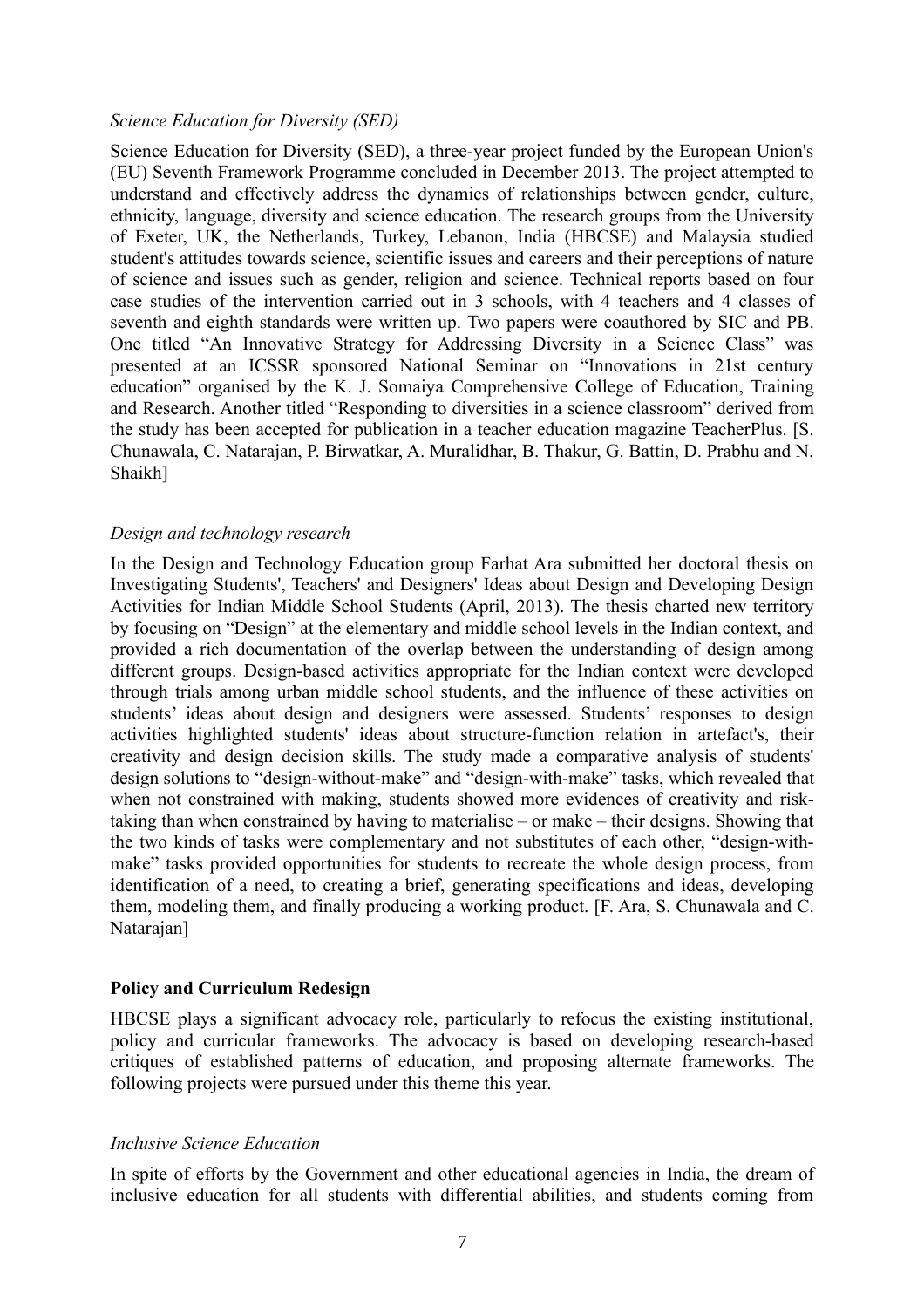diverse backgrounds, remains unfulfilled. The little available data on the status of students from marginalised backgrounds in India shows that science education is not inclusive, possibly due to: lack of positive attitude towards inclusion; lack of institutionalisation of inclusive strategies; lack of use of adaptive technologies; and low expectations in science from students with disabilities. We study the aspirations of students with disability (SWD) to study science, and their views on science education and inclusion.

Our research on inclusive education progressed with two studies. A study involved a survey of attitudes to inclusive education among teachers, school principals, parents and over 500 students in a large number of schools in Delhi. Another was a study on visualization through verbal descriptions and 3D representations conducted among students with and without visual disability in an inclusive setting. The study (ATIES: Attitude Towards Inclusive Education Scale) was administered in 9 schools: Government primary and senior secondary schools – 3 for boys and 3 for girls, in a private school, a special school for students with visual impairments, and an inclusive school. Participants included students, parents, teachers and Principals. A questionnaire on aspirations of students in science was administered to students with and without disabilities from 5 schools. The data collected with teachers and principals has provided insights for further work in classroom intervention.

Science classes in inclusive and special settings were observed, with students with visual impairments. Two studies were conducted on using diagrams for students in inclusive settings. A study on visualization through verbal descriptions and 3D representations was done in the Vivekanand foundation school, Mumbai and the Bharatiya Netraheen Vidyalaya, Delhi. [A. Sharma and S. Chunawala]

#### *Gender Imbalance*

Gender imbalance has social and historical roots. We have examined gender distribution among candidates who have qualified for the Olympiads and the candidates entering both medical and engineering streams. This has involved sifting through a large database of over a hundred thousand students. We hope to complete this study in the coming year. [V. Singh and P. Pathak]

## *Socio-Scientific Issues*

Socio-Scientific Issues (SSI) are issues at the interface of science, technology and society, which have ethical, moral, or social dimensions to them. SSI while representing social dilemmas, involve open-ended, debatable and real-world problems subject to multiple perspectives and solutions. Two aspects of research on reasoning among students on socioscientific issues were completed this year. A study examined from a critical feminist perspective how reproductive health is presented in the higher secondary biology curriculum and found that the textbook supports reproductive control of citizens through the use of technology. A paper on this was presented at the Indian Associaton of Women's studies (IAWS) conference in Guwahati (February 2014). Another study on biology doctoral students' critical examination of a deterministic claim in a media article found that students uncritically accepted fallacious claims and harbored linear cause-effect models of genotype-phenotype relationship without drawing on disciplinary knowledge. Besides, a 2-day workshop on SSI was conducted in December 2013 for 13 students from Atomic Energy Junior College. Students debated the social and ethical aspects of commercial surrogacy and were also exposed, in a structured manner, to evaluating complex and conflicting evidences in the context of SSI. [A. Raveendran and S. Chunawala]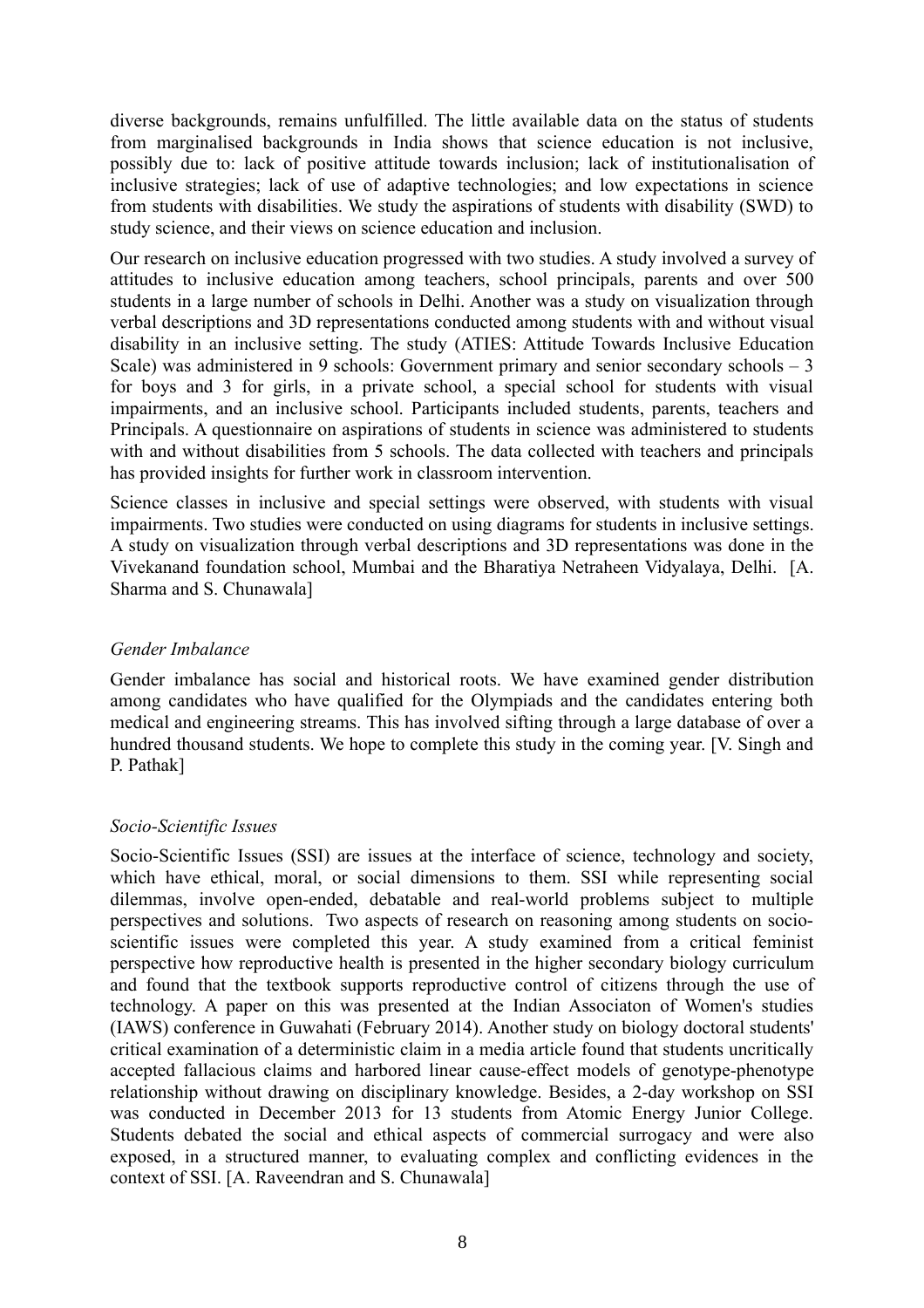#### *Relating Children's Out-of-School Knowledge to School Mathematics*

Contextual knowledge of mathematics gained outside school by students from low SES backgrounds are an important resource for classroom learning of mathematics. Our study showed that knowledge gained from participation in work contexts by low SES urban school children can form a foundation for the teaching and learning of the topic of measurement in the middle school. The study further argues that experiences from everyday work-contexts makes students familiar with artefacts and practices that represent a crystallised and embodied form of mathematics, which can be resources to make potentially powerful connections with school mathematics. It also argues that school mathematical knowledge represents a form of generalisation or abstraction consisting of ideas or constructs that illuminates diverse instances in the everyday settings. [A. Bose and K. Subramaniam]

# **Curriculum and Material Development Science Education**

#### *Understanding Chemical Elements*

Some unique and interesting print resources for chemistry education were designed, aiming to help students and teachers from diverse backgrounds in India appreciate the relevance of the chemical elements and the periodic table. The first is an info-graphic folded booklet highlighting the milestones in the development of the periodic table. The booklet opens up to an activity-based periodic table. Next a set of 114 intricately designed flashcards were produced, each introducing various facets of one chemical element using a mix of technical and popular information. An open access web portal for these resources is under development. [T. Joshi and S. Ladage]

#### *e-Learning portal and educational materials in Hindi*

The e-learning portal in Hindi [\(http://ehindi.hbcse.tifr.res.in\)](http://ehindi.hbcse.tifr.res.in/) was further enriched. It now has a variety of curricular, co-curricular, and popular science materials that include pedagogic presentations, books, lectures, magazines, articles, reports, documentaries, glossaries, questionnaires and biographies of some Indian scientist. Most of these materials are downloadable in pdf format. A unique 'Vigyan Calendar' was prepared in Hindi, containing salient science events and information about scientists whose birth date falls on each of the 366 dates of the year. It is published by Vigyan Prasar, Department of Science and Technology. A pedagogic book 'Gyan Vigyan - Shaikshik Nibandh' was published, containing 18 selected articles based on presentations made by experts at the National e-Hindi Workshop organised by HBCSE. [K. K. Mishra, V. Singh, A. Gajbhiye, S. Chandrakar and H. Kamble]

#### *Science books in Marathi*

Two books were produced in Marathi, one addressing a wide variety of questions and doubts related to everyday and school science, and another describing interesting experiments in chemistry at the middle and secondary school levels. Guidelines for teachers and colour photographs of the experimental setups were included. [V. C. Sonawane, V. D. Lale and S. C. Agarkar]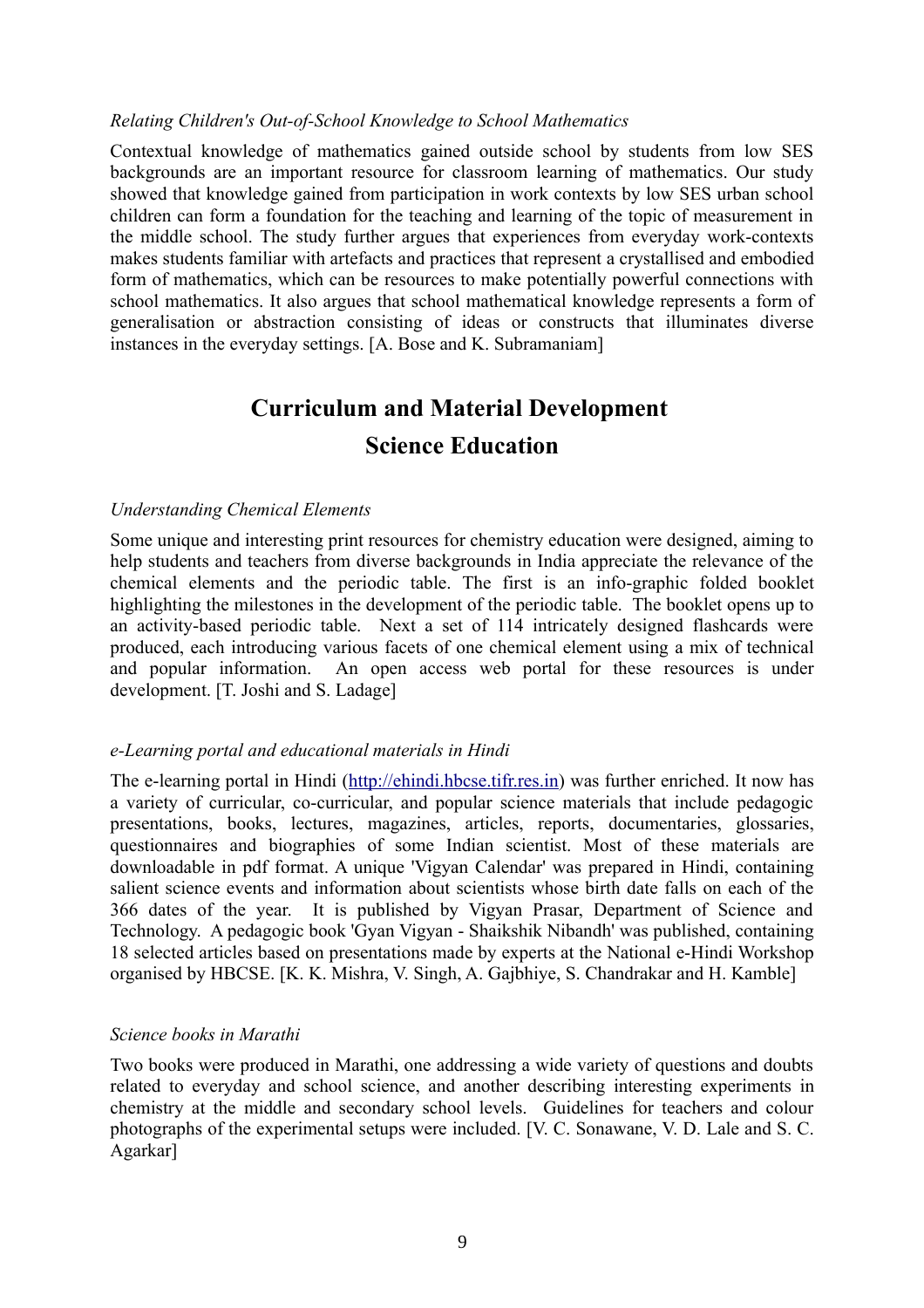#### *Teaching Science Processes*

Several posters were designed on the theme of 'division of hand and mind' and 'contradictions between observation and beliefs'. Teaching ideas were developed using filmed videos of microbial activity, to teach science process skills like close observation, documentation questioning and analysis. Illustration were prepared relating to the processes of science: 'Necessity of Freedom', 'Observation in Science', 'Exploring Cardamine hirsuta', 'Do Gorillas make plans?', 'Materialism or idealism', 'Science is value laden' and 'Inductive logic in science'. [K. Haydock and K. Patil]

#### **Figure 1: Illustration indicating inductive logic in science.**

#### *Primary School Science Curriculum*

Online video and other resource links were compiled corresponding to various topics addressed in Classes 1-5 of the Small Science Curriculum. Specific emphasis was on activities developed by Arvind Gupta of the Children's Science Centre of IUCAA. A feature on the snakes of HBCSE campus was added to the website. Common Hindi, Marathi, English and scientific names were compiled for 53 trees and 125 small plants on HBCSE campus. Labels with this information were affixed and used in guided walks with students and teachers.

<http://coglab.hbcse.tifr.res.in/teacher-resources/multimedia-resources>.

Layout for the Class 5 Teacher's Book in Marathi was completed, with technical terms from English included in it. This brought to conclusion the Marathi set of Class 5 text, work and teacher's book titled 'Halke Phulke Vidnyan'. [V. Bansode, J. Vijapurkar, K. Haydock and J. Ramadas]

The young country of Timor-Leste has embarked on a complete overhaul of its school science curriculum and is exploring the adoption of the Small Science curriculum, which is particularly suitable for its socio-economic conditions. In this context, a member was invited to meetings and workshops on the curriculum - its philosophy, development, implementation as well as on insights from the Centre's work at the middle school level. These were held in Dili, Timor-Leste at the invitation of the Ministry of Education, Govt. of Timor-Leste during September-October 2013. [J. Vijapurkar]

#### *Middle School Inquiry Science Curriculum*

Transcriptions of video records of classes conducted for curriculum development continued to facilitate the writing of curricular material. Additional experiments on topics such as light and vision were developed and tested. Writing up of the curricular material continued. [J. Vijapurkar, G. Sharma and A. Unmesh]

# **Knowledge Laboratory**

#### *National Repository of Open Educational Resources (NROER)*

Central Institute of Educational Technology (CIET) of NCERT Delhi and HBCSE are core partners to develop a collaborative online platform [http://nroer.gov.in](http://nroer.gov.in/) for students and teachers. The repository aims to bring together all digital and digitizable resources for the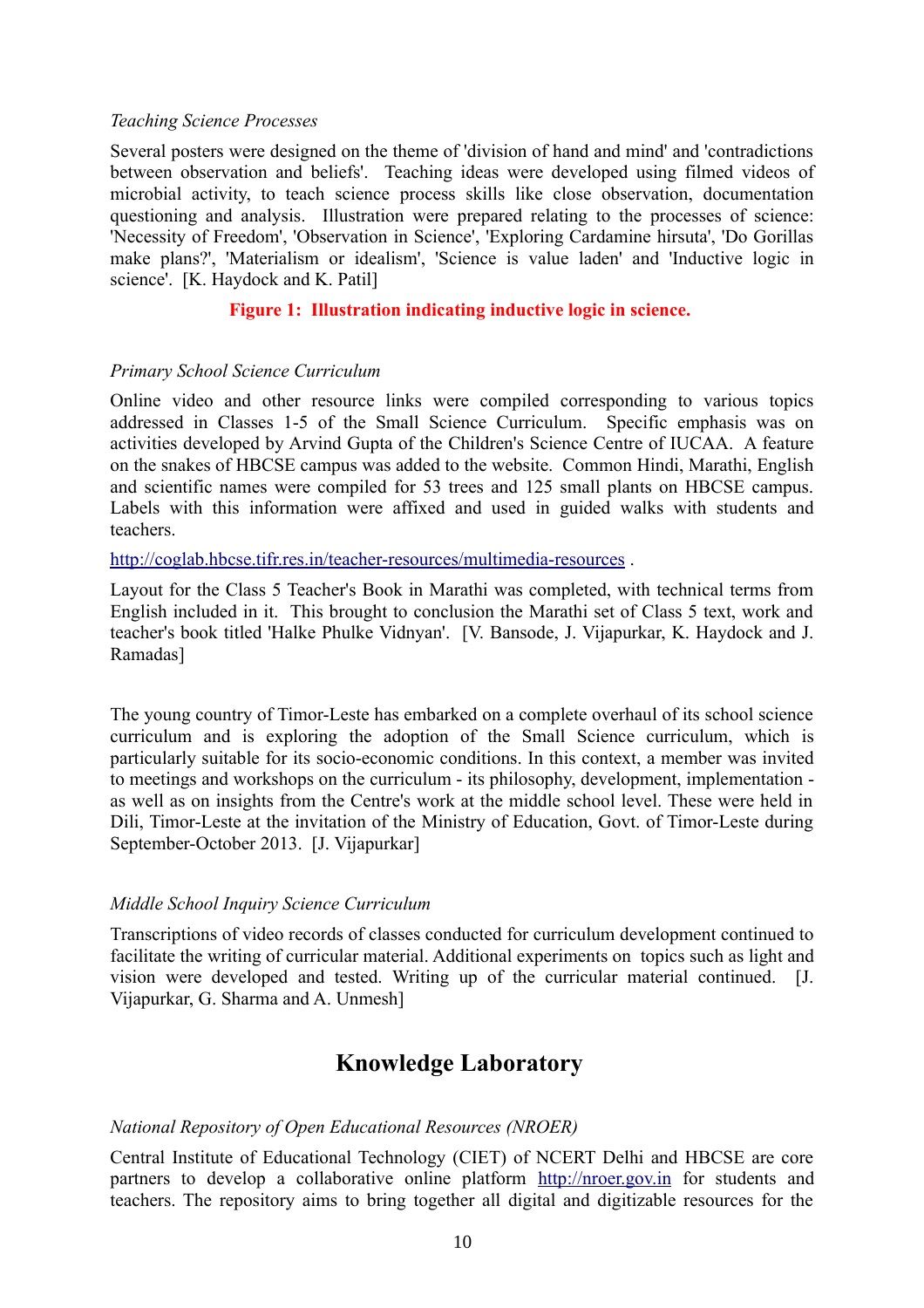entire school system in the country in all Indian languages and for all subjects. This project is supported by the Department of School Education and Literacy, Ministry of Human Resource Development, Govt. of India. The platform is designed and developed as a part of the gnowledge lab's metaStudio initiative. The repository provides features to organise its collections into an ever growing semantic map of themes, topics and resources. [G. Nagarjuna, G. Anuja, S. Sawant, S. Chaudhary and K. Aitawdekar.]

#### *National University Students Skills Development (NUSSD)*

NUSSD is a three year pilot program undertaken by the Tata institute of Social Sciences (TISS) in 9 states across 11 Universities in backward rural districts, particularly in Central India, and aimed at increasing employability of undergraduate students by imparting knowledge and skills. As a partner in this scheme gnowledge lab developed a course on Digital Literacy on a Massive Open Online Course (MOOC) platform based on available free software [http://courses.metastudio.org](http://courses.metastudio.org/) . The metaStudio platform was integrated with MOOC delivery systems. It is expected that the platform [http://studio.tiss.edu](http://studio.tiss.edu/) is expected to be used by about 50,000 students during the pilot project. [Nagarjuna G., A. Nachankar, K. K. Pal, A. Ganesh and D. Singh]

The digital literacy course developed by the lab includes six projects: 1. recording and transcribing oral history while learning of typing in Indian languages; 2. making banners, visiting cards and posters using DTP software; 3. mapping rural India at [http://openstreetmap.org;](http://openstreetmap.org/) 4. making a five minute video documentary; 5. school survey basic statistics and data presentation; and 6. publishing an online illustrated essay in a wiki style. The course was pilot tested in GSP college in Talasari in Dahanu Taluka, Thane District, Maharastra. [A. Dhakulkar, H. Pakrashi, C. Mukherjee (Comet Media Foundation) and G. Nagarjuna]

As part of a vocational education course initiated by TISS, a detailed review was carried out of the course material for basic sciences and the accompanying facilitator guide. Changes in the materials and processes were recommended. [J. Vijapurkar and J. Kumbhare]

#### *Software Development*

GNOWSYS is evolving to support the metaStudio platform. Key features developed during this period include: mongodb migration; RCS for full version control of data and metadata; online webapp development through the designer; file and resource sharing; and support for emacs orgmode as a wiki markup. [G. Nagarjuna, G. Anuja, S. Sawant, D. Singh, K. K. Pal, A. Nachankar, S. Chaudhary and K. Aitawdekar]

## *Chat Studio for Learning Mathematics*

As a part of the Sugar Platform that runs on One Laptop per Child (OLPC) a new game application has been designed, to extend instant messengering activity to help develop arithmetic skills of primary school students. The journal store of this activity is modifed to record events in microsecond resolution for response times. This activity will be field tested as a part of the research on learning mathematics in a social context. [R. Shaikh, G. Nagarjuna, R. Katkam, G. Wadekar and S. Mohanan.]

## *Collaborative Undergraduate Biology Education (CUBE)*

This program which started in 2012 continued with increasing participation from college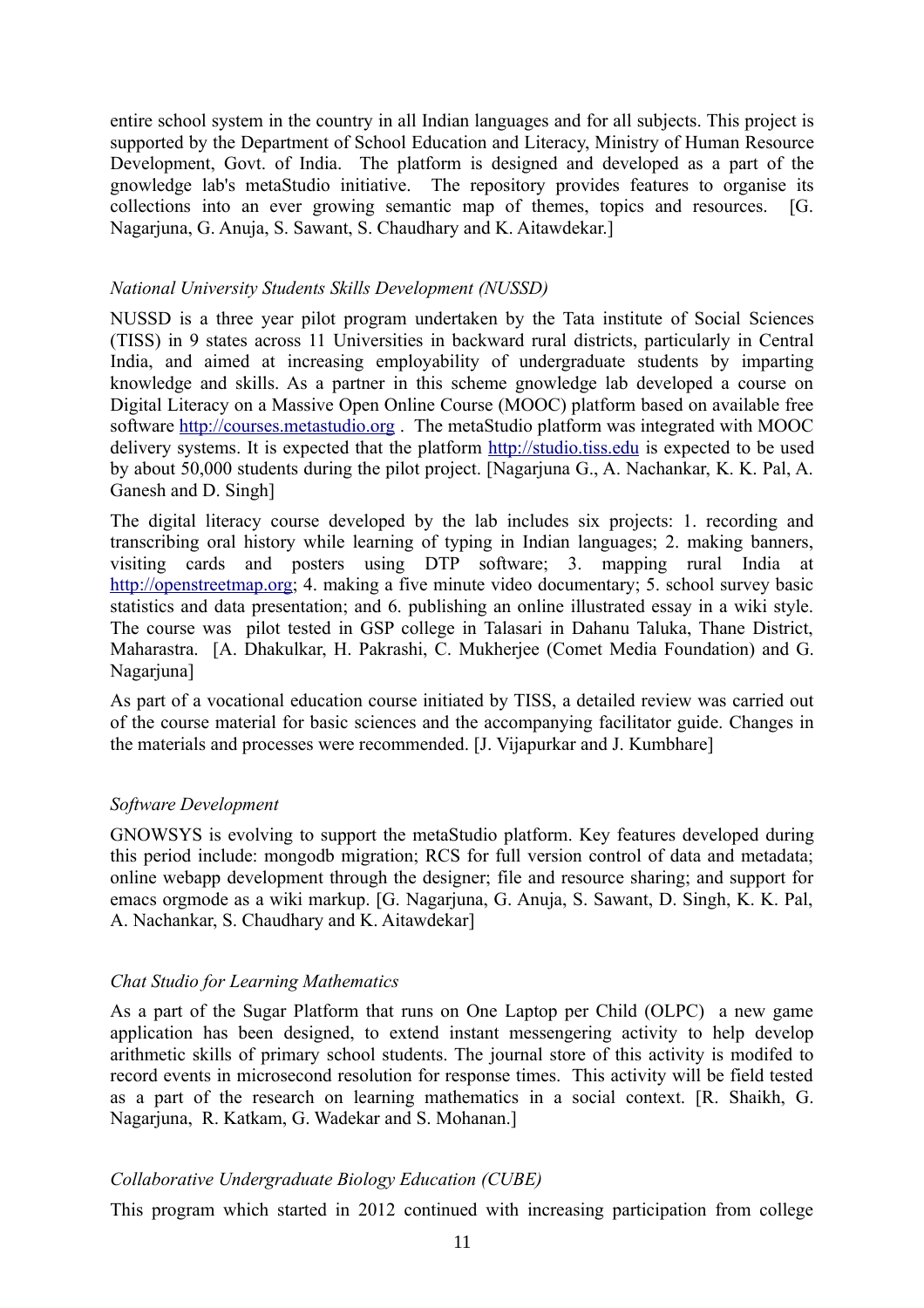students. New nodal centers were developed in Carmel College, Goa; Acharya Narendradev College in Delhi; SIES College, Nerul and Vivekananda College, Chembur. Each of these colleges are developing simple model systems round the year to facilitate experiments by students. More than 300 students have participated online and 120 students in two workshops held in 2013. As the students are engaged in the CUBE program, we do a rigorous analysis of the appropriateness of the research question being asked, experimental apparatus, experimental design, analytical skills, use of language and communication, reframing of questions, models and representations. [M.C. Arunan, G. Nagarjuna, S. Ghumre, R. Shaikh and student mentors]

# **Collaboration with Government and other Agencies**

## *Collaboration with DST for development of BEST project for Teachers*

Building Educators for Science Teaching (BEST) is a joint project between MST and MHRD, aimed at in-service educators at primary, secondary and tertiary levels of education. Several organizations were involved in consultation to generate the project outline and detailed project report: MST, MHRD, HBCSE, NCSTC, VP, Ekalavya, NCERT, GujCoST, IISc Bengaluru, IISER Pune, Navnirmiti, Kendriya Vidyalay Sanghathan, Agastya Foundation, Azim Premji Foundation, MPCoST, VSCSC, CIE, and Indo-US S&T Forum.

After a brainstorming session at DST in April 2013, HBCSE was commissioned to develop a Table of Contents for a final DPR in consultation with other institutions. A series of consultative discussions were held within HBCSE, and a two-day brainstorming meeting was held with several stakeholders in education within and outside Maharashtra State in July 2013. Consultative meetings were also held with teachers, teacher educators and members of State education bodies by Eklavya in Madhya Pradesh State, and by Vigyan Prasar members in Puducherry (August) and by HBCSE in Mumbai (August).

With inputs from the workshops and consultative meetings, a detailed DPR was developed and submitted to DST. It recommends that teacher professional development must be taken up at the elementary school level with integration across all educational levels and collaboration among all stakeholders. [J. Ramadas, C. Natarajan, K. Subramaniam, S. Chunawala, G. Nagarjuna, A. S. Sule, N. D. Deshmukh and M. C. Arunan]

## *Eyes on Comet ISON National Campaign*

Eyes on Comet ISON outreach campaign was a national effort to increase awareness about astronomy amongst the masses. Astronomy Cell members of HBCSE actively contributed to various aspects of the campaign by developing and translating resource materials like presentations, posters and activity books as well as conducting lectures and activity sessions in different locations. [A. Sule and A. Ghaisas]

## *Maharashtra State Collaborations*

HBCSE collaborates with several agencies of the Government of Maharashtra: the State Council of Educational Research and Training (SCERT) which prepares the curriculum framework and syllabi, Balbharati, which produces textbooks, the State Education Department which administers the school system and the Maharashtra Prathamik Shikshan Parishad (MPSP), which implements the Sarva Shiksha Abhiyan (SSA) and Rashtriya Madhyamik Shiksha Abhiyan (RMSA).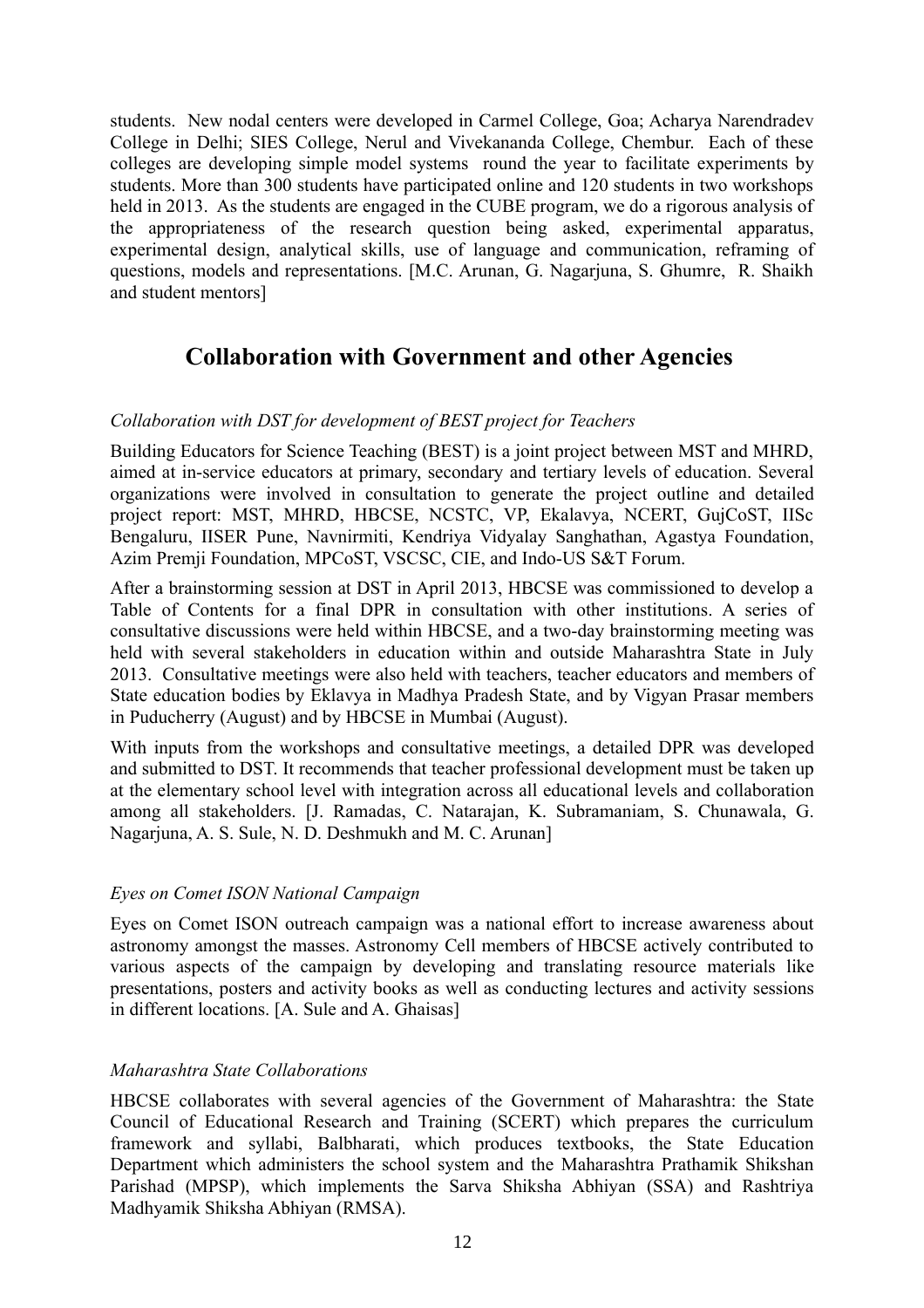HBCSE members contributed to the curriculum and syllabus committees for elementary school mathematics, and review of the environmental studies syllabus for SCERT and for Balbharati. At the textbook writing stage one member contributed as member of the committee for primary mathematics and one as member for primary environmental studies (EVS) for Classes 3 and 4. A group of members carried out a review of the State EVS textbook for Class 3. These books will be used in the state schools from June 2014. One member was part of a team to write and review teachers' handbooks for Classes 9 and 10 science, which are to be distributed to 3000 schools by MPSP under RMSA. [K. Subramaniam, V. D. Lale, N. D. Deshmukh, J. Ramadas, S. Chunawala, A. Muralidhar and V. Bansode]

## *Marathi Vishwakosh*

HBCSE continued to collaborate with the Maharashtra Rajya Vishwakosh Nirmiti Mandal to produce the 'Kumar Vishwakosh' (Junior Encyclopedia) Volume 2, on the topic of 'Biology and Environment' with about 280 entries. This encyclopedia, which is planned in many volumes, is envisaged to be a reference material for teachers and students at secondary and higher secondary school level and is being brought out in Marathi. The print as well as the web version of Volume 2 were released in February 2013.

[http://vishwakosh.org.in/kumar-vishwakosh/,](http://vishwakosh.org.in/kumar-vishwakosh/) [http:// vishwakosh.org.in/kumarmv/.](http://vishwakosh.org.in/kumarmv/)

[V. D. Lale, N. D. Deshmukh, K. Pednekar and H. C. Pradhan (Raja Ramanna Fellow)]

## *RGSTC-HBCSE SIAC Workshop*

Workshop on 'Setting Sustainable Goals, Resources and Practices for Science and Innovation Activity Centers (SIAC) proposed in Maharashtra' was organized by Homi Bhabha Centre for Science Education, Mumbai, in collaboration with the Nehru Science Centre, Mumbai; Exploratory, Pune and Vigyan Ashram, Pabal and funded by Rajiv Gandhi Science and Technology Commission, Mumbai. The SIAC workshop was held from July 1-5, 2013 for the representatives of the 5 institutions. Two Science and Innovation Activity Centers will be finalized at Warananagar and Praveranagar. (N.D. Deshmukh - Coordinator, J. Ramadas, C. Natarajan, V. Lale, V. Sonawane and K. Hambir).

#### *Collaboration with other agencies*

HBCSE worked with teachers of the Nashik Education Society in action research program. Some 500 teachers submitted their action research proposal in different disciplines. After screening 70 teachers were selected to conduct action research in the classrooms. Necessary guidelines were given to these teachers and a seminar was organized at the end of the academic year [V.D. Lale]

The development of open educational resource for students (OER4S) in science and mathematics is an important program of the Maharashtra state. HBCSE has been contributing to it in a significant way. This program is run by Rajiv Gandhi Science and Technology Commission (RGSTC), Mumbai and Maharashtra Knowledge Corporation Limited (MKCL), Pune. HBCSE staff members worked in the Content Committee for Shikshan Pandhari project in Padharpur. [H.C. Pradhan and V.D. Lale]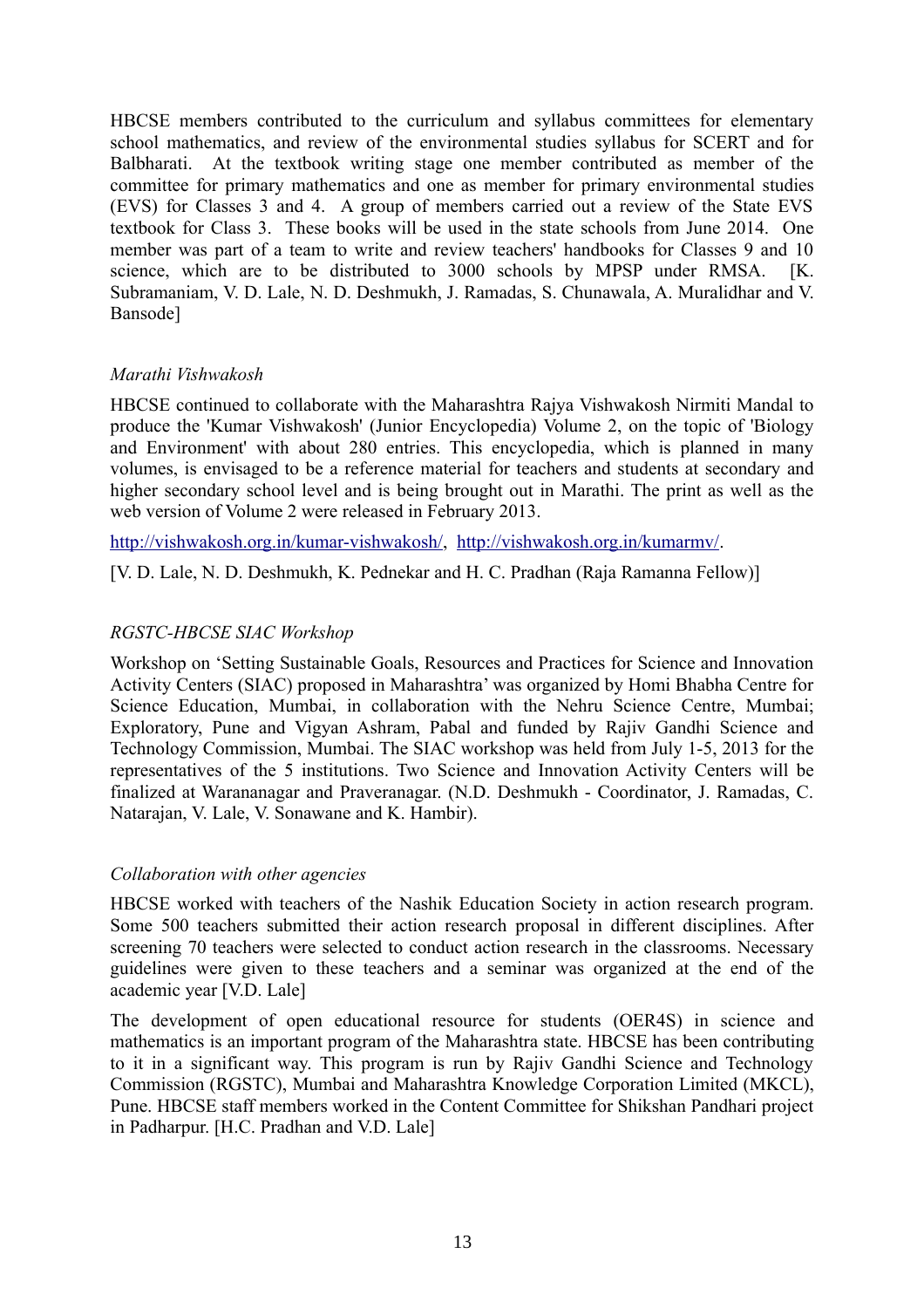# **Olympiads and Related Activities**

Out of the 36 student team members who represented India in the International Olympiads in Physics, Chemistry, Biology, Mathematics, Astronomy and Junior Science, 35 bagged medals and this included 12 coveted gold medals. Like the sports Olympics, nations are not officially ranked in the Olympiads. However, based on aggregate scores, India is generally among the top ten nations in the Physics, Chemistry, Biology, Astronomy and Junior Science Olympiads. Over 200 of the best students from across the nation were given experimental and theoretical training.

By designing conceptual and challenging problems, developing novel experiments, actively participating in book writing for Olympiads, national and state bodies, participating in assessment committees [KVPY (DST), NEST (DAE), NTSE (NCERT), etc.] among others, the cell members of the Olympiad programme have provided a benchmark for quality education at the Higher Secondary and Undergraduate level in the country. They have contributed research articles in peer-reviewed technical journals. More than three hundred teachers attended resource generation and exposure camps, some from Bangladesh, Sri Lanka, Nepal. Thus, by organizing teacher and scientist Resource Generation and Exposure Camps and further by providing meaningful support to voluntary Teacher Associations; the programme has disseminated the quality material developed as well as striven to evolve a positive atmosphere for excellence in science.

The Olympiad selection procedure at HBCSE in all the six subjects (mathematics, physics, chemistry, biology, astronomy and junior science) has now been standardized. Briefly, for science and astronomy Olympiads, it consists of: two theory tests conducted all over the country with the assistance of the Indian Association of Physics Teacher (IAPT), Association of Chemistry Teachers (ACT) and Association of Teachers in Biological Sciences (ATBS). The first test, conducted in over 900 centres all over the country, has mainly objective type questions; the second test conducted at 16 centres and by HBCSE, has subjective problems, and is of high difficulty level comparable to the international Olympiads. This constitutes the Indian National (Physics / Chemistry / Biology / Astronomy / Junior Science) Olympiad Examinations (INPhO, INChO, INBO, INAO and INJSO respectively). While the participation in the first test runs into tens of thousands (the enrollment in the year 2013-14, was about 39,000 in Physics, 33,500 in Chemistry, 14,000 in Biology, 11,600 in Astronomy, 25,000 in Junior Science and 31000 in Mathematics), the second test sees the participation of the top 300 students in each subject except mathematics which has 850 students. We also note that in mathematics the first stage is organised regionally and the second stage is organised by HBCSE and both stages have subjective questions. In the next phase of selection, about forty students in each subject are selected from the Indian National Olympiad examinations and are invited for orientation-cum-selection camps held at HBCSE. Students appear for several theoretical and experimental tests, leading to the selection of Indian Teams for the final international Olympiads. The selected teams for International Olympiads again go through two weeks of pre-departure training at HBCSE.

[V.A. Singh, National Coordinator (Science Olympiads: Physics, Chemistry, Biology and Junior Science), M.N. Vahia, TIFR, National Coordinator (Astronomy Olympiad), V.M. Sholapurkar, National Coordinator, Mathematical Olympiad, C.R. Pranesachar, B.J. Venkatachala and Prithwijit De (Mathematics), P. Pathak (Physics Theory), S.R. Pathare (Physics Experiment), S. Ladage, S. Narvekar and I. Das (Sen) (Chemistry), R.R. Vartak, A. Ronad and V. Ghanekar (Biology), A.P. Sule and A. Ghaisas, A. Mazumdar (Astronomy and Astrophysics), P. K. Joshi and P. Nawale (Junior Science)]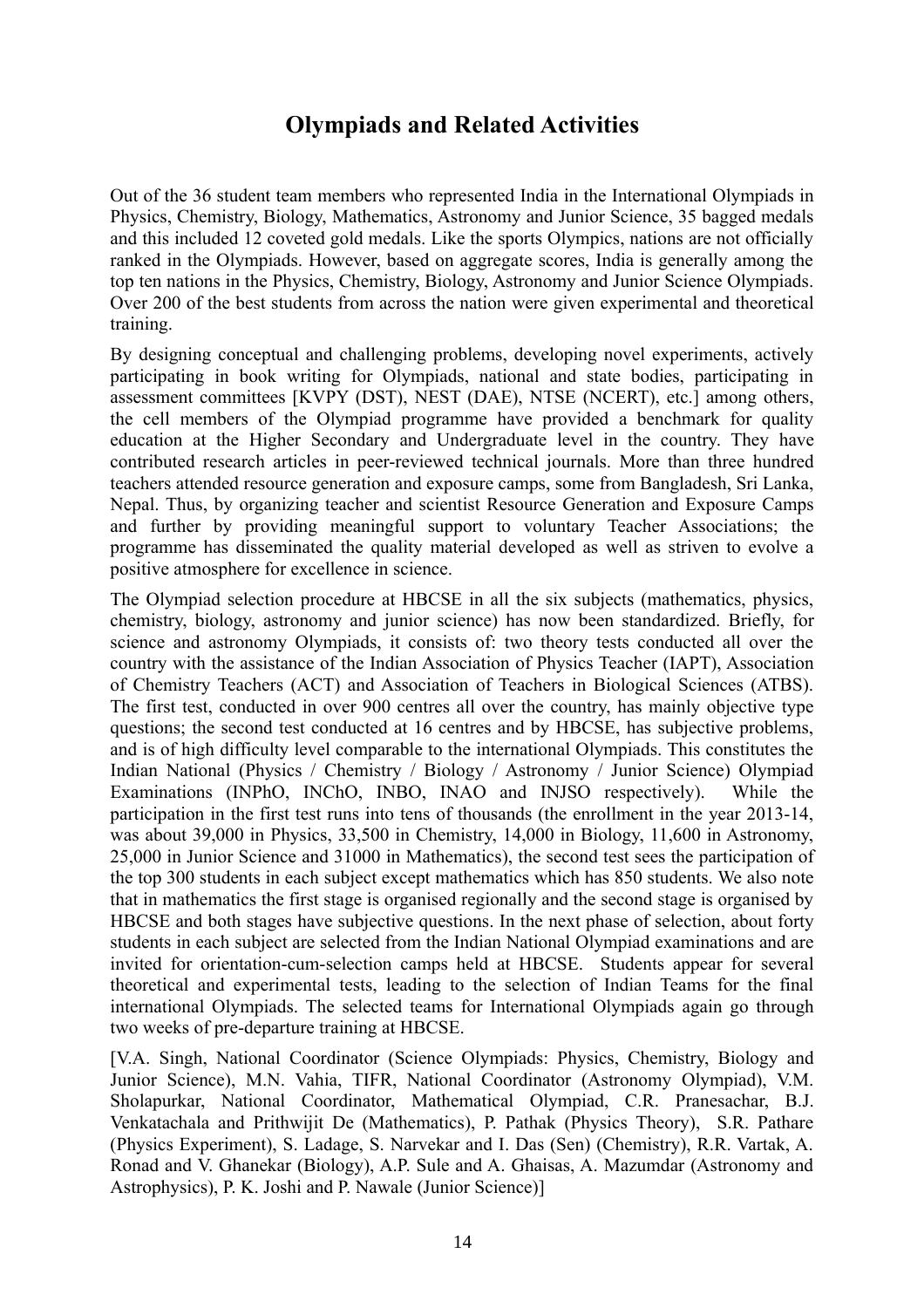#### **10th International Junior Science Olympiad 2013**

HBCSE organized the 10th International Junior Science Olympiad (IJSO) in Pune from 3 to 12 December 2013. Participants, including 226 students, accompanied by 111 leaders, 19 observers, 8 visitors and one executive committee member, came from 42 countries. The event was funded by the Government of India through DAE, Ministry of Human Resources Development, and Department of Science and Technology. The academic programme of the event, planned by a team of teachers and reputed scientists from universities and research institutes across India, consisted of three tests: 'multiple choice' test, 'theory' test and experimental tasks. The experimental tasks were assigned to teams of students. These challenging problems, based on school-level physics, chemistry and biology, were designed to test the students' understanding of concepts, their applications in familiar or new contexts, and their analytical thinking. In the longer term aims of IJSO are to have a positive influence on science and mathematics education at school level.

Keeping the broader aims of the event in mind, HBCSE included excursions, sports, and also informal science events for the participating teams of students. Outreach activities were conducted as part of IJSO 2013. About 100 school students in the State, who are winners of the Homi Bhabha Bal Vaidnyanik award, along with their mentor teachers, were provided an opportunity to attempt some of the challenging experimental and theoretical problems developed for the competition. A booklet of problems in different science subjects, akin to those in the different Olympiads, titled 'Invitation to Olympiads' was developed for the occasion by the Olympiad team of experts at HBCSE. Initially made in English, the booklet will be translated into local Indian languages for wider distribution and use around the country. The event was inaugurated by Dr. Anil Kakodkar, former Chair, Atomic Energy Commission, and Dr. R. Chidambaram, Principal Scientific Advisor to the Government of India, gave away the medals to the young meritorious students from all over the world.

# **Orientation–cum– Selection Camps (OCSC) and International Olympiads**

#### **Physics**

The Physics Olympiad cell conducted OCSC during April 11-20, 2013 and the Pre-Departure Training (PDT) for the Indian Team in July 2012. 43 students attended the OCSC. Lectures were taken on advanced topics such as Special Relativity and Quantum Physics. Theoretical problems in the test were of high standard and included topics such as the Central force, Landau theory of phase transition, Bohr model and Weizsaker's optical fiber. A theoretical problem related to the semi empirical mass formula was set with assistance of Dr. Praveen Pathak and Prof. Vijay Singh. This problem was selected for the Indian Physics Association award for theory. The five-member team was selected at the end of the camp to represent India at the International Physics Olympiad held at Copenhagen, Denmark in July 2013.

A set of four experiments were designed and developed by Shri Shirish Pathare. These experiments were:

- 1. Mechanical Black Box: This mechanical black box is a rectangular box which consists of two cylindrical cavities (each length 13.0 and 5.0 cm respectively and radius of 1.6 cm). The task is to determine their length and radius.
- 2. Refractive index of prisms using laser pointer: In this experiments students were asked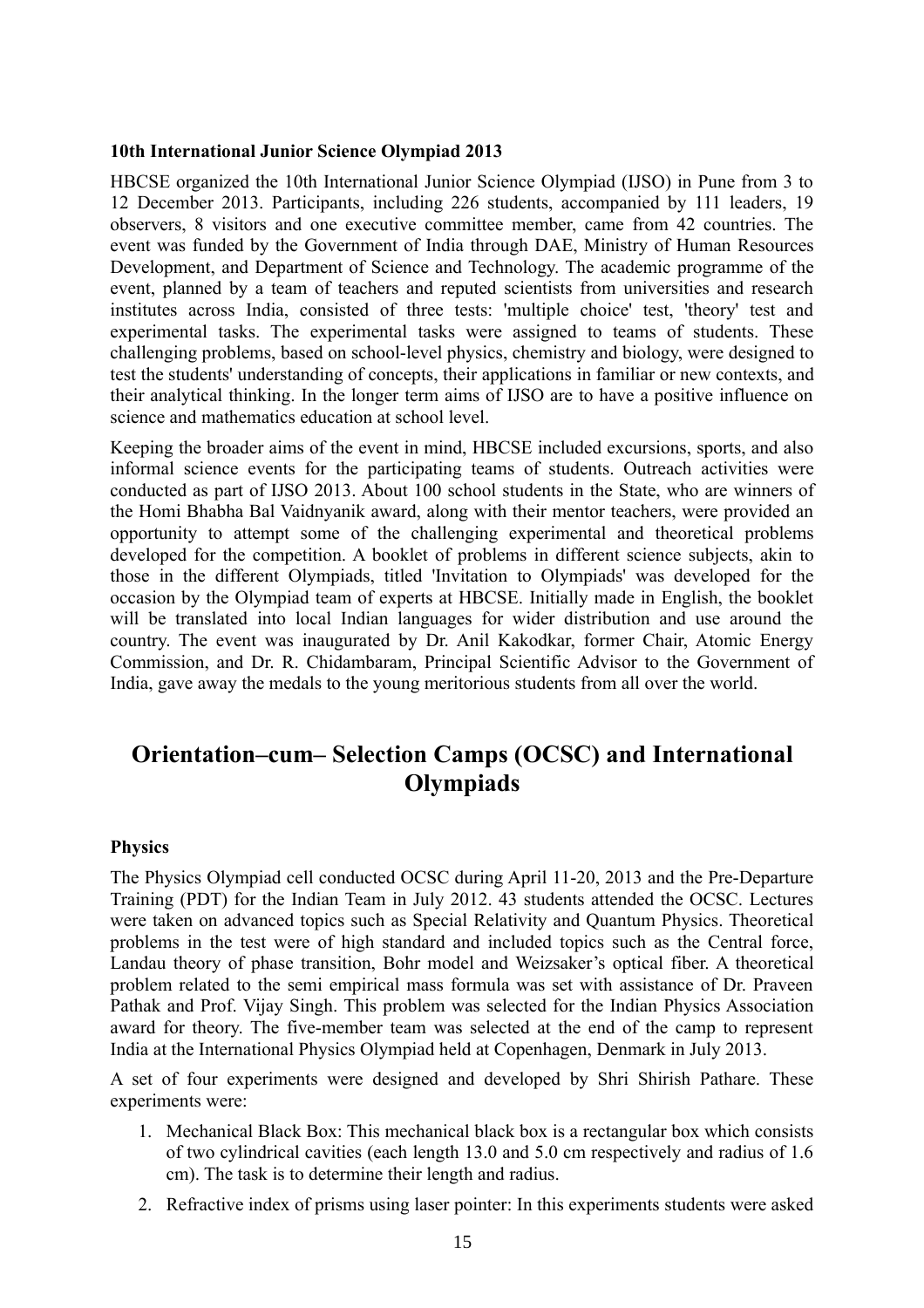to determine the refractive index of prism using a laser pointer. They were given a 2 ft  $\times$  2 ft protractor sheet fitted with a prism table. The refractive index determination was done using minimum deviation method, critical angle method and using Brewster law method.

- 3. Liquid drops under horizontal surfaces: Liquid drops formed under a horizontal surface appear to have the same size. The size of the drop is determined by the surface tension and the density of the liquid as well as the diameter of the surface under which the drop is formed. Students were asked to design appropriate experiments to make suitable observations and to deduce correct relationships between various quantities.
- 4. Study of inductance of a coil with ferromagnetic core: In these experiment students uses a specially designed two-coil transformer wound on a single loop (O shaped) ferrite core. The two coils (coil X and coil Y) were made up of an insulated copper wire. A steady or direct current (DC) passing through the coils would develop a steady magnetic field in the core while an alternating current (AC) would develop an alternating magnetic field in the core. In part I, students used an AC source to study the dependence of inductance of coil with ferrite core with respect to current. The used a three-voltage method to calculate the inductance. Further they studied the variation of the effective inductance of coil Y with different DC through coil X. In part II, students studied the dependence of the mutual inductance between the two coils on the DC in the coil X. In part III, they estimated the unknown number of turns of coil Y considering the two-coil assembly as an ideal transformer.

Prof. Sunil Mukhi, IISER Pune was the chief guest for the OCSC (Physics) Valedictory Function.

On the basis of camp performance, a team of 5 students was selected. The team underwent pre-departure training camp at HBCSE in July 2013. The 5 member Indian physics team at the 44th International Physics Olympiad held at Copenhagen, Denmark in July 2013 won one gold, four silver medals. Prof. M. L. Oglapurkar, NSE Coordinator, IAPT Pune and Dr. Praveen Pathak (HBCSE, Mumbai) were the team Leaders and Prof. Vijay Singh (HBCSE, Mumbai) was the Scientific Observer.

## **Chemistry**

The Chemistry Olympiad cell conducted OCSC during April 23 – May 2, 2013 and the PDT for the Indian Team in July 2013. 35 students attended the OCSC. The theoretical sessions at OCSC 2013 involved problem solving in areas of chemical kinetics, solid state, catalysis, stereochemistry and organic reaction mechanism, heterocyclic chemistry, chemistry of transition group elements and solubility equilibrium. The four-member team was selected at the end of the camp to represent India at the International Chemistry Olympiad held at Moscow, Russia in July 2013.

The experiments that were developed and standardized for experimental examinations at OCSC 2013 covered the following areas-

- 1. Analysis of copper nickel coin using complexometric titrations,
- 2. Estimation of calcium and magnesium ions in a mixture,
- 3. Two step synthesis of 5-(4-bromophenylaminomethyl)-2-methoxyphenol
- 4. Synthesis of p-iodonitrobenzene
- 5. Identification of unknown compounds by qualitative organic tests and
- 6. Study of reactions of transition metal cations in basic medium.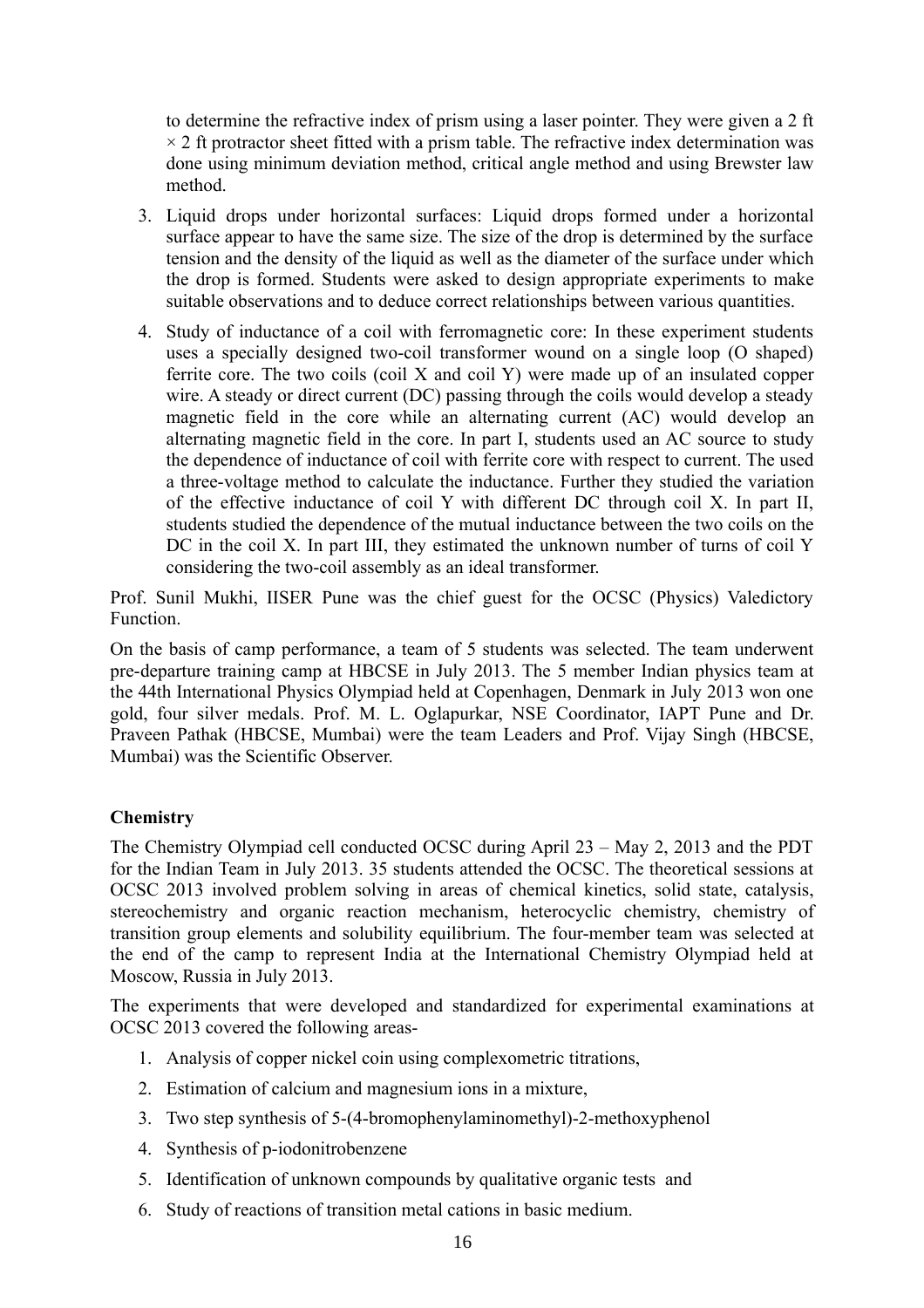Dr. Chinmoy Nandi, Vice President, R & D, NOCIL India Pvt. Ltd. was the chief guest for the OCSC (Chemistry) Valedictory Function.

On the basis of camp performance, a team of 4 students was selected. The team underwent pre-departure training camp at HBCSE in July 2013. The 4 member Indian chemistry team at the 45th International Chemistry Olympiad held at Moscow, Russia in July 2013 won two gold and two silver medals. Prof. Savita Ladage (HBCSE, Mumbai) and Prof. Sudha Jain (President, Association of Chemistry Teachers) and Ms. Gomathi Shridhar (V. K. Menon College, Mumbai) were the team Leaders and Dr. Prabhakar Rohankar (Jagadmaba Mahavidyalaya, Amravati, Maharashtra) was the Scientific Observer.

## **Biology**

The Biology Olympiad cell conducted OCSC during June 4 - 12, 2013 and the PDT for the Indian Team in July 2013. 41 students attended the OCSC. Problem solving sessions in Cell Biology, Plant Sciences, Animal Sciences, Genetics and Evolution, Ecology and Ethology were conducted. Experimental tasks for orientation and selection tests were standardized in the areas of Comparative and functional Biosystematics, Molecular Cell Biology, Plant Ecology and physiology and Evolutionary Ethology. The students were given two theoretical tests and four experimental tests during the camp. The four-member team was selected at the end of the camp to represent India at the International Biology Olympiad held at Bern, Switzerland in July 2013.

Prof. Renee Borges, Professor and Chairperson, Centre for Ecological Sciences, Indian Institute of Science, Bangalore was the chief guest for the OCSC (Biology) Valedictory Function.

On the basis of camp performance, a team of 4 students was selected. The team underwent pre-departure training camp at HBCSE in July 2013. The 4 member Indian Biology team at the 24th International Biology Olympiad held at Bern, Switzerland in July 2013 won three silver medals and one bronze medal. Dr. Shashikant Acharya, Maharaja Sayajirao University of Baroda and Dr. Pravin Nayak, Jhunjhunwala College were the team Leaders and Dr. Rekha Vartak, HBCSE, Mumbai.

## **Junior Science**

The Junior Science cell conducted OCSC during May 16 – June 1, 2013 and the PDT for the Indian Team was held from November 25 – December 1, 2013. 47 students attended the OCSC. Lectures were taken on advanced topics in Biology, Chemistry and Physics at the Class X level. Problems of high standards where set for theoretical and practical exams. The six-member team selected at the end of the camp to represent India at Pune, India in December, 2013.

The six-member team at the 10th International Junior Science Olympiad held at Pune, India in December 3 -11, 2013. As a host country, India was allowed to have two six-member teams who won 9 Gold medals and 3 silver medals, Dr. Jogeswar S. Purohit. Smt. C.H.M. College, Ulhasnagar, Shri Vinayak Katdare, D.G. Ruparel College, Mumbai and Dr. Chitra R. Kamath, K.J. Somaiya College of Science and Commerce, Vidyavihar were the leaders of team 1. Dr. P.A. Sathe, Ramnarain Ruia College, Mumbai, Shri Zohar Attari, Mainadevi Bajaj International School, Malad, Ms. Priya Lagvankar, Dombivli were the leaders of team 2.

## **Astronomy Olympiads**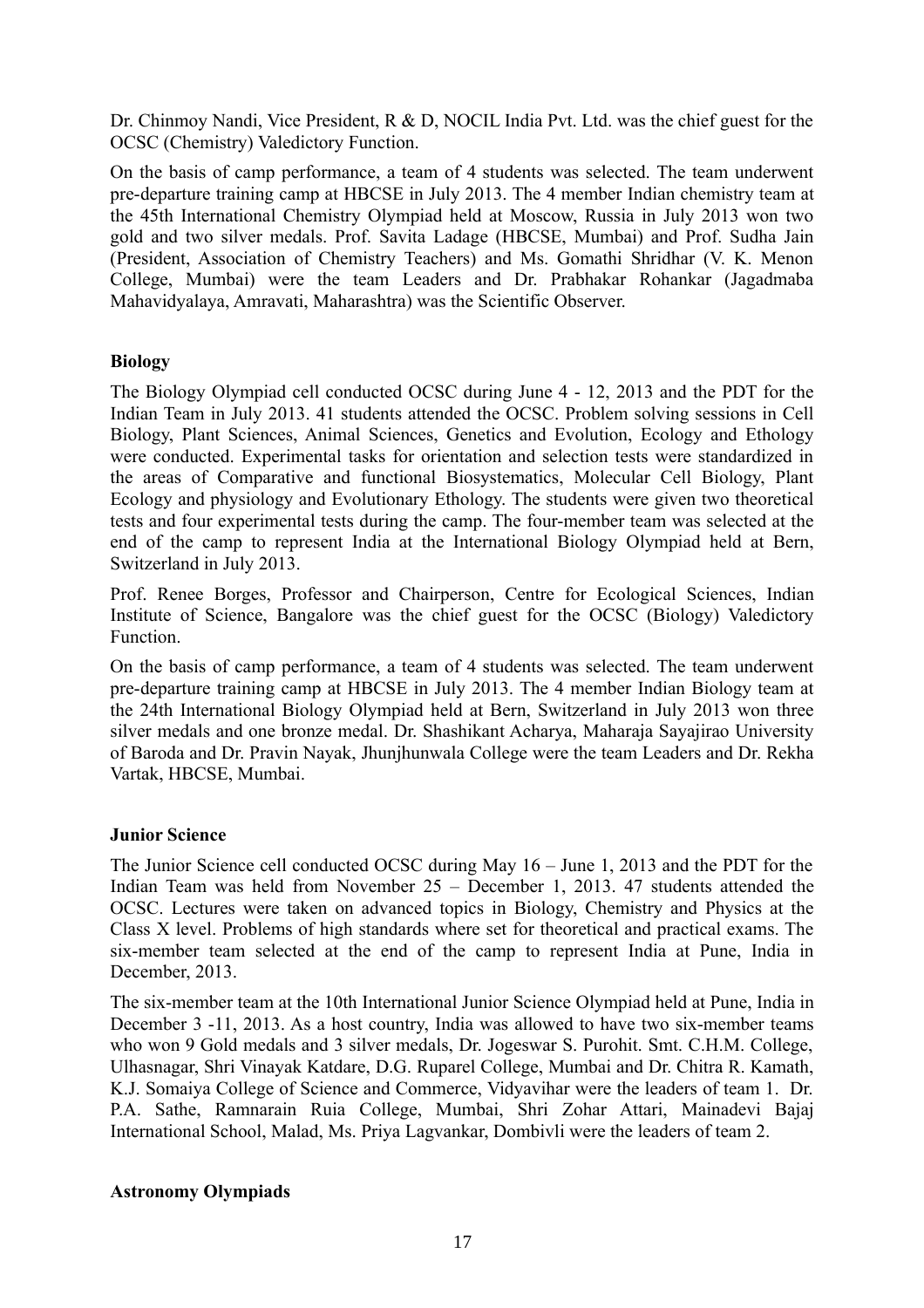The Astronomy Olympiad Cell conducted OCSC during May  $1 - 16$ , 2013 and Pre-departure training (PDT) for the Indian team in July-August 2013. A total of 16 students attended OCSC. Astronomy OCSC programme covers a wide range of topics in Astrophysics from positional astronomy, stellar and solar physics to large scale structure of the universe and cosmology. The students were evaluated on basis of 3 theoratical, 2 practical and 2 observation tests conducted during the camp and top 5 students were selected for merit awards. The five-member team was selected at the end of the camp to represent India at the International Astronomy and Astrophysics Olympiad held at Volos, Greece in August 2012.

Prof. Ram Sagar, Director, ARIES, Nainital was the chief guest for OCSC (Astronomy) valedictory function.

The five-member team at the 7th International Astronomy and Astrophysics Olympiad held at Volos, Greece in July 27 – August 5, 2013 won two silver, three bronze medals. Dr. Aniket Sule (HBCSE) and Prof. Jasjeet Singh Bagla, IISER, Mohali were the team leaders and Prof. Jayashree Ramadas (HBCSE) and Dr. Manojendu choudhury were the Scientific Observers.

#### **Mathematics**

The Mathematics Cell conducted IMOTC during April 29 to May 27, 2013 and Pre–departure Training (PDT) for the Indian team during July 11 to July 20, 2013. A total of 46 students attended IMOTC. The six-member team was selected at the end of the camp to represent India at the International Mathematical Olympiad held at Santa Marta, Colombia in July, 2013.

Prof. M. S. Raghunathan, IIT Bombay was the chief guest for OCSC (Mathematics) valedictory function.

The six-member team at the 54th International Mathematical Olympiad held at Santa Marta, Colombia from July 18 – 28, 2013 won two silver medals and three Bronze medals. Prof. C. R. Pranesachar, Mathematical Olympiad Cell, HBCE (TIFR), Bangalore and Dr. Aditi Phadake, Nowrosjee Wadia College, Pune were the team leaders and Prof. S. S. Sane (IIT – Bombay) was the Scientific Observer.

## **Junior Mathematics and Science Olympiad – 2013**

The fourteenth junior mathematics and science olympiad camp conducted jointly by The Atomic Energy Educational Society (AEES) and HBCSE from May 6 to 15, 2013 drew about 60 of the best students of the Atomic Energy Schools from around 30 schools all over the country. Students chose one of three subject pairs Math-Phys, Phys-Chem, and Chem-Bio, and participated in 6 to 7 sessions in each subject during the camp. HBCSE staff were resource persons for the lecture, problem solving sessions and enrichment sessions. The laboratory sessions in physics, chemistry, biology and mathematics were planned and conducted by HBCSE staff members at HBCSE. The co-curricular sessions focused on creative and divergent thinking skills. [C. Natarajan - Coordinator, R. Vartak, A. Ronad, P. Pathak, S. Pathare, V. Ghanekar, S. Narvekar and I. Das (Sen), S. Chunawala, P. Birwatkar].

## **Resource Generation Camps (RGC)**

Resource Generation Camps in which teachers and scientists from across the nation gathered at HBCSE for development of curriculum and Olympiad material was held in Physics, Chemistry, Biology and Mathematics.

There were two Resource Generation Camps for Physics; theory camps during Dec 26 - 28, 2013 for 8 participants and during Feb  $6 - 12$ , 2014 for 11 participants. There was one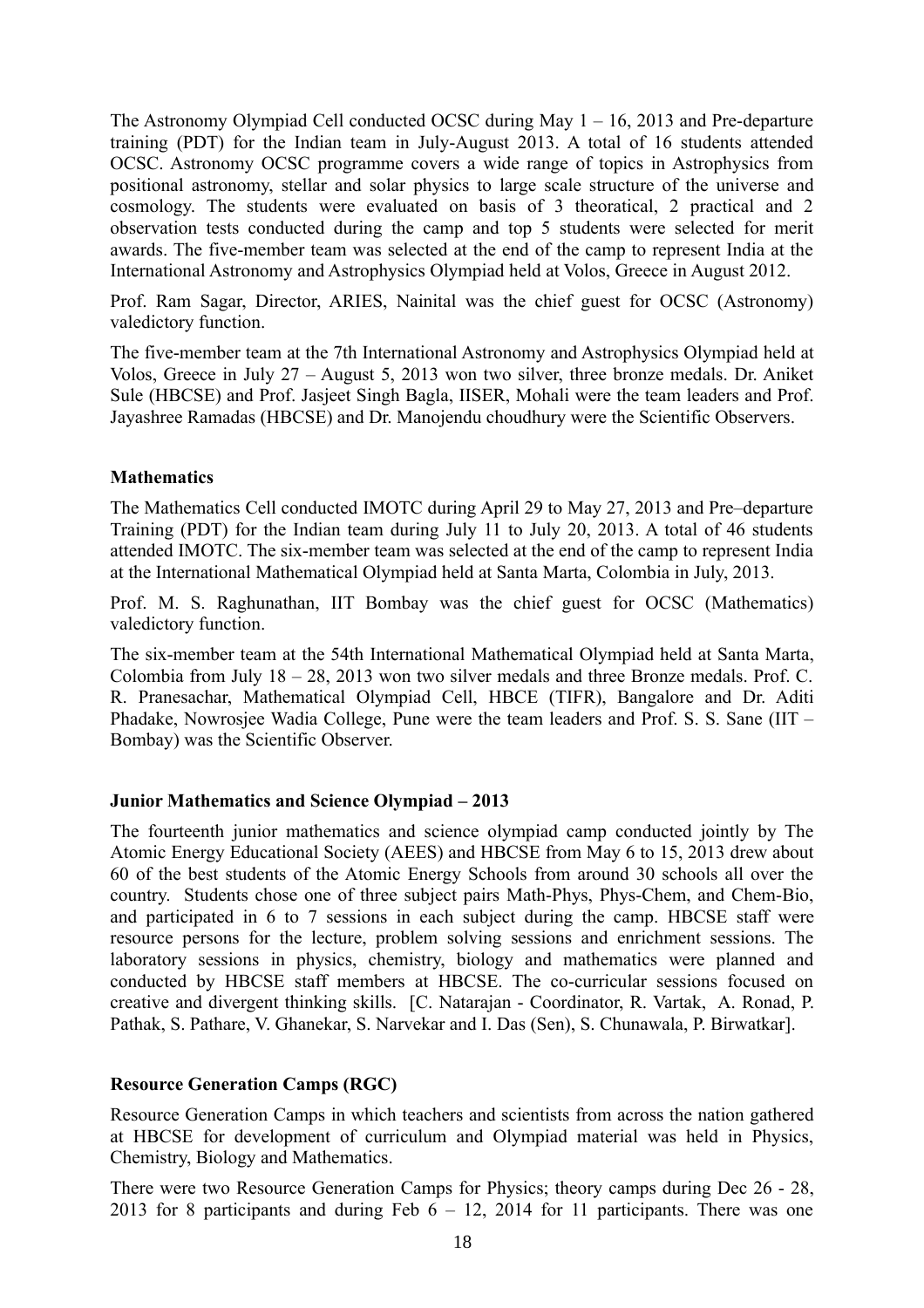Resource Generation Camp of Chemistry during October 21 – 24, 2013 for 15 participants. There were six Resource Generation Camps for Biology; each of 5 participants during October 14 – 15, 2013 on Animal Sciences, October 22 – 23, 2013 on Plant Sciences, November 22 – 23, 2013 on Cell and Molecular Biology, November 25 – 26, 2013 on Ecology & Ethology, December  $18 - 20$ , 2013 on RGC in collaboration with ATBS, and December 22 – 23, 2013 on Genetics & Evolution. There were nine Resource Generation Camps of Junior Science; during Jan 7, 2013 for 12 participants, Jan 19, 2013 for 15 participants, March 3, 2013 for 10 participants, March 24, 2013 for 7 participants, April 21, 2013 for 8 participants, May 21, 2013 for 12 participants, July 20, 2013 for 20 participants, September 14, 2013 for 15 participants, and October 15, 2013 for 11 participants. A Resource Generation Camp for Astronomy; was held on November 1, 2013 for 20 participants.

#### **Olympiad Exposure Camps**

There has been a long standing suggestion that a larger number of teachers be involved in the Olympiad effort. Since 2009, we have held shorter 3 day exposure camps where a large number of school and college teachers would be invited. Some were outstation camps. The Physics exposure camp held during Dec  $28 - 30$ , 2013 had 35 participants. The Chemistry exposure camp held during Nov  $24 - 26$ , 2013 had 32 participants. The Biology exposure camp held during Sept  $4 - 6$ , 2013 had 39 participants. The Astronomy exposure camp held during Oct  $28 - 31$ , 2013 had 46 participants.

A large number of teachers and scientists from across the nation were involved in this effort. A number of faculty members from Nepal, Bangladesh and Sri Lanka participated in the Astronomy and Astrophysics as well as the Physics Olympiad Exposure camps. A proactive attempt was made to invite faculty from Jammu & Kashmir, Uttaranchal and North-east. India will be hosting the International Physics Olympiad (IPhO) in 2015 where approximately 100 countries are expected to participate.

## **Kishore Vaigyanik Protsahan Yojana**

KVPY is a prestigious scholarship scheme for meritorious students at the Higher Secondary School and College level instituted by the Govt. of India. From 2006, HBCSE has become a zonal centre of KVPY. Accordingly, the Centre oversaw the conduct of the Aptitude Test held in November 2012. Cell members [V. Singh (Convenor-Physics), P. Pathak and A. Mazumdar] participated in the development of assessment resources.

## **Nationwide Education and Scholarship Test (NEST)**

HBCSE faculty has participated in NEST giving it structure and shape since its inception. Like the previous years, they were part of the academic committee [A. Sule, P. De and V. Singh]

The Olympiad effort was also supported by the Dept. of Science and Technology, the Ministry of Human Resource Development and the Dept of Space.

# **National Initiative on Undergraduate Science (NIUS)**

From its inception in summer 2004, about 930 undergraduate students have been exposed to the National Initiative on Undergraduate Science programme (under the aegis of exposure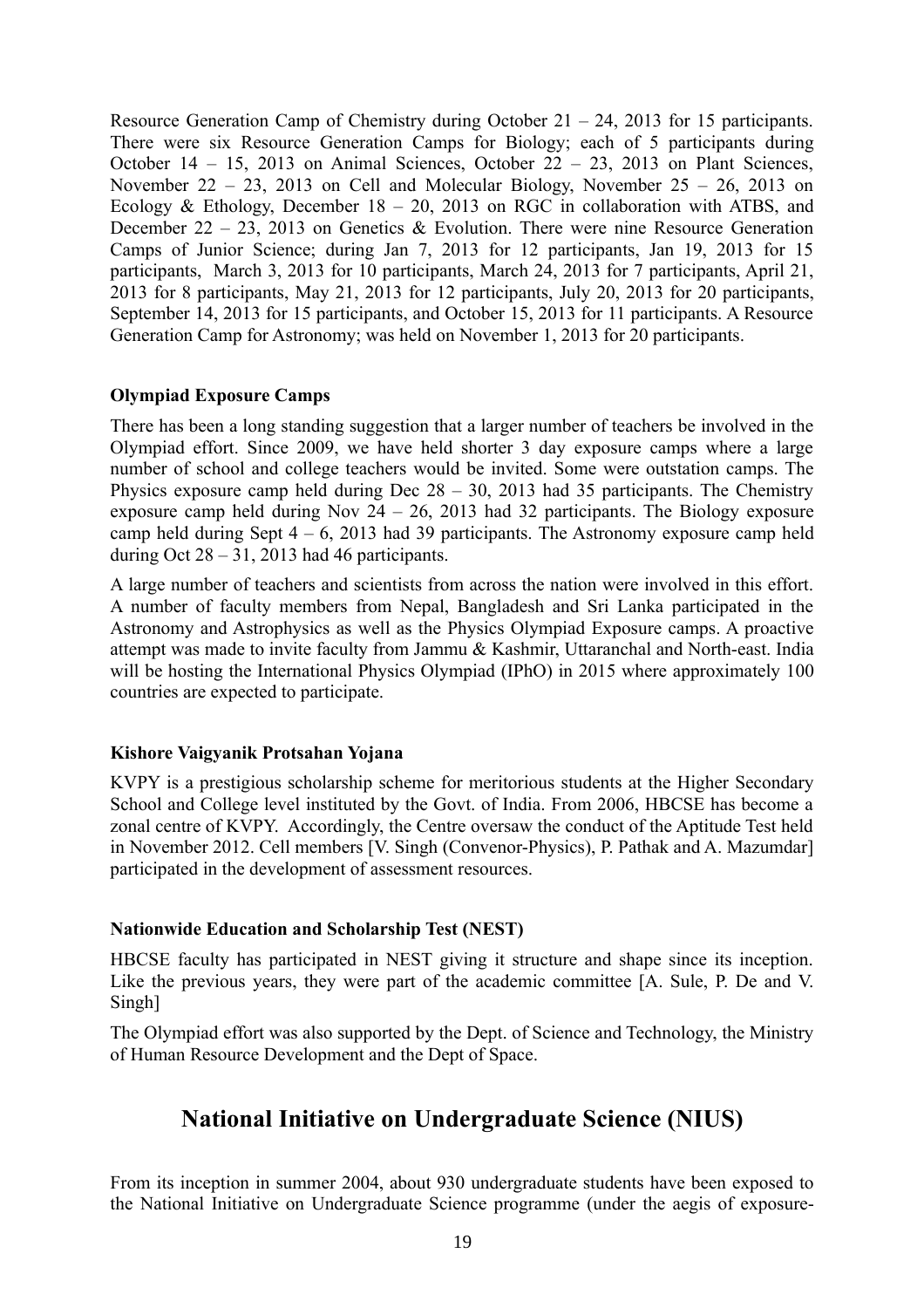cum-enrichment camps). With the thrust on promoting undergraduate research, the programme has been contributing towards development of theoretical and laboratory courses, preparation of lecture notes and pedagogical material, R&D in science education/laboratory training and training of students and teachers in experimental science. The administrative responsibilities of the programme involve co-ordination with scientists and students, organizing nurture camps and purchase of equipments, etc. Supporting college teachers to set up modest research programs at their own institutions is yet another important facet of the NIUS programme which further helps in mentoring undergraduate students at local levels.

This year 127 undergraduate students have attended the NIUS exposure-cum-enrichment camps. A fair fraction of the students were from non-metropolitan colleges. Leading scientists and researchers across the country interact with students intensely during these camps and deliver lectures on diverse topics. Parts of these lectures and discussions lead to preparation of lecture notes that are useful resources for Curriculum Development at the undergraduate level. Some of the projects carried out by students have been published in international journals. Special effort has been made to reach out to the college teachers in the nonmetropolitan areas of Uttarakhand, Madhya Pradesh, Uttar Pradesh, Bihar and Maharashtra.

# **Physics**

The NIUS camp for physics (X.1) was held at HBCSE from June 4 - 15, 2013. 62 students attended the first camp. These students were from three streams i) regular B.Sc ii) integrated M.Sc. and iii) B.Tech./B. E.

The speakers for the camp were Dr. Anwesh Mazumdar (HBCSE), Arvind Kumar (HBCSE), Asima Pradhan (IIT Kanpur), D. P. Roy (HBCSE), Divya Oberoi (NCRA, Pune), Jayant K. Bhattacharjee (HRI, Allahabad), Nissim Kanekar (NCRA, Pune), P.K.Joshi (HBCSE), Prasanta Panigrahi (IISER, Kolkata), Praveen Pathak (HBCSE), Rajeev Bhalerao (TIFR, Mumbai), Sudhir Jain (BARC, Mumbai), Rajesh Khaparde (HBCSE), S. M. Roy (HBCSE), and Vijay Singh (HBCSE).

The theoretical sessions at the camps covered topics such as astrophysics, nanophysics, particle physics, quantum computing and experimental physics. In addition, there were project related enrichment lectures. The short laboratory course at the camp was based on "Experimental Problem Solving" approach which covered experimental problems related to optics, mechanics, electronics, electricity and magnetism etc.

TIFR is a prominent centre for Astronomy and Astrophysics. More than two national centers are dedicated to this area. NIUS (Physics) has utilized this opportunity by guiding several students in this field and linked them to various experts in these centers.

From this batch, 34 students were selected and they are currently pursuing their projects. In addition, 24 students from previous batches continued their projects at HBCSE and with mentors in Delhi University, Patna Science College, Harishchandra Research Institute (Allahabad), Physical Research Laboratory, (Ahmedabad), Chennai Mathematical Institute (Chennai), TIFR and BARC. The areas covered are as varied as mentioned above.

Summer Course in Experimental Physics is yet another enrichment course that is conducted as part of NIUS physics. This course is open to undergraduate students and is based on Experimental Problem Solving approach that has been developed at HBCSE. The main aim of this course is to promote independent thinking and foster procedural understanding among students while they are working in physics laboratory. Thus, the course covers sessions related to introduction to experimental physics and its essentials, experimental problem solving in physics, procedural understanding along with the laboratory sessions. Participants of the camp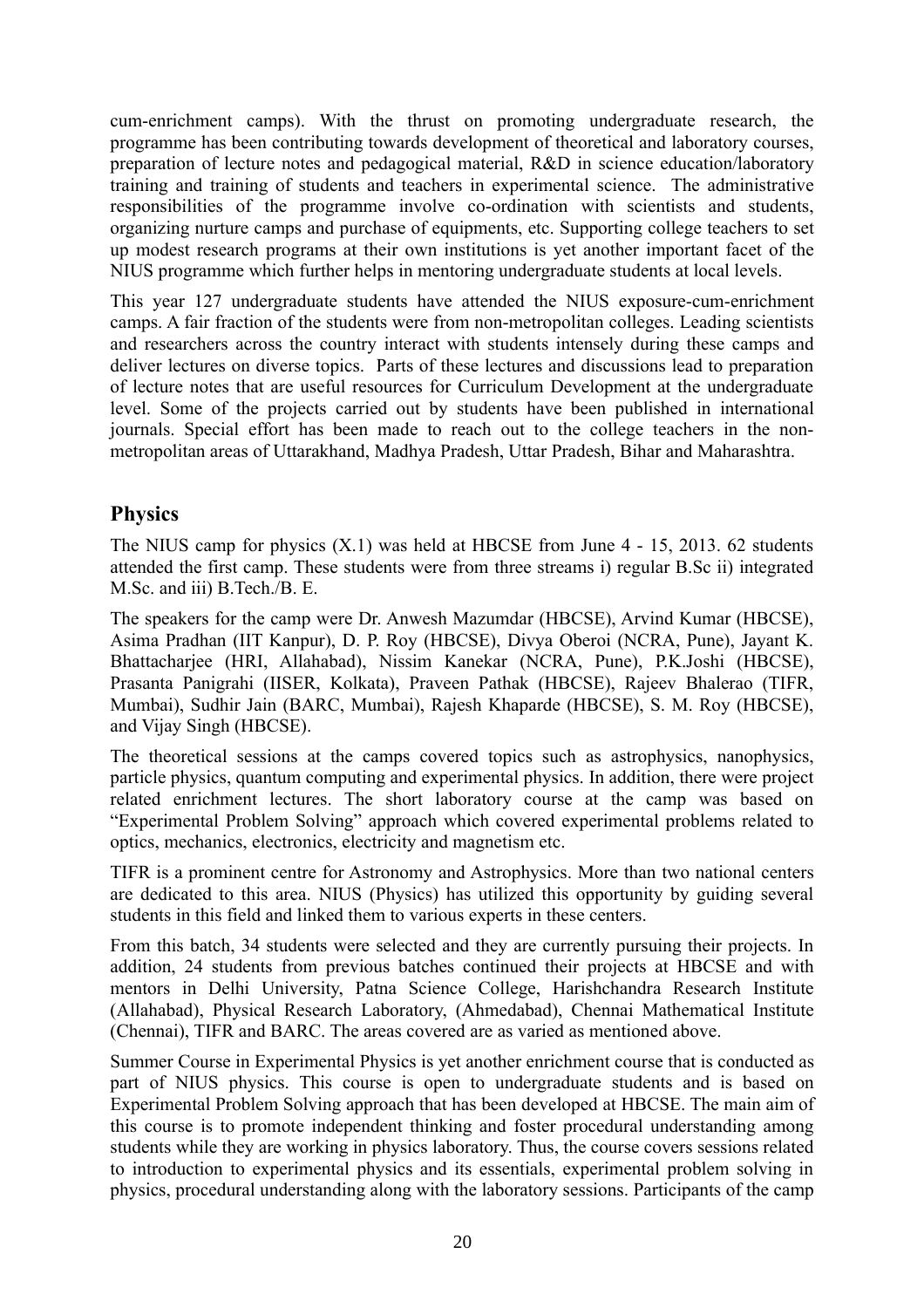also visited TIFR main campus and presented their work towards end of the camp. 52 students from the second year B.Sc./BS/ Integrated M.S./M.Sc. participated in this course that was held at HBCSE in May 2013. A three - day preparatory workshop was conducted prior to this summer course. Nine teachers from different parts of the country, teaching physics at undergraduate level, participated in this workshop. With orientation and exposure to procedural understanding and experimental problem solving in physics, these teachers then act as mentors for summer camp.

In another project titled 'Development of Instruments and Experimental setups for the Undergraduate Physics Teaching Laboratories', several complete experimental setups and measuring/laboratory instruments, that include laser power supply, laser mounts, universal clamp, velocity measurement unit, mechanical simple harmonic vibrator, power amplifier, magnetic physical pendulum, high voltage power supply, etc. were designed and developed at HBCSE. Number of NIUS students have been involved with this project and have contributed towards the developmental work.

## *NIUS Astronomy Winter School*

Like every year, past astronomy Olympiad students were invited to participate in a 2 week winter school at a astronomical institution from 2nd to 13th December 2013. This year's school held at HBCSE, Mumbai, in collaboration with B.A.R.C., Mumbai, was attended by 12 students. The students participated in various projects related to high energy astrophysics. [M. N. Vahia (DAA, TIFR) and A. Sule]

# **Chemistry**

The NIUS camp for chemistry (X.1) was held at HBCSE from 23rd December to 31st December, 2013. 41 students from regular B.Sc./BS or integrated M.Sc. courses attended the camp.

The resource persons for the camp were Dr. Arvind Kumar (HBCSE), A. A. Natu (IISER, Pune), M. Balakrishnan (IIT Mumbai), N. D. Gangal (NOCIL India Ltd., Thane-Belapur), P. Chobe (BASF India, Mumbai.), P. A. Hassan (BARC, Mumbai), R. Jayaram (ICT, Mumbai), S. K. Ghosh (BARC, Mumbai), S. Ladage (HBCSE), M. Sundararajan (BARC, Mumbai), S. D. Samant (ICT, Mumbai), T. Ghanty (BARC, Mumbai), V. Singh (HBCSE); Ms.G. Shridhar (V. K. Menon College, Mumbai) Ms.S. Narvekar (HBCSE), Ms.I. Das Sen (HBCSE) and Mr.T. Joshi (HBCSE).

The theoretical sessions at the camp covered some of the core and advanced areas in chemistry. These topics were chemical thermodynamics, stereochemistry, spectroscopic techniques for structural elucidation, chromatographic separation techniques, surfactant science and catalysis including enzyme catalysis, soft condensed matter, innovations in chemistry and chemical industries, computational chemistry, and organo-metallic chemistry.

This year, the lab activity sessions were designed in a unique way, with each student assuming the role of a synthetic chemist. The activity was designed in the context of multi-component synthesis in pharmaceuticals and deployed detailed task-sheets that were different for each student. It was followed by a discussion session when the entire group came together and discussed what they did, thereby arriving at the variety of parameters involved in an experimental research project.

The camp also covered computational chemistry laboratory sessions. Participants of the camp performed short computational calculations related to different conformations of molecules such as water, hydrogen peroxide, hydronium ion, formaldehyde, ferrous chloride and butane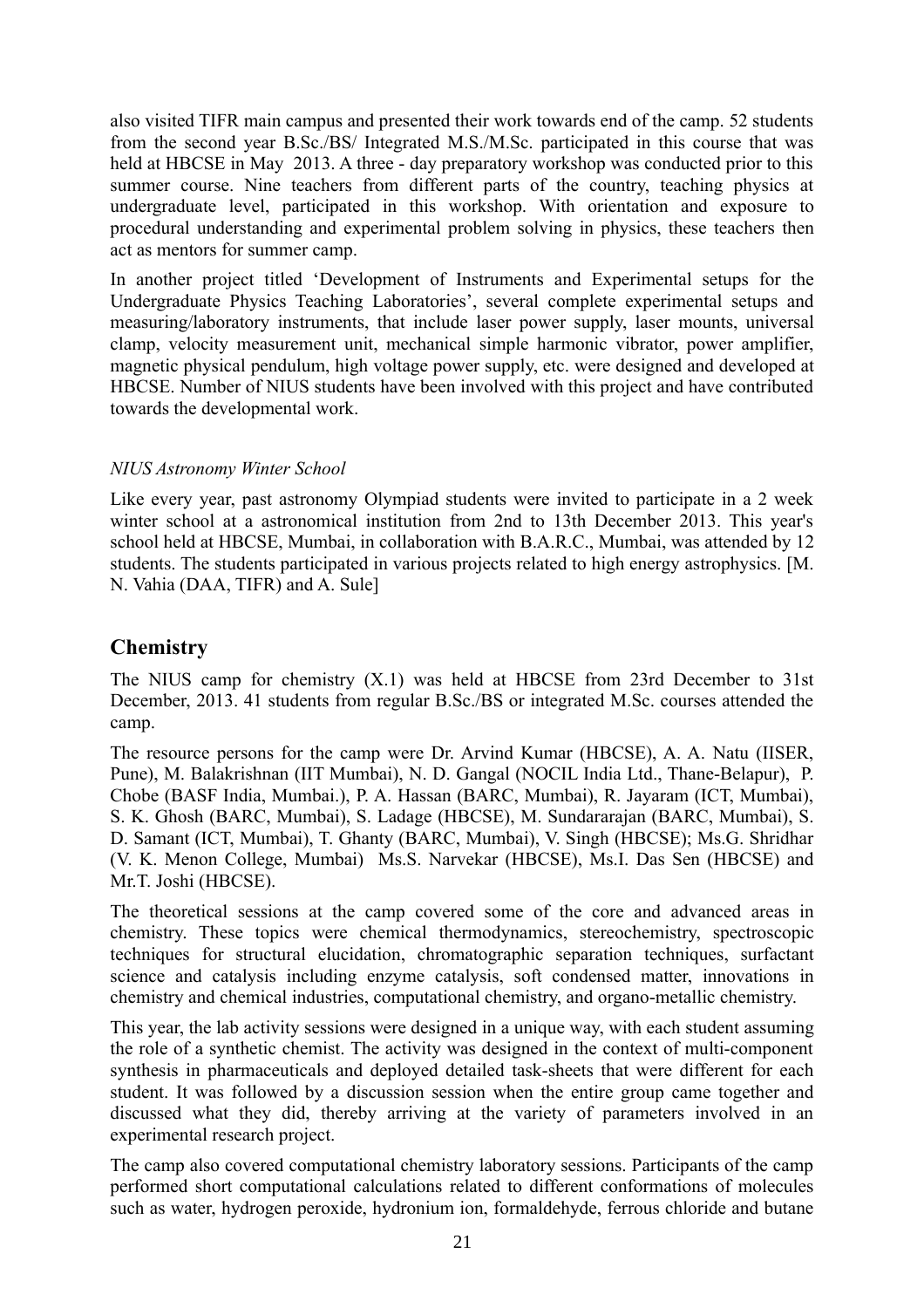and were expected to determine the energies of their stable structures. The computing was done using GAUSSIAN and students were able to visualize the molecules in MOLDEN.

The camp comprised a visit to the pharmaceutical plant of CIPLA located at Patalganga, Navi Mumbai. Students visited different Quality Control (QC) laboratories, production and packaging units. The QC laboratory exposed students to the utilization of several advanced analytical instruments in assay of pharmaceutical preparations. They were also exposed to several protocols regarding testing of different formulations and their preservation. The visit also sensitized them to various safety aspects in pharmaceutical industries.

Towards the end of this camp, 24 students were selected and currently these students are in the process of completing assignments related to the prospective projects. In addition, 16 students from earlier batches of NIUS Chemistry also visited HBCSE to complete their projects and prepare manuscripts for publications and conferences.

# **Biology**

The NIUS camp for Biology (Batch X.1) was conducted at HBCSE from 28th Oct 2013 – 1st Nov 2013. 24 students from regular B.Sc. or integrated M.Sc. courses attended the camp.

The resource persons for the camp were Drs. B. B. Nath (Pune University), Dharmendra Shah (M.S.University, Vadodara), Rekha Vartak (HBCSE), Sasikumar Menon (Therapeutic Drug Monitoring Lab, Mumbai), Swati Chitnis,(NIRRH, Mumbai), Vijay Singh (HBCSE); Ms. Anupama Ronad (HBCSE) and Mr. Vikrant Ghanekar (HBCSE).

The theoretical sessions at the camp were related to basic concepts of biology and biostatistics, holistic approach to studies on traditional medicine, plant identification, scaling laws in biology, protein chemistry, and tools and techniques for chromosome studies. The laboratory sessions covered experiments related to biochemistry, molecular biology, bioinformatics and genetics.

From this batch, 9 students have been selected to pursue NIUS projects. In addition, 8 students from earlier batches of NIUS Biology also visited HBCSE to complete their projects and prepare manuscripts for publications and conferences.

# **Computational Facility**

Computational science at the undergraduate level is one of the planned thrust areas of NIUS. The computational laboratory in the NIUS building has been equipped with 30 high-end computers. Apart from NIUS programme, this facility is being used on regular basis for various teachers and students programmes conducted at HBCSE. This year, the facility was used by i) Undergraduate student participants in NIUS Chemistry (for computational chemistry modules and research project work), ii) NIUS Physics students for their research work and iii) several training and orientation programmes for teachers and students, including sessions on Geogebra and biology olympiad training.

This year, the First NIUS Workshop on Introductory Computational Science was held at the computational laboratory from September 29 to October 2, 2013 at HBCSE. The workshop consisted of lectures on various tools of computational science and extended sessions of hands-on programming and problem-solving on computers. The workshop introduced basic concepts of numerical techniques and their implementation in the context of physics problems. It was attended by 20 second-year physics undergraduate students from B.Sc. colleges and 19 teachers from undergraduate and higher secondary schools across the country. The resource persons were Dr. Anwesh Mazumdar (HBCSE), H. M. Antia (TIFR), Praveen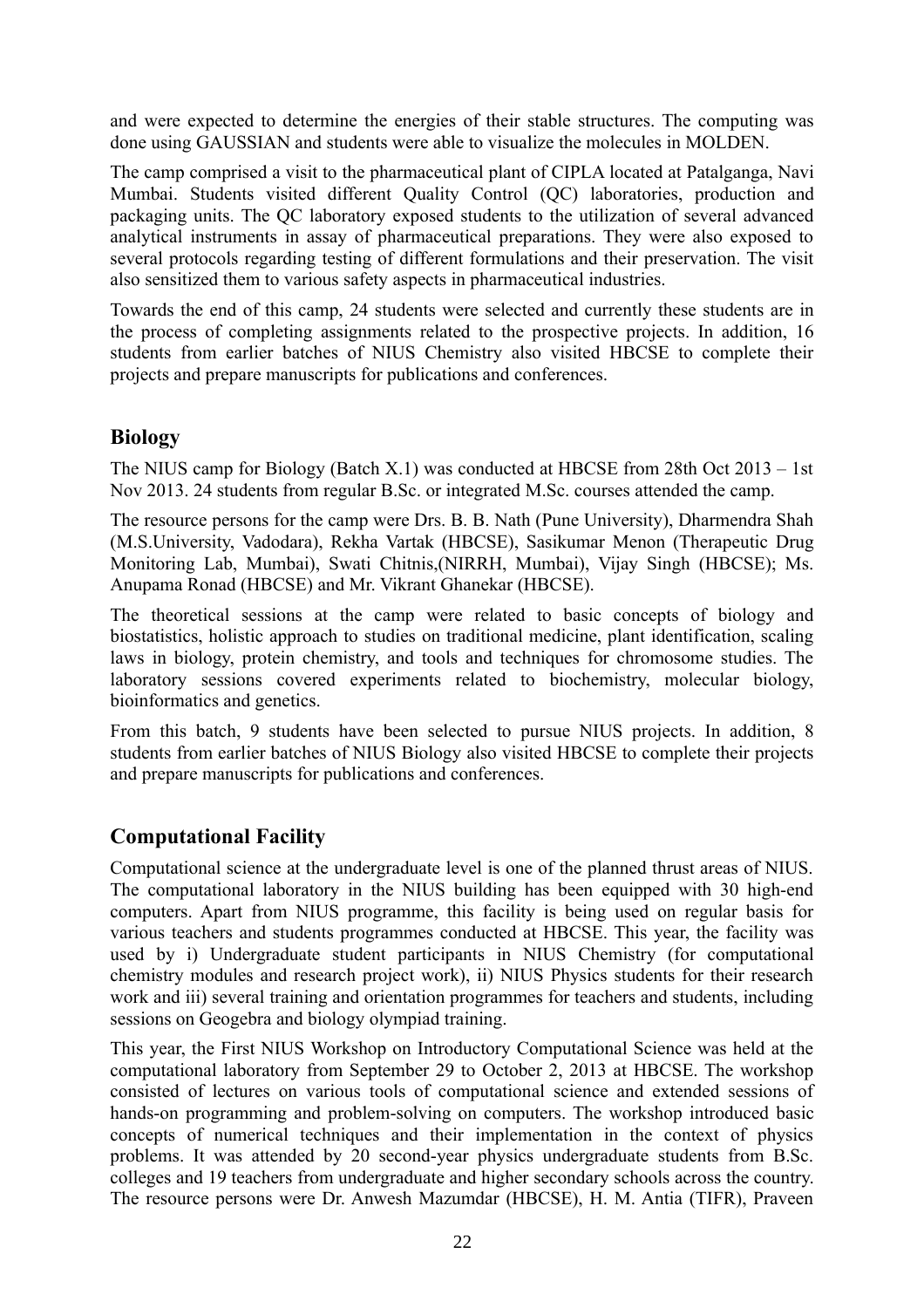# **Teacher Orientation and Science Popularization**

# *In-service Teacher Professional Development*

HBCSE conducts a range of activities for the professional development of in-service school and college teachers. These activities have multiple objectives: dissemination of insights generated from STME research in the Indian education system, capacity building of teachers and educational institutions, maintaining an organic link with educators, generating data for HBCSE research in teacher development.

Three workshops, each of three days' duration, were organized at HBCSE for secondary science teachers, secondary mathematics teachers and for a group of primary science and maths teachers respectively of the Kendriya Vidyalaya Sangathan. The secondary science workshop included hands-on experiments in physics, chemistry, biology, talks on on scientific topics, and sessions on science pedagogy. The secondary mathematics workshop had a focus on problem solving and on the use of ICT in teaching mathematics. The primary science and maths workshop aimed at providing an experience of inquiry-based science learning through designing and conducting experiments and reflection on the practice of teaching. Teachers analysed textbooks and classroom teaching videos and participated in hands-on activities in mathematics. [C. Natarajan, M. Kharatmal, R. Shaikh, Tejaswi N., S. Takker, R. Diwakar, S. Chunawala, J. Vijapurkar and HBCSE members]

HBCSE members conducted several workshops for teachers in collaboration with teacher associations and educational organizations. These included (i) 3-day workshop for 66 science teachers from Pandharpur Taluka in collaboration with SVERI Education society followed by a 4-day workshop for 36 teachers from this group at HBCSE (ii) 2-day workshop for over 43 science teacher from Z.P. schools in Chandrapur (iii) 2-day workshop for science teachers from Nashik organized in collaboration with Nashik Education Society (iv) 1-day workshop for 90 science teachers from Mahad Taluka in collaboration with People's Education Society (v) 3-day workshop for 45 science teachers in collaboration with Shri Shivaji Science College, Amravati on constructivist teaching approaches (vi) 3-day workshop for 42 science teachers from Goa on activity based learning organized in collaboration with SCERT, Goa (vii) 3-day conference on inquiry-based learning for 1200 teacher participants organized in collaboration with Rayat Shikshan Santha in Ahmednagar (viii) Workshop for tribal teachers in Ambernath (ix) Teachers training program at GNFC school in Bharuch (x) Teacher training program for school teachers on introduction of the olympiad program and role of science experiments in teaching at Rajkot science city [A. Sule, P.K. Joshi, N.D. Deshmukh, V. Sonawane, K. P. Nawale, Hambir and other HBCSE members]

HBCSE conducted a two-week internship program for 11 student-teachers from a neighbouring B.Ed. college. [N.D. Deshmukh, C. Natarajan, V. Sonawane and V. Lale]

At the college level, HBCSE's NIUS faculty organize workshops especially focused on laboratory based science education. Teachers and researchers who are involved in physics laboratory courses at the undergraduate level were invited to attend an 'Exposure cum Preparatory Workshop for Teachers' and subsequently be a resource person / mentor during a summer course organized for students. Nine undergraduate teachers from different parts of India participated in such a workshop at HBCSE during May  $17 - 19$ , 2013. The workshop consisted of sessions on training in experimental physics, procedural understanding, experimental problem solving in physics, design and development sessions and discussion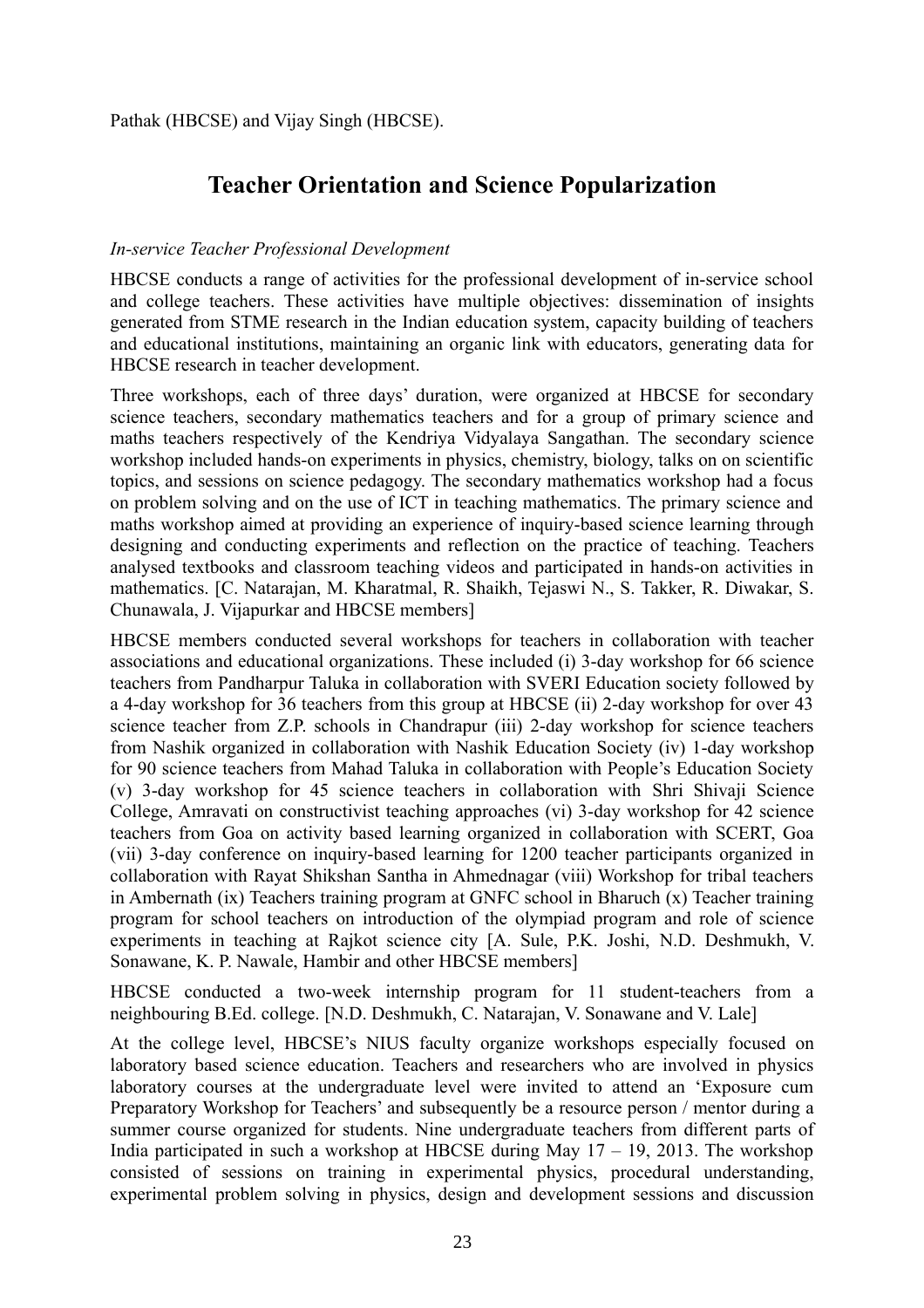sessions [Rajesh Khaparde]. A four-day Astronomy Olympiad Exposure Camp was organised at HBCSE for 70 teachers selected from all over India. [A. Sule, A. Mazumdar, A.D. Ghaisas, S. Chopde and G. Narvankar]

HBCSE is collaborating with the Royal Society of Chemistry in their efforts to improve chemistry teaching in India. This collaboration was initiated with a 3-day workshop that was held at HBCSE in October 2013 for high school chemistry teachers from Mumbai and surrounding regions. Several sessions were conducted with the teachers by RSC, both in and outside the laboratory. [J. Vijapurkar, S. Ladage, S. Narvekar, I. Bhattacharya and other members of the HBCSE chemistry cell]

## *Professional Development of Teacher Educators*

HBCSE has in recent years conducted programmes for the professional development of teacher educators (faculty) in DIETs, which are the main government institutions for teacher education at the elementary level. A three day workshop for mathematics teacher educators from DIETs in Uttarakhand and Karnataka, faculty from SCERT and resource persons from Azim Premji Foundation (26 participants) was conducted in January 2014. The theme of the workshop was use of artefacts in teacher education. There were sessions on knowing and using artefacts, subject matter knowledge, learning through problems and mathematical modeling. A four-day workshop for science teacher educators of Uttarakhand DIETs and SCERT faculty (28 participants) was also held in February, 2014. The workshop theme was teachers' professional development and capacity building, and included components like hands-on-experiments, science through investigation, enrichment lectures, and a one-day educational tour to Nehru Science Centre. [K.K. Mishra, M. Kharatmal, S. Takker, S. Naik, R. Shaikh, R. Diwakar, S. Chunawala and HBCSE members]

Two workshops, each of two days' duration, were conducted for field level mathematics subject experts of Azim Premji Foundation on the school topics of algebra and functions respectively. The aim of the workshop was to explore content and pedagogy in an integrated manner in depth. The participants in the workshop were resource persons who develop material as well as work with teachers and teacher educators [K. Subramaniam]. A six-day workshop for teacher educators was conducted in collaboration with the Azim Premji Foundation, Jaipur on "Evolution: IV Capacity Enhancement Workshop" [K. Haydock].

## *Support to policy making*

The MHRD, GoI constituted Joint Review Missions (JRMs) on Teacher Education in various states of the country to review the status of teacher education and to also consider issues related to program planning, implementation, monitoring and evaluation at each level of institutions, to assess the progress made by various states towards implementation of the revised Centrally Sponsored Scheme on Teacher Education (CSSTE). HBCSE played a leadership role in the JRM for the state of Punjab. The 9-member JRM team for Punjab visited the State from June 14 to 19, 2013 and met with the faculty and staff of key state government and non-governmental organisations, and teacher education institutions. A detailed JRM Report for Punjab was prepared by HBCSE members with inputs from JRM members and submitted to the MHRD. It is available at

[http://www.teindia.nic.in/Files/jrm/JRM\\_Reports/JRM\\_Report\\_Punjab-2013-14.pdf](http://www.teindia.nic.in/Files/jrm/JRM_Reports/JRM_Report_Punjab-2013-14.pdf)

[J. Ramadas, M. Kharatmal, Kumar A., R. Shaikh and R. Diwakar]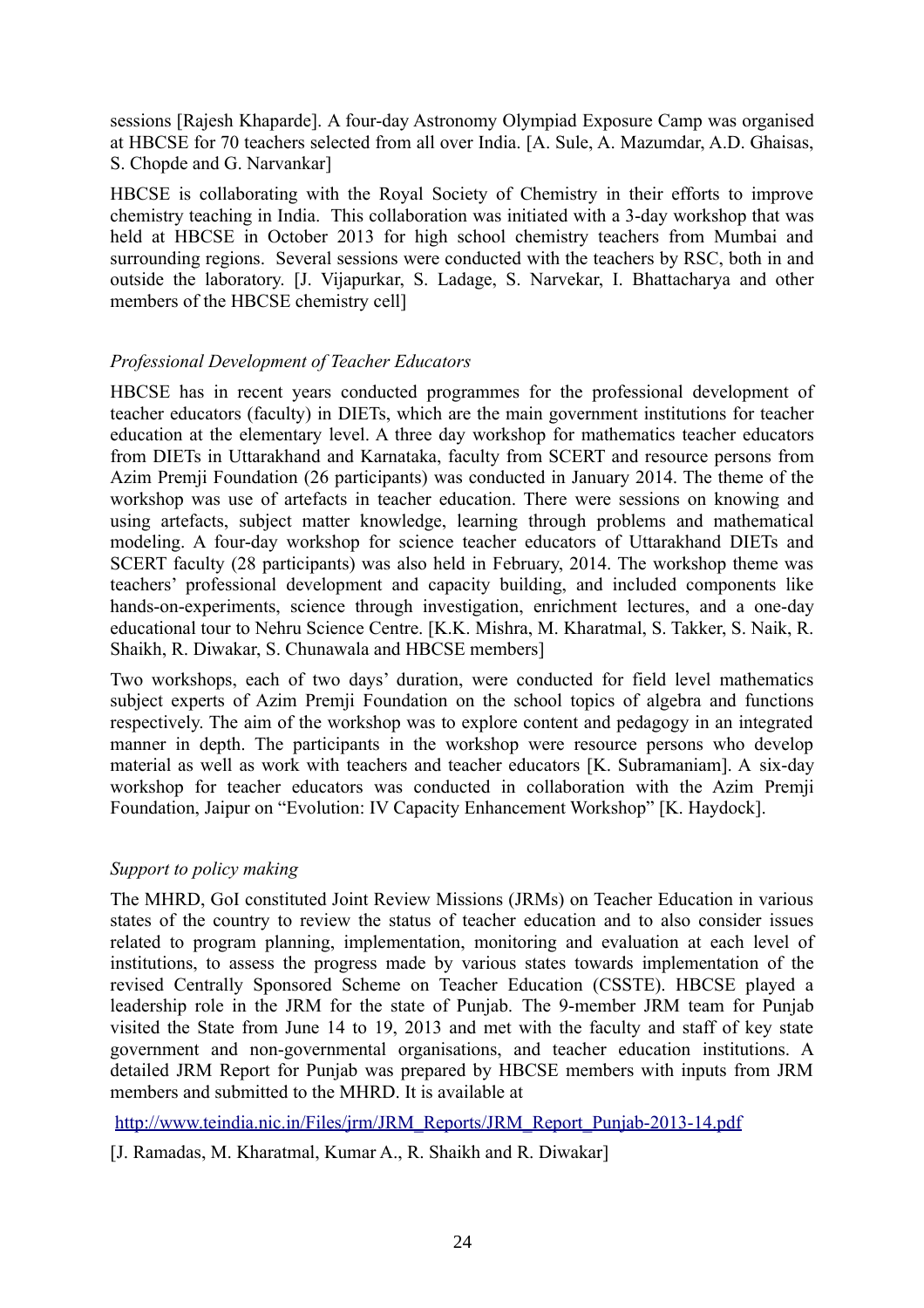#### *TIFR Founder's Day*

HBCSE has a very strong outreach and science popularization program and played key role in various exhibitions and science fair programs. HBCSE took an active part in Science Festival program at TIFR Campus, Navy Nagar, on the occasion of its Founder's Day program. Centre put many interesting hands-on experiments of science and mathematics, on the Open Day (27.10.2013). HBCSE publications were also put there for display and sale on both days-October 27 & 30, 2013. One of the faculty staff from HBCSE was a Member of the Apex Organizing Committee of the TIFR Founders Day program and coordinated Centre's participation in this annual event. (K. K. Mishra). Experiments on electricity, magnetism, robotic models, earth model, demonstration of Newton's Laws, etc were demonstrated on the occasion on October 27, 2013. [V.C. Sonawane, Kumar A., R. Diwakar, S. Ayare, V. Bansode, K.T. Hambir, T. Shirodkar, and S. Bamne]

#### *3rd Pro-Am Meeting in Astronomy*

Astronomy Cell of HBCSE organized the 3rd Pro-Am meeting in Astronomy at HBCSE on October 26-27, 2013. This is a flagship outreach activity of Astronomical Society of India to bring together amateur and professional astronomers to discuss problems of mutual interest and promotional aspects of Astronomy education in India. Pro-Am3 was attended by more than 80 participants.

#### *Activities of the Hindi Cell and Rajbhasha Samiti*

The Hindi Cell was involved in promoting the use of Hindi language in general at the Centre and in particular in the area of innovation and development in science education and science popularization. Members associated with the Cell were actively involved in the dissemination of educational and popular science materials in the country. They wrote science-based articles in the print media, delivered popular talks at different places on different occasions and gave radio talks. Hindi Cell also played a key role in Hindi Divas celebration and conducting various competitions on this occasion. [K.K. Mishra, V. Singh, A. Gajbhiye, S. Chandrakar and H. Kamble]

Vijay Singh gave many popular talks on Science including the Hindi Power Point Presentation on Ethnomathematics, and Mathematical folk riddles of Bhojpur region in a number of schools and as public lectures in many towns in the country like Allahabad, Gorakhpur and Siwan. These presentations were personally prepared along with Ranjana Pathak.

#### *Visits to HBCSE*

Teachers and students from many schools and colleges, and children from some NGOs visited HBCSE during the period of this report. Nearly 950 visitors visited HBCSE and its integrated lab facilities where they had exposure to hands-on-experiments in science and mathematics. Apart from experimental component, lectures and demonstrations were also organized for the visitors in science and mathematics. Visitors from junior colleges took keen interest in the experiments in the Olympiad laboratories of the Centre. Sometimes such visits are also arranged for some foreign delegates. [V.C. Sonawane (Coordinator), N.D. Deshmukh, K.T. Hambir, S. Ayare, A. Bose and J. Rahaman]

#### *National Science Day 2014*

As every year, the National Science Day was celebrated this year also. We had an "open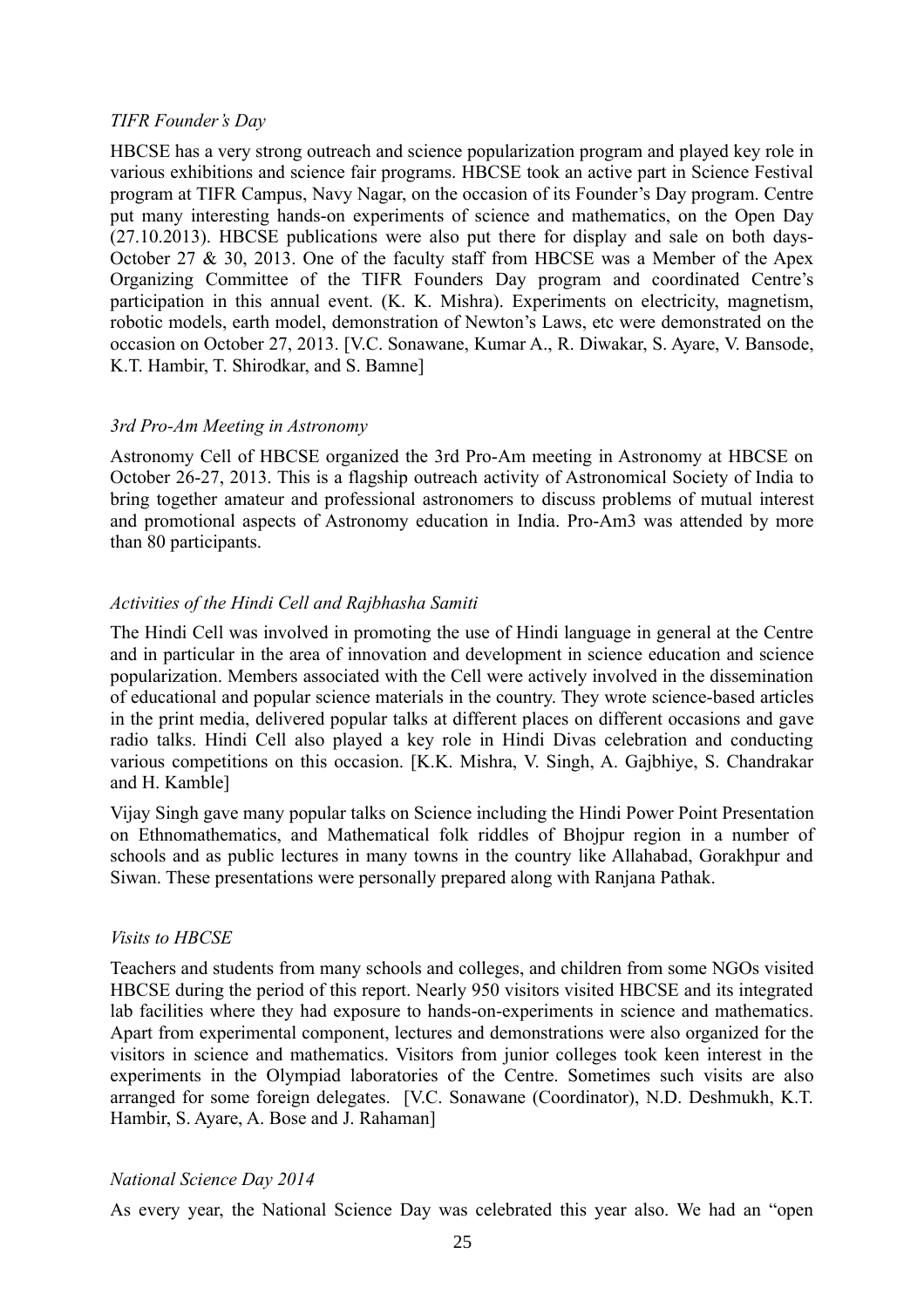house" that witnessed over 1350 visitors to the Centre from schools and colleges of Mumbai and nearby areas. Several new experimental demonstrations were added this year and project staff members were trained for demonstrations. Demonstrations on the working of gadgets were also displayed in the program. Robotics education corner, glass blowing, liquid nitrogen show, computer corner, brain and cognition, and botanical garden were a few of the major attractions of the day. A demonstration on the working of a rocket was a new addition and a major attraction this year. This year trainee teachers, who visited HBCSE in past for their project work, were also involved in the demonstration of exhibits related to electricity, magnetism, biology and mathematics. [V.C. Sonawane-Coordinator and all HBCSE staff]

#### *MSTA-HBCSE Dr Homi Bhabha Young Scientist Camp*

Mumbai Science Teacher Association (MSTA) organized two-day camp at HBCSE on April 11 and 12, 2013 for Dr Homi Bhabha Young Scientist Awardees 6th standard students. More than 92 students of VI Std. were participated in this camp. [N.D. Deshmukh - Coordinator, V. Lale, S. Agarkar, V. Sonawane, A. Ghaisas, K. Hambir and R. Divakar]

#### *IIE Programme*

Indian Institute of Education, Pune had organized Tiger Reserve areas Resource Persons workshop at Pune, on June 05, 2014 [N.D. Deshmukh-Coordinator and K. Hambir]

#### *Ambuja Cement Foundation Programme*

Ambuja Cement Foundation, Chandrapur had organized Students camp, on January 15 and 16, 2014, more than 120 students from Z P Schools were participated. [N.D. Deshmukh-Coordinator and K. Hambir]

## *Udayanchal High School Programme*

Activity Based Workshop was organized for Udayanchal High School, Vikroli students on March 5 and 6, 2014. [V. Sonawane-Coordinator, N. Deshmukh, K. Hambir, V. Bansode, Susneha and Rajkumar]

#### *NTSE*

Nurture camp organized for NTSE awardees, in the month of August, 2013 for 60 NTSE scholars. Students from all over Maharashtra attended the program consisting of motivational lectures and laboratory sessions. The programs were funded by NCERT. [P.K. Joshi]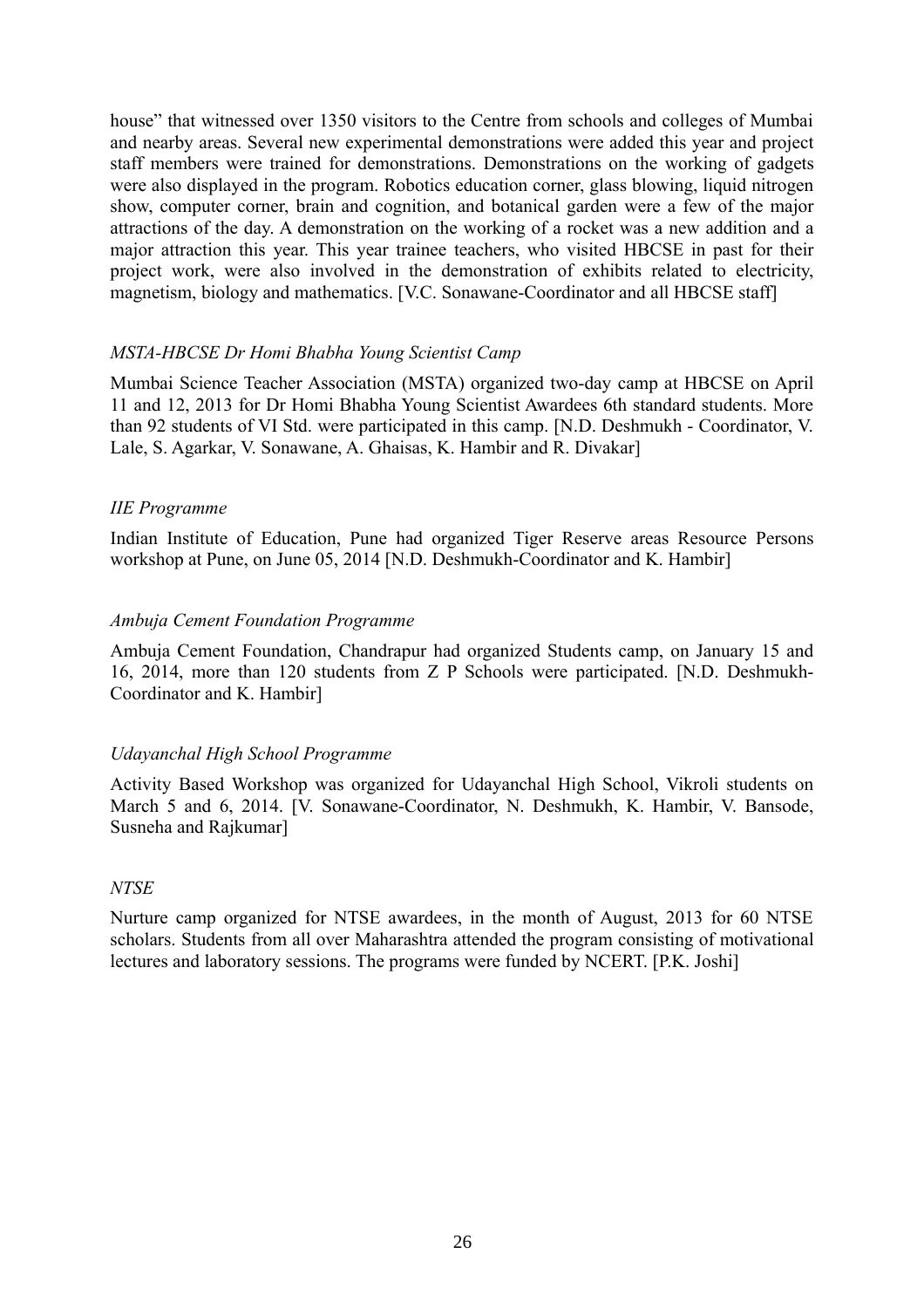#### **4. Photographs/ Captions**

Figure 1: See text for caption.



Photograph: NIUS Camp in Experimental Physics



# **5. Staff List**

#### **Members**

S.I. Chunawala, S. Chandrasekharan, P. De, K. Haydock, P.K. Joshi, R.B. Khaparde, S.A. Ladage, A. Muzumdar, K.K. Mishra, G. Nagarjuna, C. Natarajan (Dean), J. Ramadas (Centre Director), V.A. Singh, K. Subramaniam, A. Sule, R.R. Vartak, B.J. Venkatachala, J. Vijapurkar, C.R. Pranesachar, S.C. Agarkar (upto 30/06/2013).

N.D. Deshmukh, A.D. Ghaisas, V.S. Ghanekar, M.B. Kharatmal, V.D. Lale, K.R.Manoj, A.T. Mavalankar, S.S. Naik, S.M. Narvekar, P.K. Nawale, R.P. Nichat, P.P. Pathak, S.R. Pathare, D.D. Pednekar, T.S. Rajashekar, A. Ronad, A.K. Sankhwar, I. Das (Sen), V.C. Sonawane.

V.P. Ahire, S.S. Chavan, K.T. Hambir, V.C. Jacob, S.D. Pardeshi, H.H. Rane, N.Y. Tribhuvan.

#### *Visiting Fellows*

M. Bhattacharya (upto 17/07/2013), P. Birwatkar (upto 30/04/2013), A. Jamkhandi, T. Navilarekallu (upto 24/02/2014), S. Paul (upto 25/10/2013), E. Sam (upto 23/10/2013).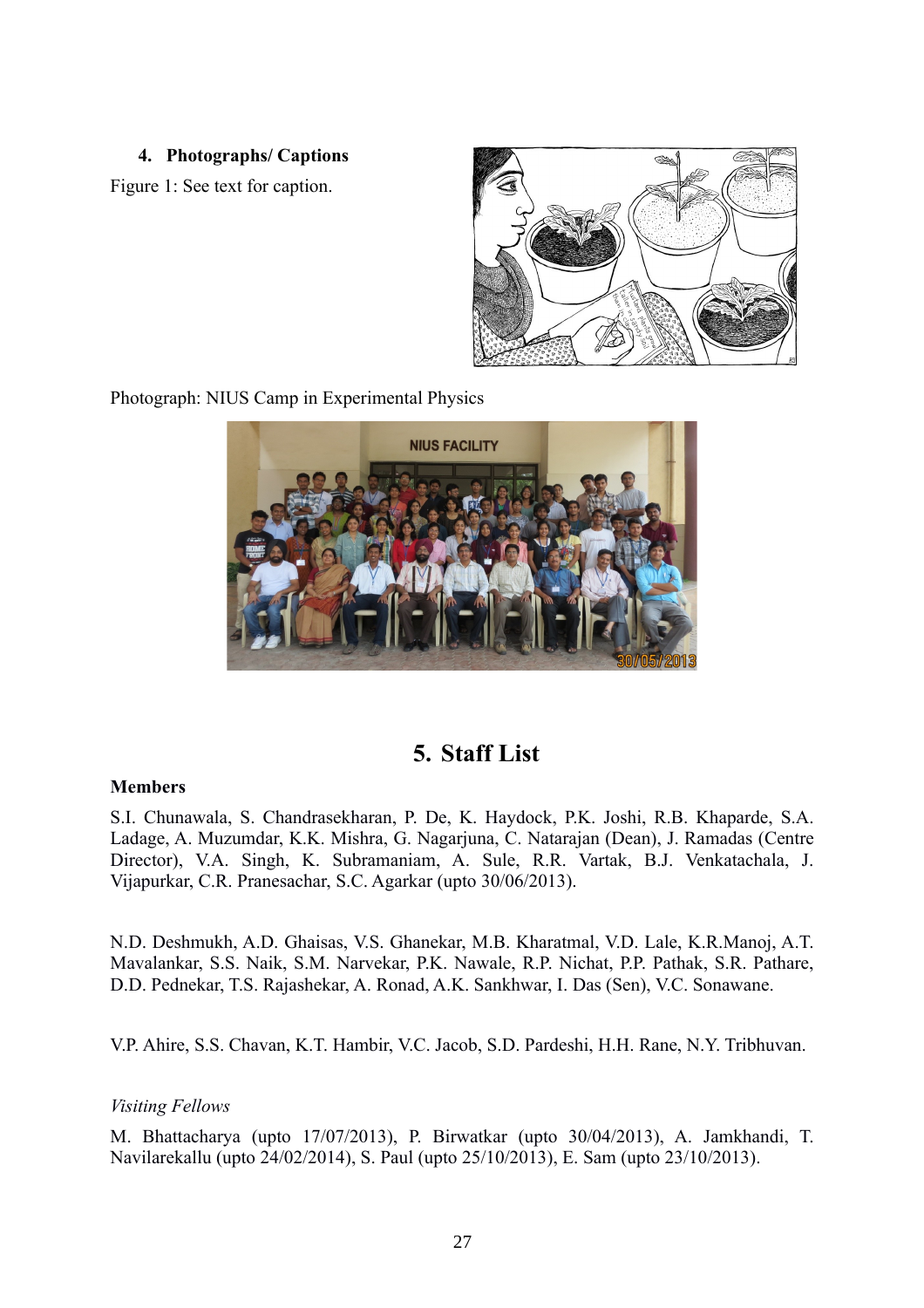#### *Research Scholars*

A. Bose, Mashood K. K., S. Shome, A. Shrivastava, S. Ghumre, S. Takker, J. Rahaman, R. Shaikh, P. Pande, R. Varkey M, G. Singh, B.J. Ram Rao, R. D'souza, H. Srivastava, G. Date, A. Raveendran (upto 31/01/2014), A. Dhakulkar (upto 31/07/2013), R. Kumar (upto 31/07/2013).

*Raja Ramanna Fellows*

A. Kumar (upto 14/10/2013), H.C. Pradhan.

*INSA Senior Scientists*

D.P. Roy, S.M. Roy.

#### *Administration*

S.V.Amin, M.B. Bamne, S.N. Burli, S.K. Desai, M.B. Deshmukh, M.D. Gaitonde (SAO), R.S. Korgaonkar (upto 31/01/2014), M.D. Mastakar (upto 31/08/2013), M.M. Mastakar, D.R. Mhapsekar, H.M. Mandlik, C.S. Pawar (upto 30/06/2013), S.L. Rasam, V.P. Raul, M.G. Shinde, R.A. Shrotri, T.S. Shirodkar, M.S. Thakur, G.A. Tawate, R.N. Sawant (from 18/03/2014).

#### *Auxiliary*

B.S. Bhagit, N.K. Kadam, G.V. Mestry, R.G. More, U.V. Shenoy, J.J. Tambe, N.S. Thigale, B.L. Valvi, J. Waghmare.

# **6. National and International Involvement (Professional and Academic)**

**S. Chunawala** was 1) reviewer for Indian Educational Review, NCERT; and 2) Executive Council Member of the Peoples Council of Education for the year 2012-2015.

**N.D. Deshmukh** was 1) Executive Committee Member of Asian Association of Biology Education (AABE). 2) Editorial Board Member of Asian Journal of Biology Education (AJBE) 3) Member of executive committee of All India Association for Educational Research and Joint Secretary of Maharashtra Association for Educational Research. 4) Inspection team member of National Institute of Open Schooling centre.

**A.D. Ghaisas** was 1) Member of the Astronomy Sub-committee of the academic committee for International Earth Science Olympiad 2013 organised by Geological Society of India at Mysore, India in September 2013. 2) Member of the academic committees for The Maharashtra Public Service Commission, for preparing the question bank in the subjects of Physics and Astronomy and for reviewing final question papers for the year 2013 as well as 2014.

**Karen Haydock** was Independent Reviewer for the course package for 'Teaching Science: the Upper Primary Years' to develop course materials for teacher education 2013-2014, at Azim Premji University.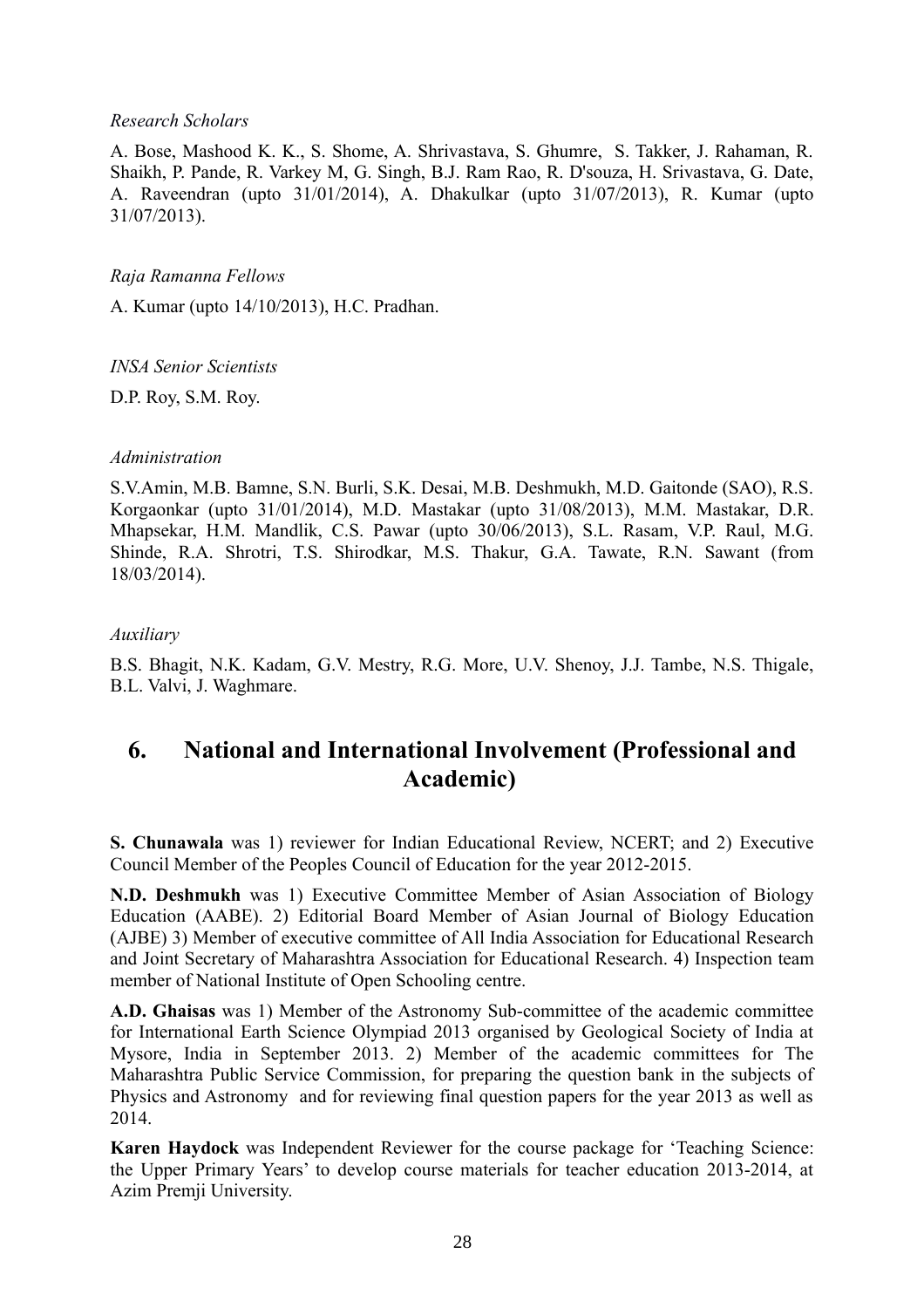**S. Ladage** was 1) Co-opted member of International Steering Committee for International Chemistry Olympiad, 2012-2013; and 2) Vice president, West Zone, Association of Chemistry Teachers (ACT) (from 2010).

**K.K. Mishra** was 1) Member, (Executive Council), Lok Vigyan Parishad, New Delhi. 2) Member, Vigyan Parishad Prayag, Allahabad 3) Member, (Advisory Board) Vigyan Ganga, a science journal of Banaras Hindu University (BHU), Varanasi 4) Member (Editorial Board) Vigyan Prakash, World Hindi Foundation, Oswego, New York, USA. 5) Joint Secretary, Peoples Council of Education, Allahabad.

**G. Nagarjuna** was 1) Member, Institutional Advisory Board, Central Institute of Educational Technology, NCERT, New Delhi. 2) Associate Editor, International Journal of Conceptual Structures and Smart Applications (IJCSSA), an Official Publication of the Information Resources Management Association. 3) Reviewer, Science & Education, Springer. 4) Chairperson, Free Software Foundation of India. 5) Member, Board of Software Freedom Law Centre of India, New Delhi. 6) Member, Advisory Board, K.J. Somaiya College of Engineering, Mumbai.

**S. Narvekar** was 1)Secretary West zone- Association of Chemistry Teachers (ACT) (2013- 2016)

**C. Natarajan** was 1) Member, Editorial Board of International Journal of Technology and Design Education, Springer, Netherlands; 2) Editorial Board, Design and Technology Education: An International Journal, Trentham Books Ltd., UK; 3) Member of Executive Council of the Indian Physics Association; and 4) Member, Academic Advisory Committee of Kendriya Vidyalaya Sangathan

**P. K. Joshi** was 1) Vice – President of International Junior Science Olympiad Executive Committee and 2) Chairman, Bombay Association for Science Education, since June 2008.

**J. Ramadas** was 1) Member, IUPAP International Commission on Physics Education (ICPE) for the period 2011-13; 2) Chair, Project Advisory Committee of the National Council for Science & Technology Communication (NCSTC), Department of Science and Technology; 3) Member, Governing Council, Vigyan Prasar, Department of Science and Technology; 4) Member, Central Advisory Board on Education (CABE) Committee for developing a framework and processes of the National Mission on Teachers and Teaching; and 5) Member, Governing Council of the Atomic Energy Education Society (AEES).

**V. Singh** was 1) National Coordinator, Science Olympiads (Physics, Chemistry, Biology and Junior Science). 2) Member of Standing Committee, Earth Science Olympiad. 3) Member of IAPT Asian Physics Olympiad (APhO) cell till December 2016. 4) National Coordinator, National Initiative on Undergraduate Students (NIUS) till October 2012 at HBCSE. 5) Elected in Executive Committee of TIFR Alumni association (2013 – 2015). 6) Adjunt Professor and Member Academic Advisory Committee, UM DAE CBS (University of Mumbai – Department of Atomic Energy Centre for Excellence in Basic Sciences) (from April 2011); 7) Adjunct Professor, IIT Bombay (from Jan.2011); 8) Chair, Physics Question Bank Committee, Kishore Vaigyanik Protsahan Yojana (KVPY) and Member of Interview panel; 8) Member, Examination Board for Proficiency Test, Central Board of Secondary Education (CBSE); 9) Panel of Judges: Aditya Birla Scholarships; 10) Subject Expert (B.Sc. General Science), 2013 – 2015 for YCMOU, Maharashtra, 11) Scientific Observer to IPhO July 7 – 15, 2013 (Copenhagen, Denmark) 12) Faculty Selection Committee for: Mumbai University and NCERT. 13) Chairperson Physics Committee of NEST (National Entrance Screening Test).

**K. Subramaniam** was 1) India representative to the International Commission of Mathematics Instruction; 2) Member, editorial board and Reviewer for the journal At Right Angles: Mathematical Reflections; 3) Member, Advisory Board, International Sourcebooks in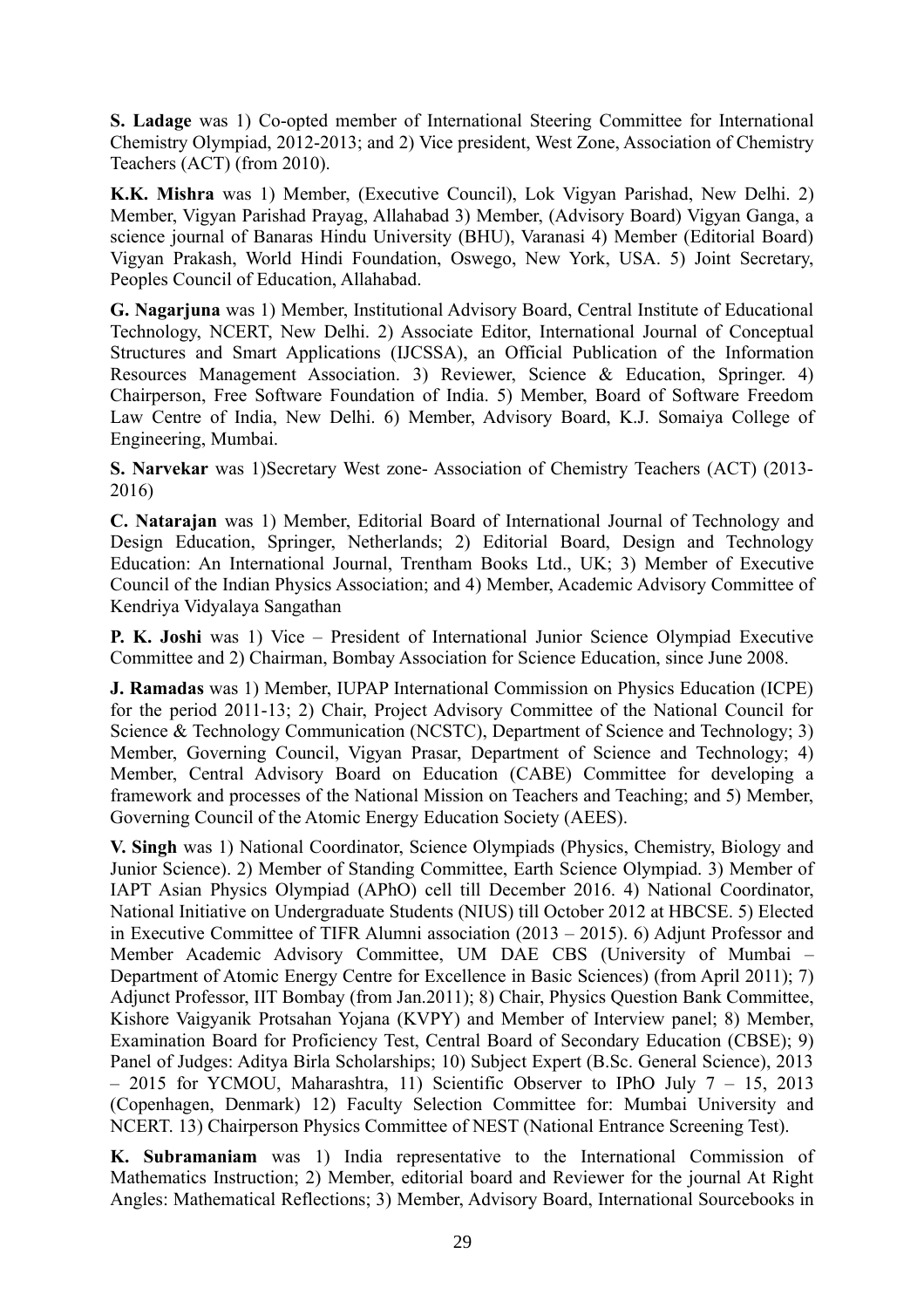mathematics and science education, Information Age Publishing; 4) Member, National Council for Teacher Education; 5) Member, Textbook Committee for Mathematics Textbooks, Balbharati, Maharashtra; 6) Member, Executive Committee of National Mission of Sarva Shiksha Abhiyan (SSA) 7) Member, Educational Research and Innovations Committee, NCERT.

**A. Sule** was 1) Regional Coordinator (Asia-Pacific) for the International Olympiad in Astronomy and Astrophysics (IOAA) from 1-1-2012 to 31-12-2016. 2) Chair of Astronomy Sub-committee of the academic committee for International Earth Science Olympiad 2013 organised by Geological Society of India at Mysore, India in September 2013. 3) Member of coordination committee for National Entrance Screening Test 2013 as well as 2014.

**R. B. Khaparde** was 1) Member of Board of Studies in Physics, University of Mumbai, Mumbai. 2) An Associate Editor of the Physics Education, a journal published by University of Pune in association with IAPT. 3) Member of the Advisory Committee for the Jawaharlal Nehru National Science, Mathematics and Environment Exhibition (JNNSMEE), NCERT, NewDelhi.

# **7. Visits**

**A. Mazumdar** visited Astronomical Institute Anton Pannekoek, University of Amsterdam, Netherlands from 8th May to 8th June, 2013 for collaborative work on asteroseismology of red giant stars.

**K. K. Mashood** visited the Physics Education Group at the University of Washington, the ? Group at The University of Harvard.

**J. Vijapurkar** visited Ministry of Education, Govt. of Timor-Leste, Dili, Timor-Leste from September 29 - October 3, 2013 for meetings and workshops on the curriculum its philosophy, development, implementation.

# **8. Awards and Distinctions**

## **K. K. Mishra**

Bharatiya Bhasha Pratishthapan Samman Patra-2014, Bharatiya Bhasha Pratishthapan Rashtriya Parishad, Lucknow, U.P.

## **A. Ghaisas**

The Marathi Book "Akash Kase Pahaave" written by Anand Ghaisas and published by Manovikas Prakashan, Pune was awarded with "Yadunath Thatte Puraskar" by The State Government of Maharashtra for best writing in the category of "Scientific and extra curricular writings for Children". The book is on '101 things everybody should know about how to observe the night sky'.

# **9. Invited Talks**

## **A. Mazumdar**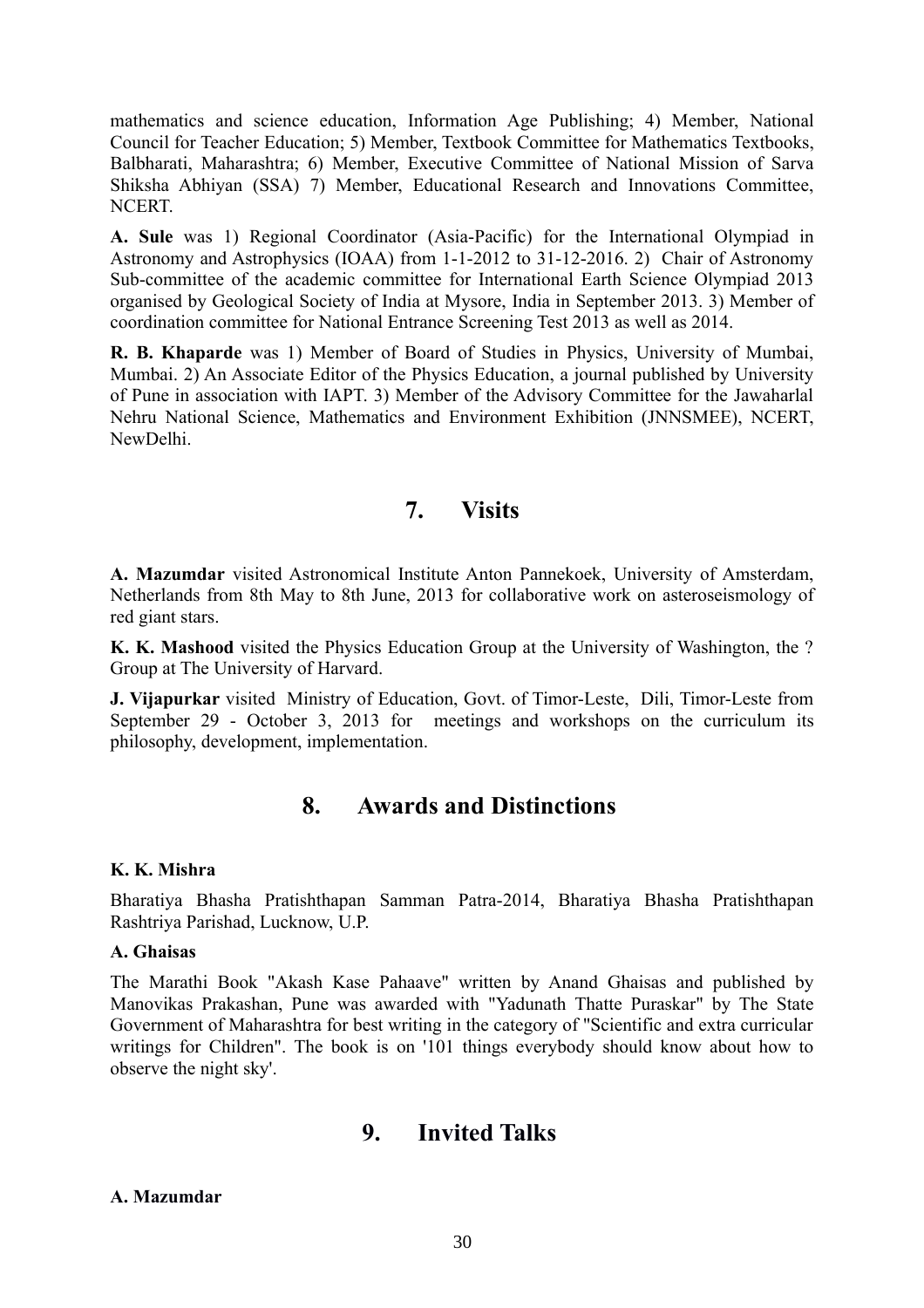"Diagnostics from an observational perspective", Red Giants Workshop, University of Amsterdam, June 3 to 7 , 2013

# **V. Singh**

"Identification and Nurturing of Scientific Talent at the Pre-University level" Vijay A. Singh, First International Conference for Research in Education and Curriculum Planning for Gifted Students, Delhi, February 4 to 7, 2014. [Keynote Speaker]

# **K. Subramaniam**

"Towards Achieving Numeracy for All". Invited talk at the meeting of the International Panel for Numeracy, Johannesburg, S.Africa, August, 2013.

# **10. Conference Organised by the School / Deptt. / Group (Title, Place, Date, Short Description)**

## **10th International Junior Science Olympiad 2013, 3 to 10 December, Pune, India**

HBCSE organized the 10th International Junior Science Olympiad (IJSO) in Pune from 3 to 12 December 2013. Participants, including 226 students, accompanied by 111 leaders, 19 observers, 8 visitors and one executive committee member, came from 42 countries. The event was funded by the Government of India through DAE, Ministry of Human Resources Development, and Department of Science and Technology.

## **NIUS Workshops**

- 1. First NIUS Workshop on Introductory Computational Science, HBCSE, (September 29 to October 2, 2013). 20 second-year physics undergraduate students from B.Sc. colleges and 19 teachers from undergraduate and higher secondary schools across the country. The resource persons were Drs. Anwesh Mazumdar (HBCSE), H. M. Antia (TIFR), Praveen Pathak (HBCSE) and Vijay Singh (HBCSE).
- 2. Workshop on Chemical Thermodynamics, HBCSE (November 15 to 20, 2013). As part of NIUS chemistry programme, a project on developing pedagogical material on advance core topics taught as part of chemistry syllabi at undergraduate and postgraduate level has been initiated at HBCSE in May 2013. The current workshop was part of this ongoing work. 15 students from local colleges of Mumbai and studying in B.Sc. and M.Sc. (part I) courses participated in the workshop.
- 3. Refresher course on Statistical Mechanics for college teachers, HBCSE, (November 6 to 19, 2013). NIUS physics hosted the Refresher course on Statistical Mechanics for College Teachers sponsored by the Indian Academy of Sciences. Over 40 participants from across India attended the course. Prof. Deepak Dhar (TIFR) was the director of the workshop and Dr. Praveen Pathak (HBCSE) was one of the Co-ordinators. Prof. Vijay A. Singhand Dr. Praveen Pathak from HBCSE took lectures and tutorials for the camp.

## **Astronomy**

1. 3rd Pro-Am Meeting in Astronomy, HBCSE, Mumbai, in collaboration with Astronomical Society of India, 26th and 27th October 2013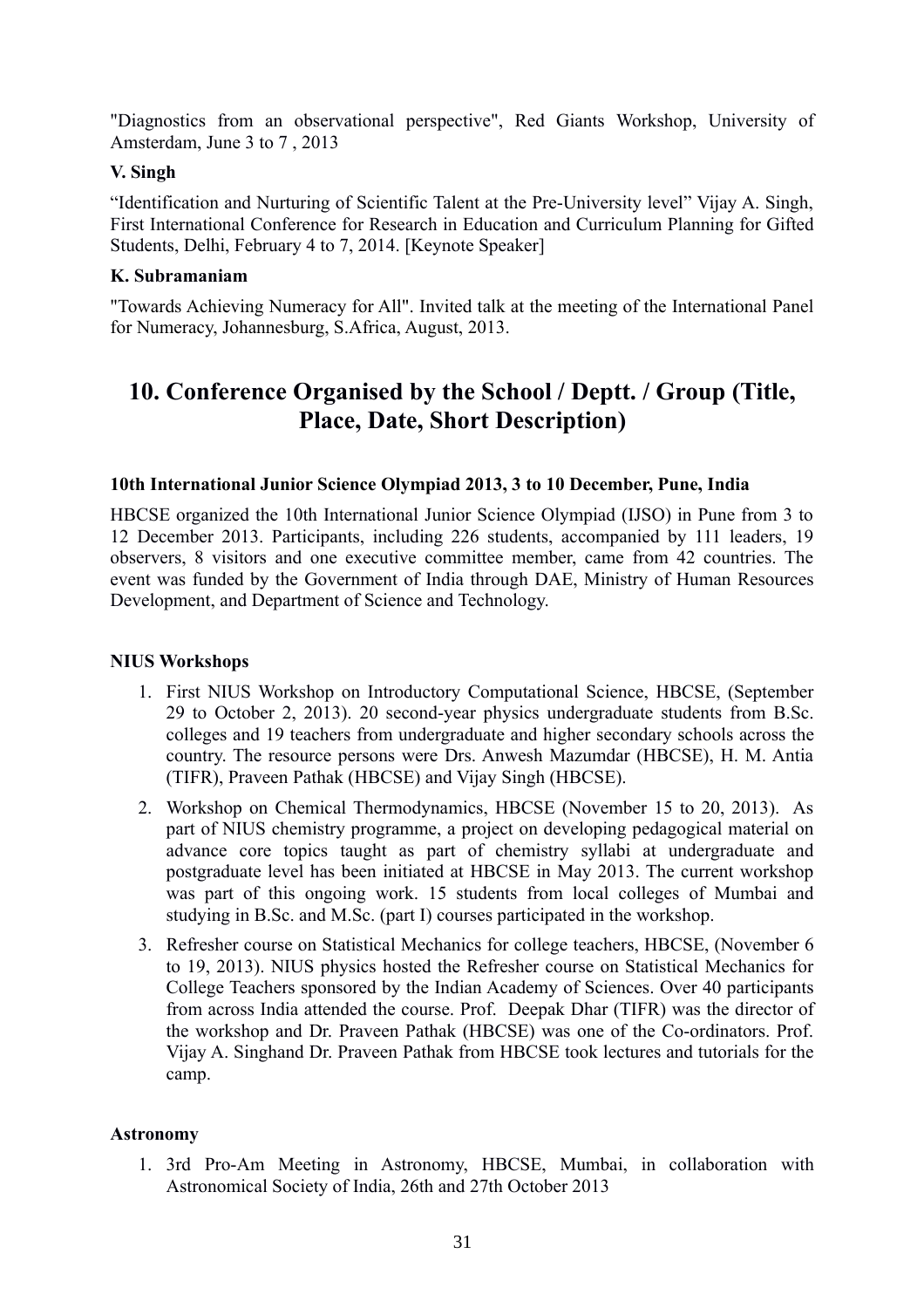- 2. Eyes on Comet ISON National Campaign Brainstroming Workshop, HBCSE, Mumbai, In association with All India People's Science Network, 26-27 Apr 2013 (A. Sule, A. Ghaisas)
- 3. Training workshop for resource persons of 'Akhil Bharatiya Andhashraddha Nirmulan Samiti', Konkan Region, At Sane Guruji Smarak, Mangaon, in collaboration with ABANS, December 11 and 12, 2013. (A. Ghaisas)
- 4. Training workshop for resource persons of 'Akhil Bharatiya Andhashraddha Nirmulan Samiti' from Mumbai and Pune, At Sane Guruji Smarak, Mangaon, in collaboration with ABANS, January 18 to 20, 2014. (A. Ghaisas, A. Sule, G. Narawankar)
- 5. State level training workshop for resource persons of 'Akhil Bharatiya Andhashraddha Nirmulan Samiti' from Mumbai and Pune, At HBCSE, in collaboration with ABANS, funded by NCSTC, February 17 to 21, 2014. (A. Ghaisas, A. Sule, G. Narawankar)

## **Chemistry**

POGIL workshop for chemistry teachers, HBCSE, (August 20, 2013). Process oriented Guided Inquiry Learning (POGIL) is a different teaching approach and to acquaint chemistry teachers with this approach, NIUS chemistry organized a POGIL workshop. Prof. Kelly Butler (Chestnut Hill College, Pennsylvania, USA) was the main resource person for the workshop and 25 teachers from colleges of Mumbai and Pune attended the workshop.

# **11. Non DAE Research Projects (Investigators, Title, Funding Agency, Duration)**

#### *G. Nagarjuna and M. C. Arunan*

Developing simple model systems and experimental paradigms in cognitive sciences for undergraduate science education, DST Project under Cognitive Science Initiative, 2010- 13, extended to October 2014.

#### *S. Chandrashekaran*

The cognitive mechanisms underlying model-based discovery and learning, DST Project, October 2013 to September 2016.

## *J. Vijapurkar*

A collaborative project proposal titled "A multidisciplinary approach to language issues in science education in multilingual contexts", funded by the National Research Foundation of South Africa and Research and Innovation Support and Advancement with PI Audrey Msimanga of the University of Witwatersrand, approved in February 2014. Researchers from SA, Brazil and UK are among the other collaborators.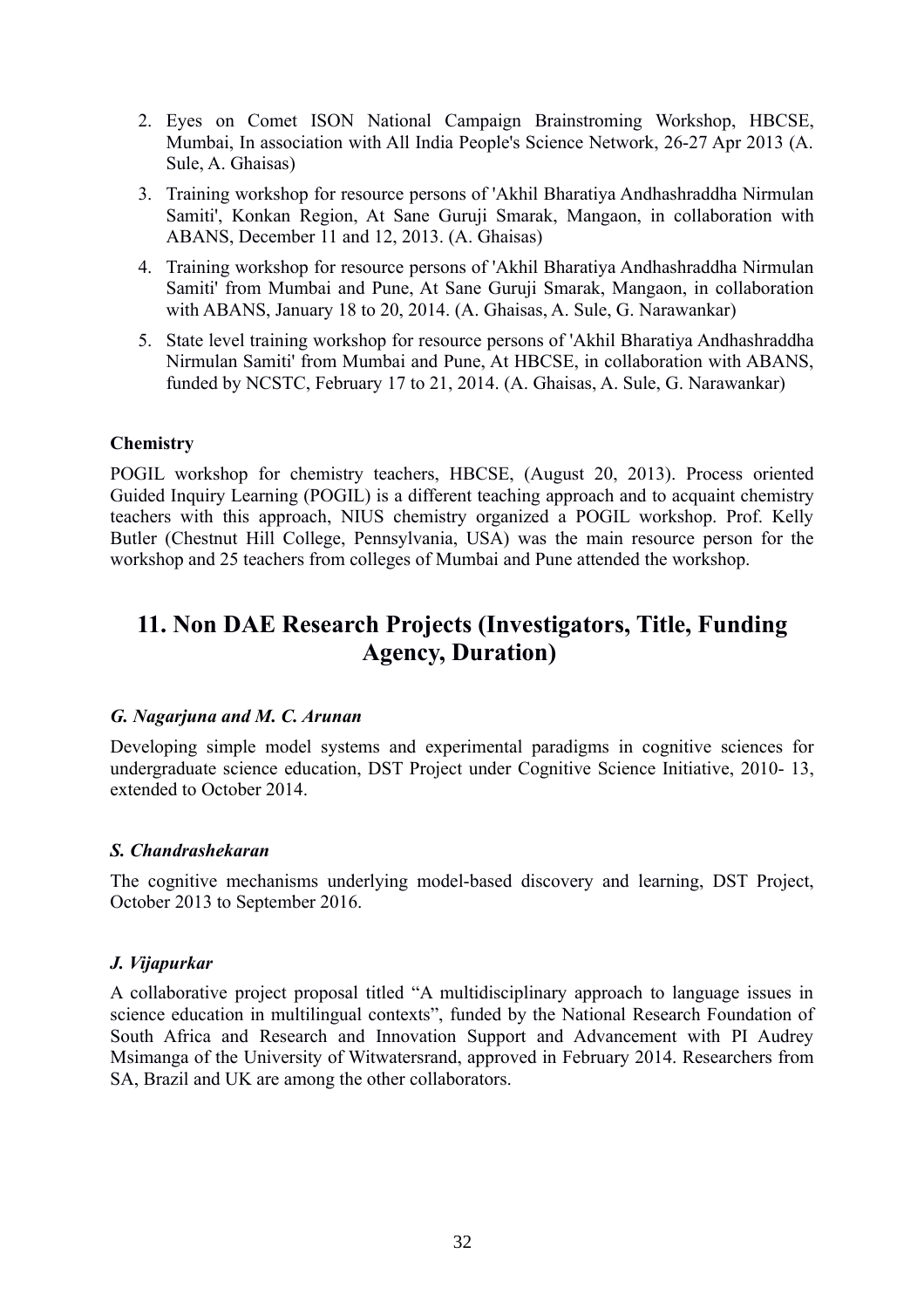# **12. Publications**

#### **a) In Journals [Authors, Title, Journal, Volume No., Page, Year]**

- 1. Aguirre, V. S., Ruchti, G.R., Hekker, S., Cassisi, S., Christensen-Dalsgaard, J., Datta, A., Jendreieck, A., Jessen-Hansen, J., Mazumdar, A., Mosser, B., Stello, D., Beck, P. G., & De Ridder, J. (2014). Old puzzle, new insights: a lithium-rich giant quietly burning helium in its core. The Astrophysical Journal Letters, 784, L16.
- 2. Ara, F., Chunawala, S. & Natarajan, C. (2013). Investigating Indian elementary and middle school student's images of designers. Design and Technology Education: An International Journal,18(2), 50-65.
- 3. Arunan, M.C., & Nagarjuna G. (2013). Simple systems and sophisticated questions: The scientific legacy of Obaid Siddiqi. Annals of Neurosciences, 20(4), 131-132.
- 4. Chandrasekharan, S. (2013). The Cognitive Science of Feynmen. Metascience, 22, 647– 652.
- 5. De, P., Titus, S., & Sircar, S. (2014). A Fair Division. At Right Angles, 3(1), 31-34.
- 6. Gupta, R., Kshirsagar S., Ladage, S. & Samant, S. D. (2013). Effect of different phases of Mg- Al Hydrotalcites formed by calcinations on the Knoevenagel reaction of benzaldehydes and malononitrile. SMC Bulletin, 4(3), 29-33.
- 7. Haydock, K. (2013). Modaney ka anubhav. Sandarbh, 6(32), 11-19. करन हेडाक **"**मोडने का अनुभव **"**, संदभर 6(32) 11-19 (2013)
- 8. Haydock, K. (2014). An Analysis of the Treatment of Evolution by Natural Selection in NCERT Textbooks. Voices of Teachers and Teacher Educators, Vol 2.
- 9. Haydock, K. (2014). Chicken Eggs: which comes first the expected results or the science?. School Science Review, 95(363), 65-74.
- 10. Hekker, S., Elsworth, Y., Basu, S., Mazumdar, A., Aguirre, V. S., & Chaplin, W. J. (2013). Tests of the asymptotic large frequency separation of acoustic oscillations in solar-type and red-giant stars. Monthly Notices of the Royal Astronomical Society, 434, 1668.
- 11. Kawalkar, A., & Vijapurkar, J. (2013). Scaffolding science talk: The role of teacher's questions in the inquiry classroom. International Journal of Science Education, 35(12), 2004-2027.
- 12. Ladage, S., & Ravishankar, L. (2013), Making learning in chemistry laboratory more meaningful. Current Science, 104(10), 1269-1270.
- 13. Manna, D., Sirohiwal A., & Ghanty, T. K. (2014). Pu@C24: A new example satisfying 32- electron principle. Journal of Physical Chemistry C, 118, 7211-7221.
- 14. Martin, A., & Roy, S. M. (2014). Froissart bound on total cross section without unknown constants. Physical Review D-Particles, Fields, Gravitation and Cosmology, 89(4). Article ID 045015, 7 pages. ISSN 1550-7998
- 15. Mashood, K. K., & Singh, V. A. (2013). Large-scale studies on the transferability of general problem-solving skills and the pedagogic potential of physics. Physical Education. 48, 629-635.
- 16. Mazumdar, A., Monteiro, M. J. P. F. G., Ballot, J., Antia, H.M., Basu, S., Houdek, G., & 12 co-authors (2014). Measurement of acoustic glitches in solar-type stars from oscillation frequencies observed by Kepler. The Astrophysical Journal, 782, 18.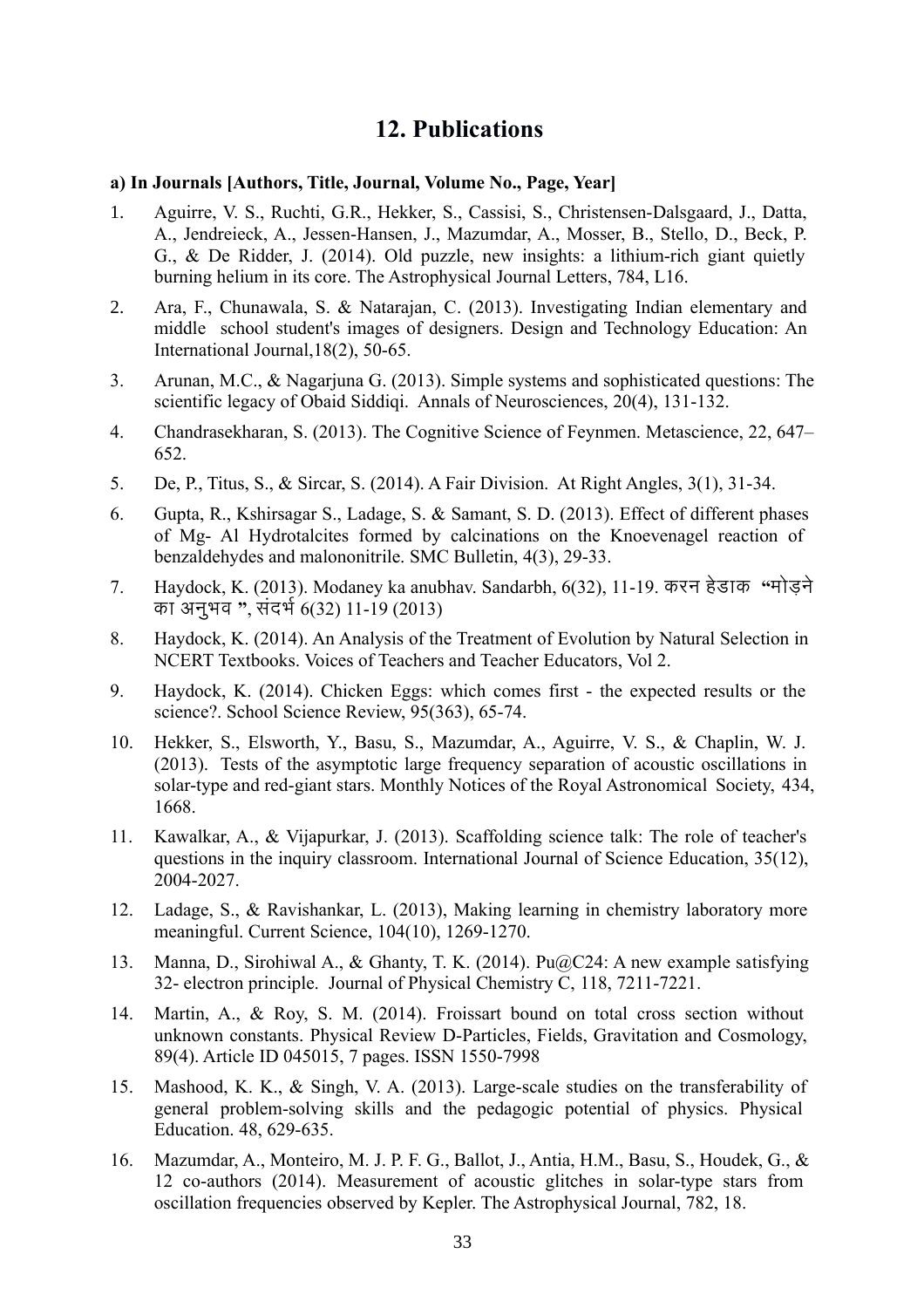- 17. Mishra, B., Ghildiyal, P., Agarkar S., & Khushalani, D. (2014). Synthetic precursor to vertical TiO<sub>2</sub> nanowires. Material Research Express,  $1(025005)$ , 1-13.
- 18. Mishra, K. K. (2013). Bharat ke antariksha karyakram ke pachaas varsh: Ek vihangavalokan. Anusandhan, 1(1), 142-144.
- 19. Mishra, K. K. (2013). Swarnajayanti varsha mein Bharat ka antariksh karyakram. Vigyan Ganga, 3(6), 23-26.
- 20. Nair, R., Nagarjuna, G., & Ray, A. K. (2014). Finite-size effects in the dependency networks of free and open-source software. Complex Systems, 23, 71-92.
- 21. Pant, S., Gera T., & Choudhury, N. (2013). Effect of attractive interactions on the water like anomalies of a core-softened model potential. Journal of Chemical Physics, 139(2 44505), 1- 9.
- 22. Ravishankar, L., Ladage, S., & Shridhar, G. (2013). Exciting undergraduates towards organic chemistry: A study circle approach. Current Science, 105(9), 1227-1229.
- 23. Roy, A. S., & Roy, S. M. (2014). Optimum phase space probabilities from quantum tomography. Journal of Mathematical Physics, 55 (1). Article ID 012102, 9 pages. ISSN 0022-2488
- 24. Roy, D.P. (2013). Determination of third neutrino–mixing q13 and its implications. Journal of Physics G; Nuclear and Particle Physics, 40(053001), 1-21.
- 25. Roy, S. M., Deshpande, A. & Sakharwade, N. (2014). Remote tomography and entanglement swapping via von Neumann–Arthurs–Kelly interaction. Phys. Rev. A., 89(052107), 052107-1 – 052107-5.
- 26. Roy, S. M.(2013). Exact quantum correlations of conjugate variables from joint quadrature measurements, Physics Letters A, 377(34-36), 2011-2015.
- 27. Sen Das, I., & Narvekar, S. (2013). Colorful demonstrations for acid-base Chemistry.
- 28. Sen I. & Narvekar S. (2013). Acid or Base, the colour tells it all, Teacher Plus Magazine, Hyderabad. Pg. No. 28-31, May – June 2013.
- 29. Sen, S., & Ray, A.K. (2014). Implications of nonlinearity for spherically symmetric accretion. Physical Review D, 89, 063004.
- 30. Shome, S., & Natarajan, C. (2013). Ideas of and attitudes towards projects and changing practices: Voices of four teachers. The Australian Journal of Teacher Education, 38(10), 64-81.
- 31. Shome, S.(2013). A teacher's practice of projects: Scopes for improvements. Voices of Teachers and Teacher Educators, 2(3), 33-38.
- 32. Shome, S.(2013). When objects fail to move despite force being exerted! Voices of Teachers and Teacher Educators, 2(2), 38-43.
- 33. Shome, S.(2014). Teaching "species" in class VIII. Teacher Plus, 12(2), 21-23.
- 34. Sirohiwal, A., Manna, D., Ghosh A., Jayasekharan, T., & Ghanty, T. K. (2013). Theoretical Prediction of rare gas containing hydride cations:  $HRgBF^{+} (Rg = He, Ar,$ Kr and Xe). Journal of Physical Chemistry A., 117, 10772-10782.
- 35. Vartak, R., Ronad, A., & Ghanekar, V. (2013). Enzyme Assay: An Investigative Approach to Enhance Science Process Skills. Journal of Biological Education, 47(4),  $253 - 257$ .
- 36. Welsh, T., Wong, L., & Chandrasekharan, S. (2013). Factors that affect action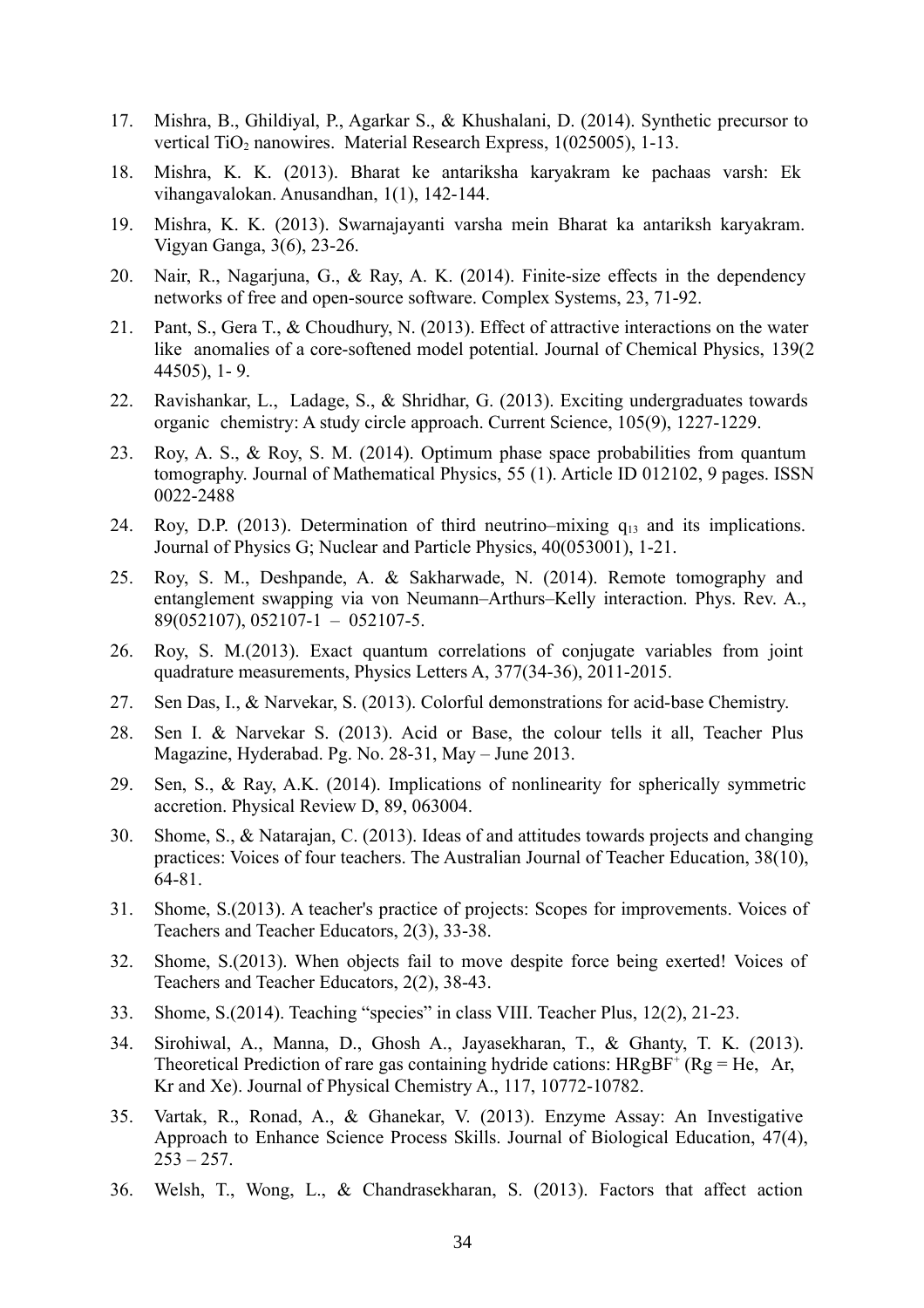possibility judgments: The assumed abilities of other people. Acta Psychologica, 143, 235-244.

# **b) In Proceedings [Authors, Title, Title of Proceedings, Volume, Page, Year]**

- 1. Hekker, S., & Mazumdar, A. (2014). Solar-like oscillations in sub-giant and red-giant stars: mixed modes, in Precision steroseismology: Proceedings of the International Astronomical Union, IAU Symposium, 301, 325-331.
- 2. Khaparde, R. B. (2013). A comprehensive assessment strategy for physics laboratory courses. In Proceedings of the World Conference on Physics Education (WCPE) – 2012 (pp.123-128). Istanbul, Turkey, ISBN 978-605-364-658-7, Pegem Akademi.
- 3. Khaparde, R. B. (2013). A Novel Approach to Encourage Students' Independent Thinking. In Physics Laboratory, Proceedings of the World Conference on Physics Education (WCPE) – 2012 (pp.1003-1009). Istanbul, Turkey, ISBN 978-605-364-658-7, Pegem Akademi.
- 4. L. S. Danu, D.C. Biswas, S. Mukhopadhyay, B. K. Nayak, B. V. John, Y. K. Gupta, B. N. Joshi, G. Prajapati, A. Goswami, P. K. Joshi, S. K. Tandel, R. Palit, S. Saha, J. Sethi, R. G. Pillay, V. Nanal, P. V. Madhusudhana Rao, N. Kumar, and U. Garg (2013). Spectroscopy of <sup>128</sup>Te using fusion-fission reaction  $^{238}U(^{32}S,f)$ . P.180. DAE symposium at Mumbai.
- 5. Mashood, K. K., & Singh, V. A. (2013). Evaluation of the inventory on rotational kinematics. Foundations and Frontiers of Physics Education Research (FFPER) Conference, 17–21.
- 6. S. Mukhopadhyay, D. C. Biswas, S. K. Tandel, L. S. Danu, S. Nag, B.N. Joshi, L.A. Kinage, G. Prajapati, B. John, T. Trivedi, S. Saha, J. Sethi, B. S. Naidu, P. K. Joshi, and R. Palit (2013). High-K structure in the shape-coexistent nucleus <sup>188</sup>Pt. P.190. DAE symposium at Mumbai.
- 7. Srivastava, A., Srivastava, N., & Chandrasekharan, S. (2014). Measure conceptmapping, not concept-maps: Procedural analysis elucidates stages in students' understanding of biology concepts. In Proceedings of the Annual Meeting of the American Educational Research Association (AERA). Philadelphia, USA.
- 8. Sundararajan, M., & Sinha, V. (2014). Structure and cation binding affinities of cucurbit[6]uril: A DFT study. In AIP Proceedings, 1501 (pp.1708-1710).

# **c) Web Publications**

- 1. Deshmukh N. D., "Field Testing Experiences of OER4s Project", PCF7 Papers, <http://pcfpapers.colfinder.org/handle/5678/124>
- 2. Deshmukh N. D., Criteria's for Quality Assurance in Designing and Developing Open Educational Resources for Schools
- 3. Ghaisas, A. Translations of posters on comet ISON awareness campaign (19 Posters) from English to Marathi. Eyes on comet ISON website.
- 4. Ghaisas, A. Translation of "Role Play method for understanding Basic Astronomy" from English to Marathi. Eyes on comet ISON website.
- 5. Haydock, K. "Children Draw Each Other in Celebration of Ambedkar Jayanti 2013", http://khaydock.com/books.php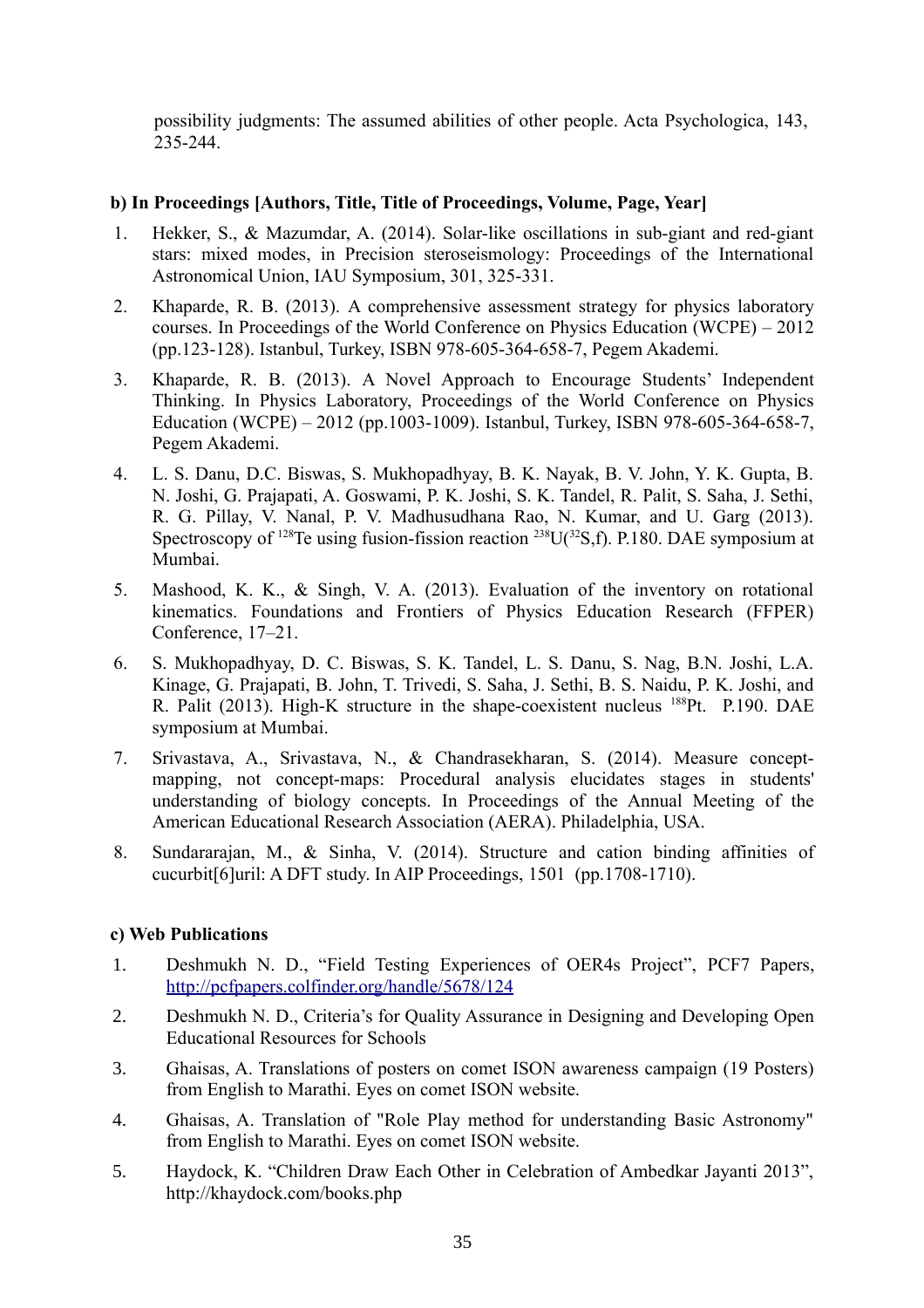- 6. Haydock, K. "Tota and beehive" , This was one of the video clips used in teaching the process of science to students and teachers, through raising of questions and investigations. On Youtube:<https://www.youtube.com/watch?v=I7jDVEGDljc>
- 7. Lale, V. D. 14 Article written in Marathi language (1. Metabolism, 2. Mole, 3. Global warming, 4. Biome, 5. Biopsy, 6. Bioassay, 7. DNA Fingerprinting, 8. Skin, 9. Tooth, 10. Nose, 11. Nitrogen cycle, 12. Nucleic acids 13. Pollination and 14. Osmosis)., Kumar Vishwakosh vol2,<http://196.1.113.94/kumar-vishwakosh/>
- 8. Ramadas, J., Kharatmal, M., & JRM Punjab Members. (2013). A Report on Joint Review Mission on Teacher Education -- Punjab. New Delhi: MHRD TE Wesbite. [http://www.teindia.nic.in/Files/jrm/JRM\\_Reports/JRM\\_Report\\_Punjab-](http://www.teindia.nic.in/Files/jrm/JRM_Reports/JRM_Report_Punjab-2013-14.pdf)[2013-14.pdf](http://www.teindia.nic.in/Files/jrm/JRM_Reports/JRM_Report_Punjab-2013-14.pdf)

## **d) In Books**

- 1. Mishra, K. K. (2013). Changing Scenario of Education with Development of Science and Technology. In Vigyan aur Sanskriti, (pp.9-15). New Delhi, Defence Research and Development Organization (DRDO).
- 2. Mishra, K. K. (2013). Development of E-learning Portal for Science Education. In Digital Media and Science Communication in Hindi, V (pp.45-54), New Delhi, Vigyan Prasar (DST).
- 3. Mishra, K. K. (2013). Year 2012-2013 is Very Special for Science and Mathematics. In Centenary Year Book, (pp.31-35). Allahabad. Vigyan Parishad Prayag.
- 4. Nagarjuna, G. (2014). Towards a Model of Life and Cognition. In Foundations of Science edited by B. V. Srikantan, Ed. Centre for Studies in Civilizations, vol 13(5) (pp. 647–691).

## **e) Books**

Sonawane, V., & Agarkar, S. (2014). Shaleya vidnyanatil shankaa bhautik vidnyan. Mumbai: HBCSE, TIFR.

## **f) Technical Reports/Internal Reports**

- 1. Chaplin, W. J., & 57 co-authors including Mazumdar, A. (2011). Kepler White Paper: Asteroseismology of Solar-Like Oscillators in a 2-Wheel Mission, arXiv:1309.0702
- 2. Chunawala S., Natarajan C., Birwatkar P., Muralidhar A. & Thakur B (2012). Casestudy 4 – Academy of Fine Arts and Crafts (AFAC). Mumbai: HBCSE, TIFR.
- 3. Chunawala S., Natarajan C., Birwatkar P., Muralidhar A., & Thakur B. (2012). Casestudy 1– Atomic energy central school. Mumbai: HBCSE, TIFR.
- 4. Chunawala S., Natarajan C., Birwatkar P., Muralidhar A., & Thakur B. (2012). Casestudy 2– Atomic energy central school. Mumbai: HBCSE, TIFR.
- 5. Chunawala S., Natarajan C., Birwatkar P., Muralidhar A., & Thakur B. (2012). Casestudy 3 – Amulakh Amichand Bhimji Vidhyalaya. Mumbai: HBCSE, TIFR.
- 6. Deshmukh, N. D., & Agarkar S. C. (2014). A Report of the Project on Open Educational Resources for Schools (2007-2013); Technical Report: 1. Homi Bhabha Centre for Science Education, Mumbai, India.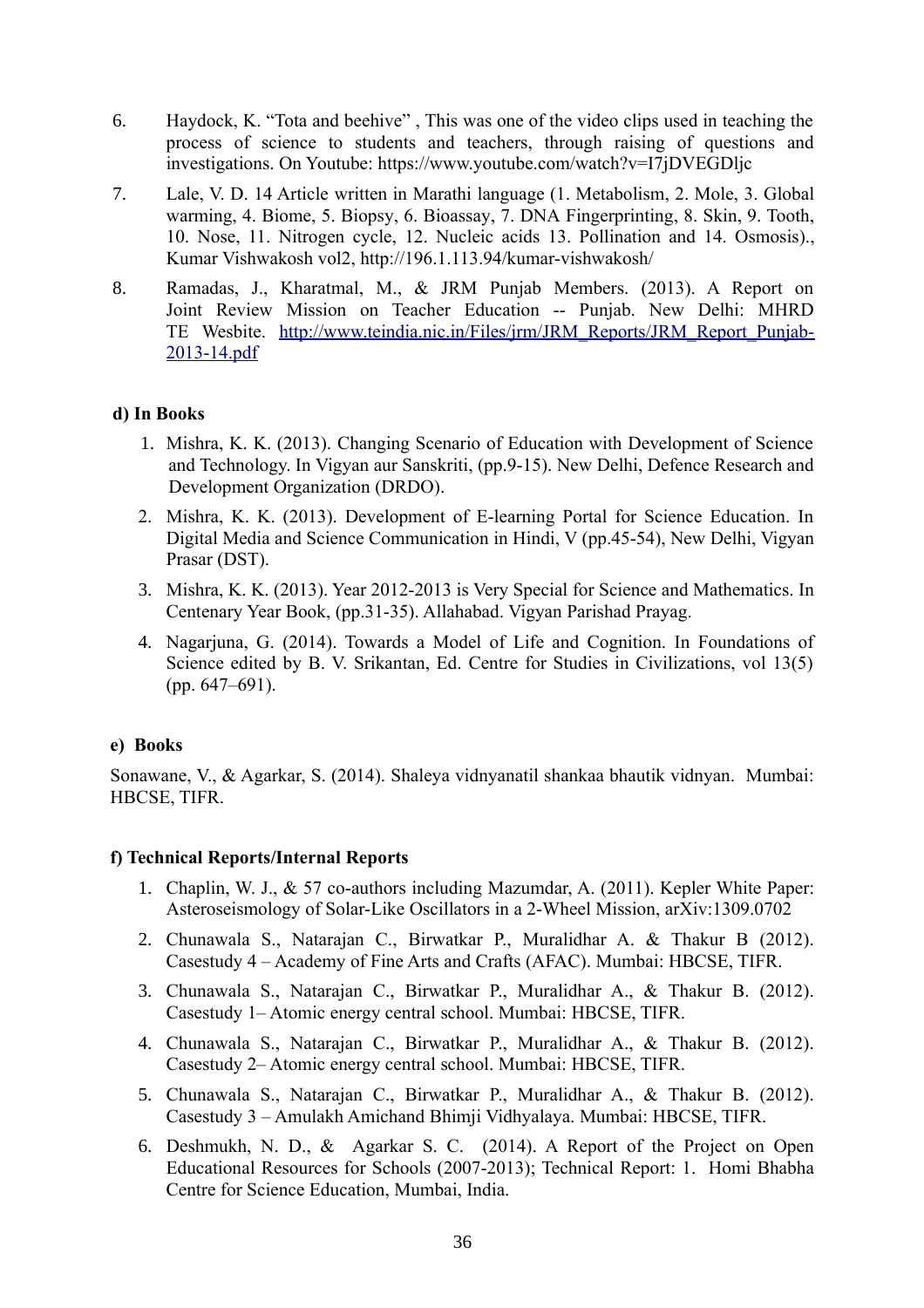- 7. Sule, A., & Chopde. S. (2013). Report of the Indian Astronomy Olympiad Programme.
- 8. Sule, A., & Chopde. S. (2013). Report of the  $10<sup>th</sup>$  Astronomy Olympiad Nurture Programme

## **POPULAR SCIENCE ARTICLES:**

#### **K. K. Mishra**

- 1. Dainik Jeevan mein Rasayano ki Bhumika, Vigyan Prakash, Vol.9, No.1-4, p.15-24, 2013.
- 2. Higgs Boson ki Khoj ke Nihitarth, Avadh-Archna, p.38-40, Feb-Apr. 2013.
- 3. Vaigyanik Vikram Sarabhai ko yaad karne ka Avasar, Chintan Disha, p.77-79, Apr-Sep. 2013.
- 4. Kabir- Lok-chetna ke Sachche Kavi, Avadh-Archna, p.7-9, May-July, 2013.
- 5. Bharat ke liye Saur Urja ki Upadeyata, Vigyan Aapke Liye, p.30-32, January-March, 2014.
- 6. Rajbhasha Hindi ka Sankraman Kaal aur Bhavishya, Hindi Garima-2014, p.22-24, March 2014

#### **N. D. Deshmukh**

Garaj Shikshak ani Sanstha Sabalikarnachi (Need of Capacity Building of Science Teacher and Institutes) Rayat Vidnyan Shikshan Sanstha Souvenir, 2014.

#### **Joshi, T., & Ladage, S. (co-authors)**

- 1. 'Let's Meet the Chemical Elements!' (Cards) HBCSE, TIFR, September, 2013.
- 2. 'Oh Yes! I'm going to be a Chemist!'. The Chemical Axis, 12 (2), 8-13, September, 2013.

#### **Ladage, S., & Joshi, T. (co-authors)**

'The Fascinating Story of the Periodic Table', a poster, HBCSE, TIFR, 2013, June

#### **Ph.D. Theses / M.Sc. Theses**

*Investigating Students', Teachers' and Designers' Ideas about Design and Developing Design Activities for Indian Middle School Students,* Farhat Ara, April, 2013, TIFR Deemed University.

<http://www.hbcse.tifr.res.in/research-de>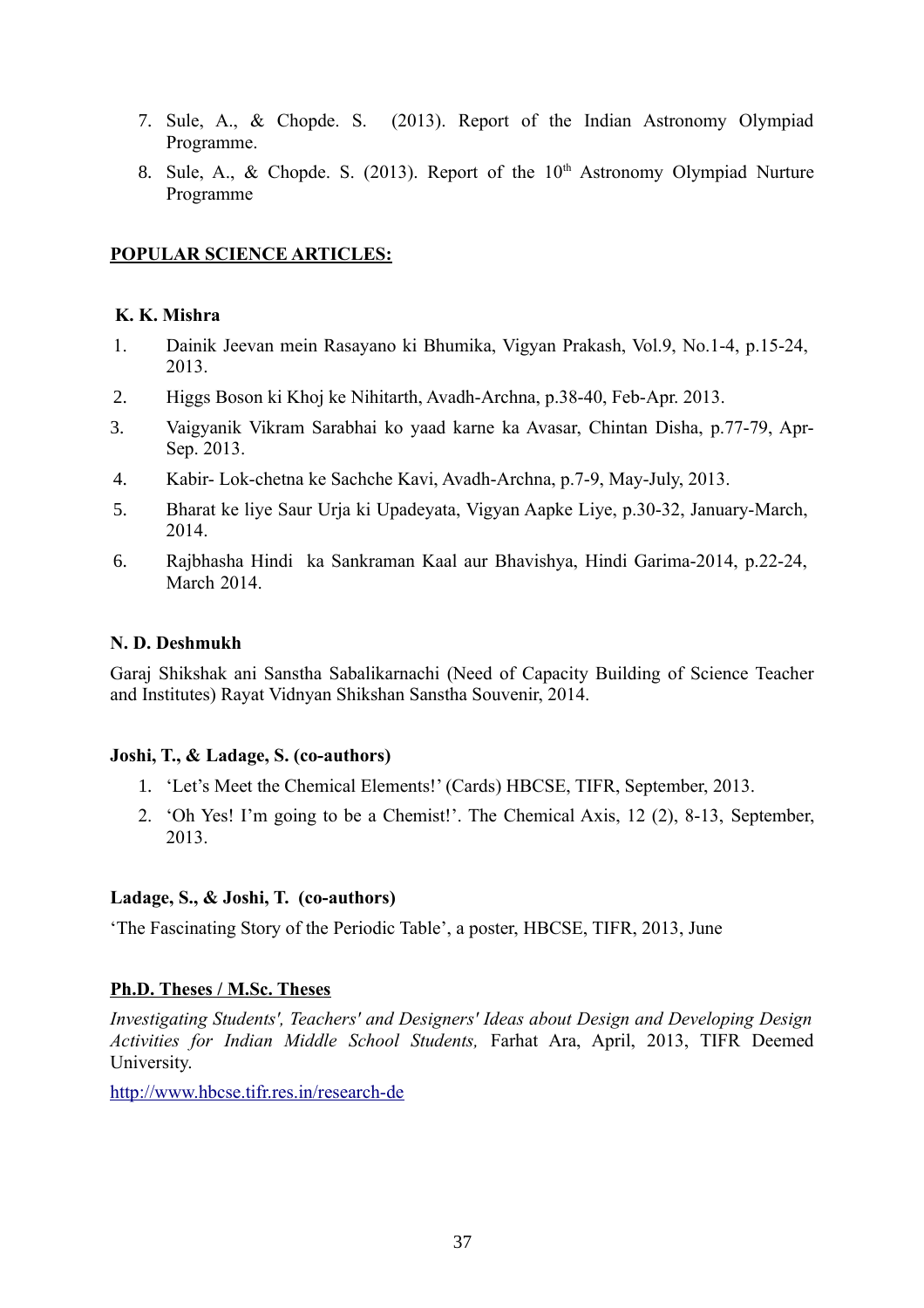# **13. Lectures Given Elsewhere**

#### **Aswathy R. & Chunawala S.**

Reproducing values: Examining how the higher secondary biology curriculum discusses reproductive health from critical feminist perspective. Paper presented at the XIVth National conference on Women's Studies organized by the the Indian Association of Women Studies (IAWS) in Guwahati. (February, 2014)

#### **Birwatkar P. & Chunawala S.**

An Innovative Strategy for Addressing Diversity in a Science Class. Paper presented at an ICSSR sponsored National Seminar on "Innovations in 21st century education" the 21st in the Senior Scholar's Seminar Series, organized by the K J Somaiya Comprehensive College of Education, Training and Research. (March 2014)

## **C. Natarajan**

- 1. Teaching-Learning Science in Primary School, In-service course for primary teachers of various Kendriya Vidyalaya Sangathan schools of Maharashtra State, May 20, 2013.
- 2. On Teaching and Learning, at workshop on "Setting Sustainable Goals, Resources and Practices for Science and Innovation Activity Centers (SIAC)", organised jointly by HBCSE and Nehru Science Centre, Mumbai, July 1-5, 2013
- 3. On Teaching, Learning and Assessment, half day workshop with teachers of St. Mary's High School, Navi Mumbai, July 13, 2013.
- 4. Ethical Issues in Research, for Teachers of Vivekananda Education Society's College, August 9, 2013.
- 5. Research-based Practice of Science Education: Science, Learning and Education Research, at Discussion meeting on Science Education, SINP, Kokata, August 20, 2013.
- 6. "Nature of Science" Workshop for Primary Science Teachers of Kendriya Vidyalaya Sangathan, HBCSE, August 23, 2013.
- 7. Project Based Learning. Workshop for Secondary Science Teachers of Kendriya Vidyalaya Sangathan, HBCSE, September 2-4, 2013.
- 8. What do we know about the effectiveness of ICT in Education? At Refresher Course in Education on theme, Technological Integration in Teacher Education, University of Mumbai, Education Department, October 27, 2013.
- 9. Ethics and Technology, at two day course on Ethics in Scientific Research for College Teachers of Mumbai, organised jointly by Indian Women Scientists' Association (IWSA) and Rayat Shikshan Sanstha's Karmaveer Bhaurao Patil College (KBPC), Navi Mumbai at IWSA, Navi Mumbai, March 1, 2014.
- 10. Socio-Scientific Issues: Role in Teaching-Learning, at Teaching Learning Workshop, Institute for Chemical Technology, March 28, 2014.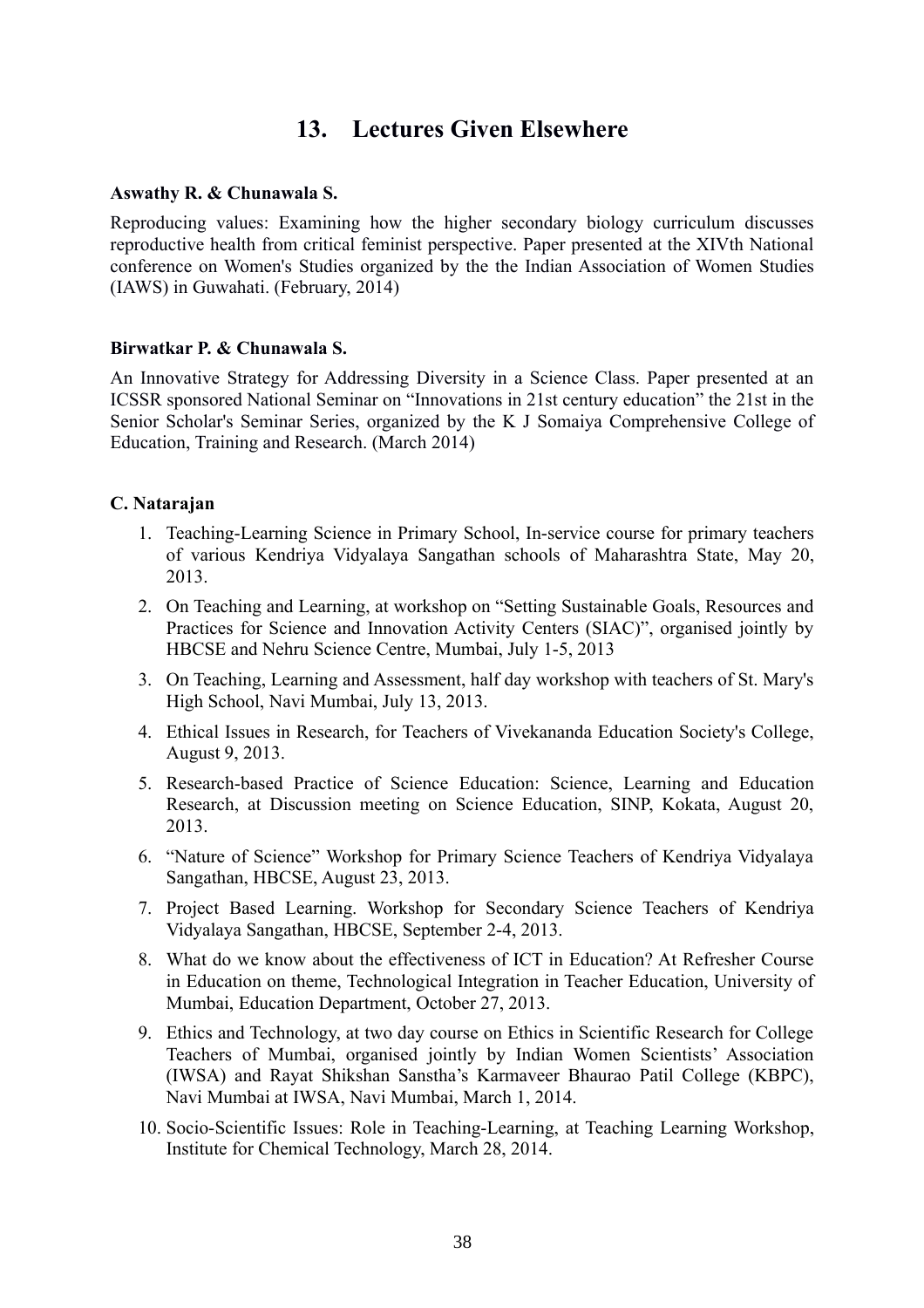#### **S. Chunawala**

- 1. Delivered a talk to teachers at Kendriya Vidyalaya Sangathan school, Mankhurd on "Gender and School Education" during refresher course for teachers, September 6, 2013.
- 2. Gave a lecture in a University of Mumbai, Course on Research Methodology and computer applications at K. J. Somaiya College of Science and Engineering, December 6, 2013.
- 3. Conducted a guest lecture at KVS school, Mankhurd on Gender Sensitisation during refresher course for teachers, January 2, 2014 .

#### **N. D. Deshmukh**

- 1. 'Need of Capacity Building of Teacher Educator: HBCSE Role', MPSP organized seminar at Yashwantrao Chavan Pratisthan Mumbai, on April 16, 2013.
- 2. 'Role of Headmasters in School Capacity Building', Swami Vivekananda Shikshan sanstha Kolhapur organized seminar at Purandare High School, Saswad, Pune, on May 9, 2013.
- 3. 'Capacity Building of Science Teachers: HBCSE Role', Loksatta organized two days seminar at Hotel Taj, Mumbai, on August 2-3, 2013.
- 4. 'Constructivist Approach in Science Education', Rayat Education Society organized workshop for science teachers at Y C College Satara, on September 6, 2013.
- 5. 'How to write Research Paper', Rayat Education Society organized workshop for Rayat Education Society teachers at D G College, Satara, on September 7, 2013.
- 6. 'Students Misconceptions', Smt K. K. College of Education, Juhu, on September 14, 2013.
- 7. 'Role of Literature Review', K. J. Somaiya College, Vidyvihar, on September 21, 2013.
- 8. 'Understanding Students Conceptions', P. V. D. T college Education, Churchgate, on March 7, 2014.
- 9. 'Tribal Education: Role of peergroup interaction', Aide et Action organized 2nd review workshop (LEARNET2) at Bandipur, Kranataka on March 19, 2014.
- 10. 'Role of OER in Education', Aide et Action organized 2nd review workshop (LEARNET2) at Bandipur, Kranataka on March 21, 2014.

## **A. Ghaisas**

- 1. "Telescopes and Observatories" A. Ghaisas, Basic Course in Astronomy, Department of Physics,Wilson College, Mumbai, December 2013.
- 2. Multiple lectures covering topics of Concept mapping, Science experiments, Mathematics laboratory and Astronomy - A. Ghaisas, Workshop for 130 Teachers from Khiroda district for 3 days, Organised by Janata Shikshan Mandal and Satpuda Vikas Mandal, Khiroda on December 6 to 7, 2013.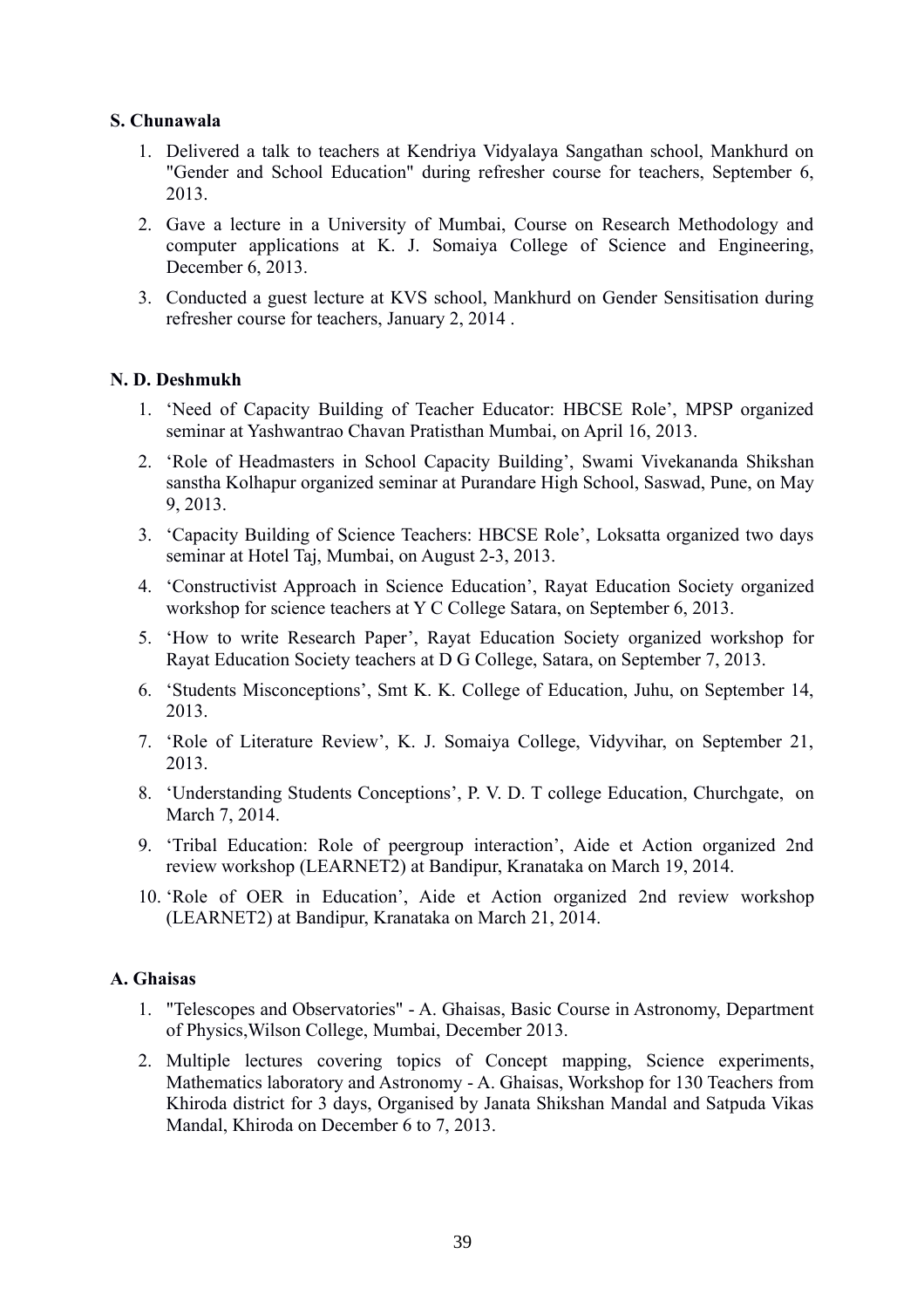## **J. Ramadas**

- 1. Visuospatial models of the Sun-Earth-Moon system, International Conference on Physics Education, Prague, Czech Republic, August 2013.
- 2. Constructivism and NCF 2005 (In Marathi), Shree Shivaji Vidnyan Parishad, Amravati, December 23, 2013.
- 3. Science Education Research: What is it, why do it?, Colloquium at the Centre for Excellence in Basic Sciences, University of Mumbai, March 25, 2014.

## **M. Kharatmal**

"Innovative Trends in Teaching of Science Methods - Concept Mapping and Vee Diagrams" at The Lords Universal College of Education, Malad, Mumbai on October 28, 2013.

#### **R. B. Khaparde**

- 1. It Is Never Too Late to Introduce Procedural Understanding: A Case of Physics Laboratory Course for Undergraduate Students, ICPE-EPEC 2013, Prague, Czech Republic, August 8, 2013.
- 2. "Physics Laboratory Training in India: What can we do about it?", keynote address during a Workshop on Innovative Experiments in Physics, organized by Indian Association of Physics Teachers (IAPT RC-7) at St. Xavier's College, Ahmedabad, March 9, 2014.

#### **S. Ladage**

- 1. Understanding Chemistry through Problem solving: National Seminar on Chemistry Education and Research & National Convention of Chemistry Teachers (NCCT-2013), Annamalai University, Chennai Nov 9, 2013.
- 2. Learning in laboratory, Teaching-Learning Workshop, Institute of Chemical Technology, Mumbai, March 29, 2014.

#### **A. Mazumdar**

- 1. "Stars and Planets around them", at K. J. Somaiyya College, Mumbai on September 16, 2013.
- 2. "Astronomy in CBSE School Textbooks of Class VI to IX: a review", at Teachers' Workshop, Navy Children's School, Navy Nagar, Mumbai on October 10, 2013.
- 3. "Asteroseismology: Understanding Starquakes" at Fergusson College, Pune on January 22, 2014.

#### **S. Narvekar**

Experimental problems at the Chemistry Olympiad Examinations: National Seminar on Chemistry Education and Research & National Convention of Chemistry Teachers (NCCT-2013), Annamalai University, Chennai Nov 8, 2013.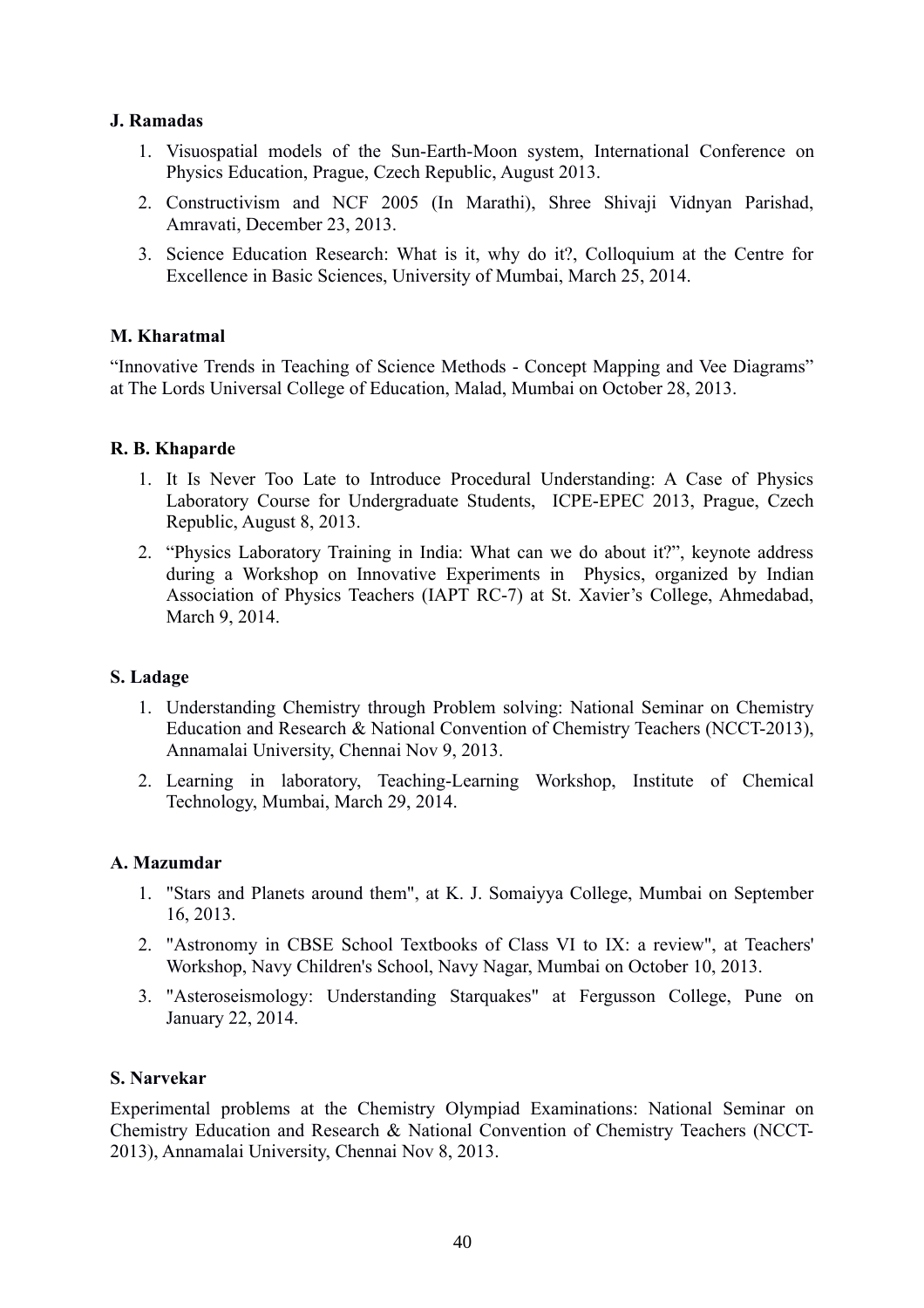# **K. K. Mishra**

- 1. Development of an innovative e-learning portal in Hindi, National Workshop on Science Writing and Resource Development in Indian Languages, AERB, Mumbai, May 9-11, 2013.
- 2. Changing Scenario of Education with Advances in Science and Technology, International Conference on Role of Science and Technology in the Progress of the World, DRDO, New Delhi, December 5-7, 2013.

## **V. Singh**

- 1. "How to frame Questions", Workshop on Innovative Teaching Techniques, Nehru Science Centre, Mumbai, June 29, 2013.
- 2. "Identifying and nurturing Scientific Talent Careers in Science and Allied subject", Workshop, Jagdam College, Jai Prakash University, Chapra, August 16 – 17, 2013.
- 3. "Research in Nonstructural Physics by Undergraduate Students", A. N. College, Patna, August 18, 2013.
- 4. "Thermodynamics Biological Systems", BASE Workshop on Integrating Science for Biology College Teachers, Nehru Science Centre, Mumbai, August 24, 2013.

# **K. Subramaniam**

"Understanding and Changing Teaching'. Invited talk at the Conference on Developing Mathematics Teachers for Quality Learning for All. Regional Institute of Education, Ajmer, December, 2013.

## **J. Vijapurkar**

Feedback was given to teachers at their presentation of projects, and teaching strategies suggested. This was part of the Kendriya Vidyalaya primary teachers' workshop held at HBCSE Aug 21-24, 2013. Workshop organised and conducted by the TPD group.

## **P. K. Joshi**

Lectures given at AEES- Jr. Science Olympiad held at AEES school Anushaktinagar in the month of May, 2013, in the INSPIRE camps and the Nurture program of NTS awardees. The lectures were on the topics of "activities of Nuclear World" and "Basic Experiments in Science".

# **Undergraduate/ Graduate Courses outside HBCSE**

# **K. Haydock**

Centre for Excellence in Basic Sciences, University of Mumbai, part of course on Science and Ethics, Undergraduate Course, Semester, January to April, 2014.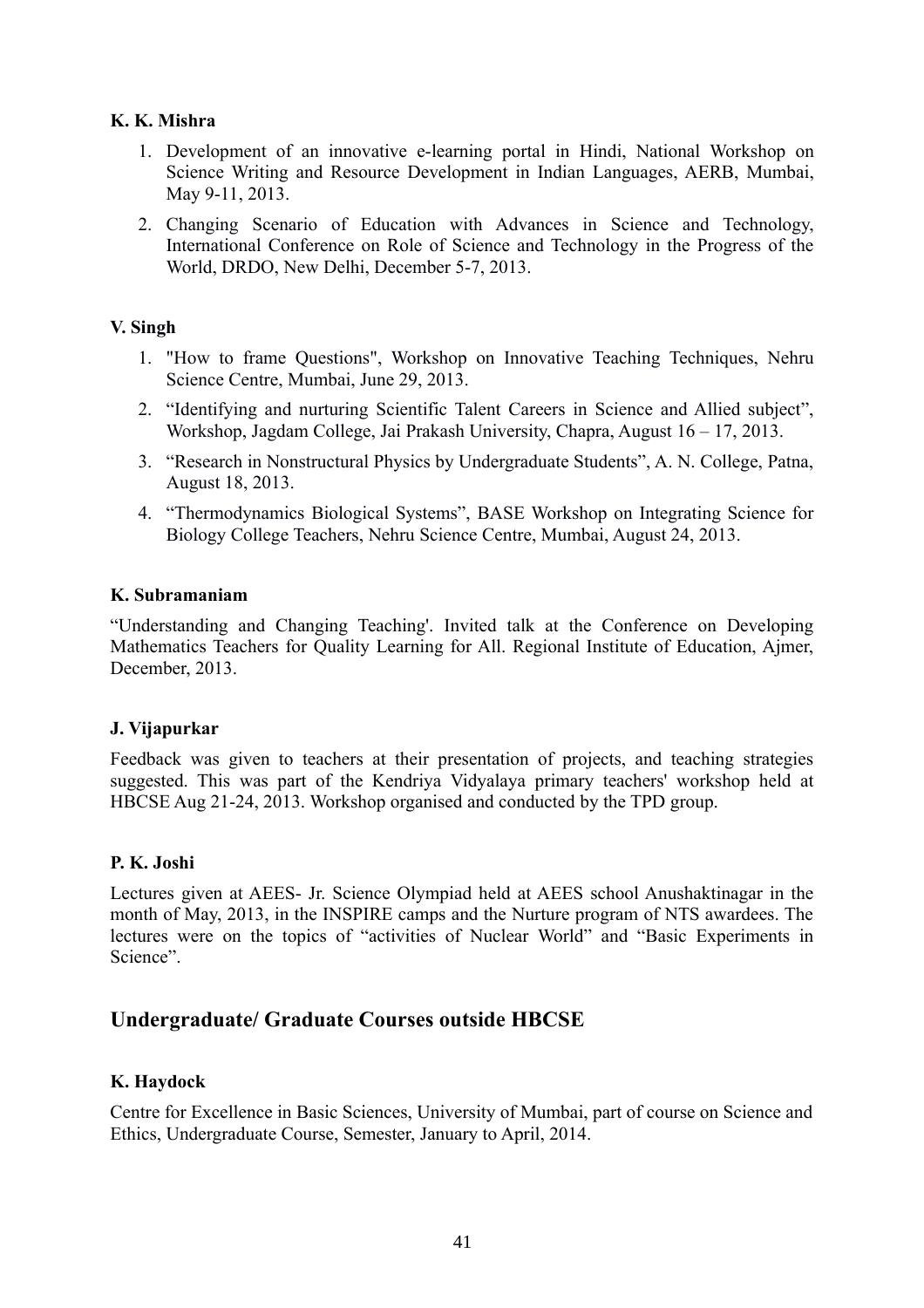# **V. Singh**

- 1. Centre for Excellence in Basic Sciences, University of Mumbai, Statistical Mechanics, Undergraduate Course, Semester, January to April, 2014.
- 2. Semiconductor Physics, IIT Bombay, July Nov 2013.

# **A. Sule**

- 1. "Teaching Mathematics Through Softwares" A. Sule, BASE Teacher Workshop for Science and Mathematics Teachers, Nehru Science Centre, Mumbai, June 29, 2013.
- 2. "Geometric Astronomy" A. Sule, Astronomy Study Circle, Nehru Planetarium, Mumbai, July 6, 2013.
- 3. "Overview of BEST Proposal" A. Sule, BEST planning workshop, Tamilnadu  $\&$ Pudducherry Science Forum, Pudducherry, August 14, 2013.
- 4. "The Solar System" A. Sule, Eyes on Comet ISON National Campaign Zonal Workshop (East), Guwahati Planetarium, Guwahati, August 22, 2013.

## **R. Vartak**

- 1. "Innovative Teaching Techniques in Biology", for teachers Workshop in Nehru Science Centre, Mumbai, June 29, 2013.
- 2. "Innovative experients in biology" Lecture by Dr. Rekha Vartak on September 3, 2013 for KV teachers.

# **14. Lectures, Colloquia, Seminar at TIFR (HBCSE) Lectures by Visitors Seminars**

**Renato Marcone** (State University of Sao Paulo, Brazil) A brief report of my work in Mumbai and my HBCSE farewell, June 27, 2013.

**Oscar João Abdounur** (Instituto de Matemática, Universidade de São Paulo, Brazil) Historic-didactical aspects of the relationships between mathematics and music until Renaissance, November 27, 2013.

**Prof. Eleanor Duckworth** (a cognitive psychologist, educational theorist and teacher educator, a renowned senior Professor at Harvard Graduate School of Education) gave a three day intensive seminar on Teaching, Teacher Education and Science Education, December 24 to 27, 2013.

**Roli Verma** (Carl Hatch Endowed Professor, Regents' Lecturer, [University of New Mexico](http://www.unm.edu/) School of Public Administration) gave a series of lectures as part of a graduate course on Science, Technology and Society between January 1 and March 31, 2014.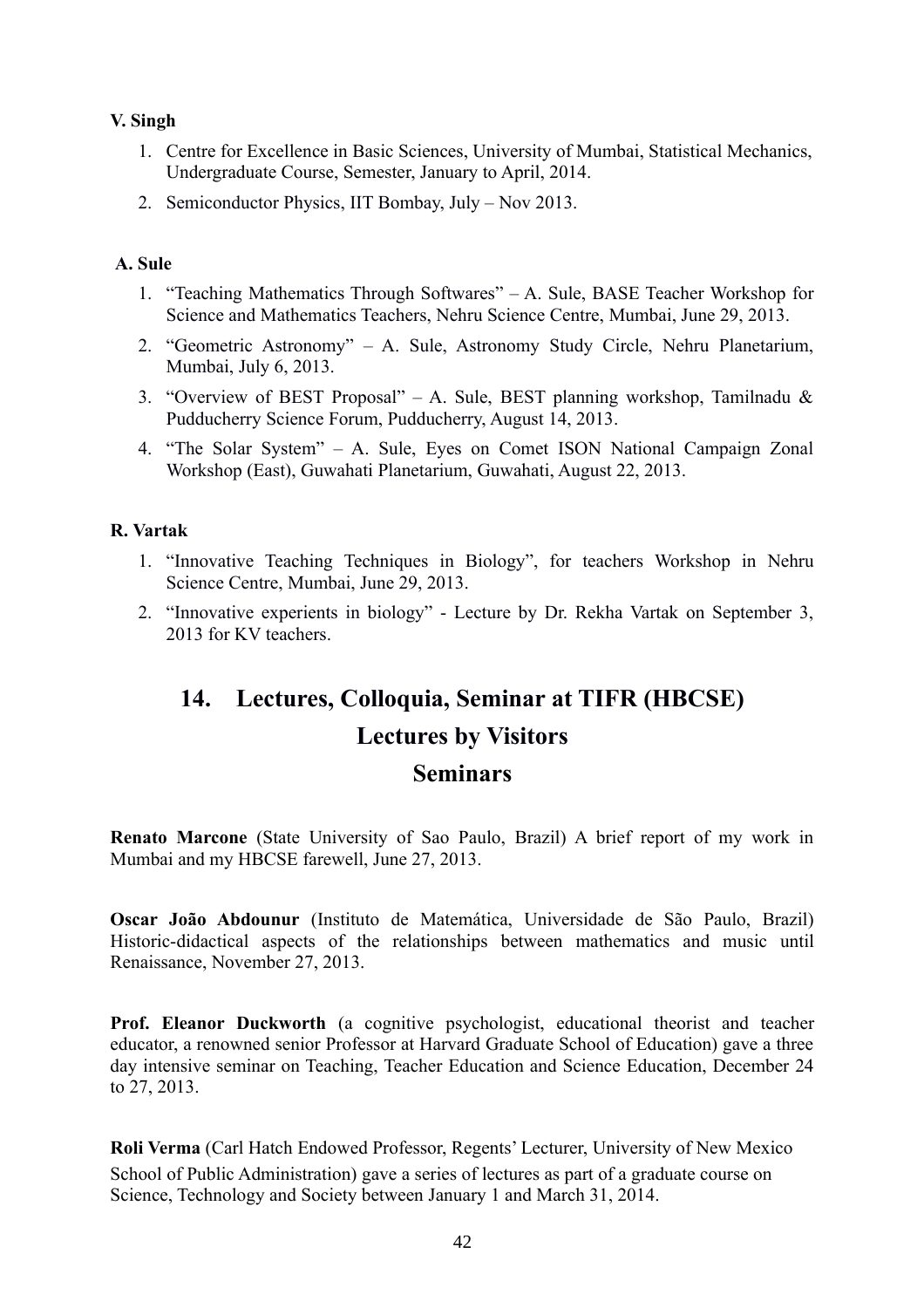# **V.G. Kulkarni Memorial Lecture**

HBCSE, September 5, 2013

HBCSE organizes every August-September a lecture in memory of Shri V.G. Kulkarni, its founder director. The twelfth memorial lecture was on "Astronomy and Society" by Prof. Shashikumar M. Chitre, Distinguished Faculty at the Centre for Excellence in Basic Sciences, INSA Honorary Scientist, University of Mumbai.

# **Olympiad Valedictory and Infosys Lectures**

**Prof. Sunil Mukhi** (International Physics Olympiad OCSC Camp Valedictory function), "Windows onto Nature", April 20, 2013.

**Dr. Chinmoy Nandi** (International Chemistry Olympiad OCSC Camp Valedictory function), Chemistry: A Green Path To Prosperity, May 2, 2013.

**Prof. Ram Sagar** (Astronomy OCSC Valedictory Function), New Age Telescopes Facilities at ARIES?, May 16, 2013.

**Prof. Renee Borges** (Biology Valedictory Function), "Visible and Invisible Messages: How plants communicate with insects", June 12, 2013.

**Prof. Shobhana Narasimhan** (Infosys Awards Function 2013) "When Every Atom Counts: The Wonderful World of Nanoscience", December 22, 2013.

**Prof. Naveen Garg** (Infosys Awards Function 2013) "Match Making", December 22, 2013.

# **NIUS seminar series (HBCSE)**

As a part of NIUS programme, a new series of seminars has been initiated from this year. The idea of this seminar series is to stimulate scientific discourse at the undergraduate level and thus these seminars are open to students from local colleges. So far three seminars in the areas of astronomy, physics and chemistry have been held as part of this series.

**Deepak Dhar** (TIFR) A simple model of proportionate growth, November 18, 2013.

**Sreerup Raychaudhury** (TIFR) Particle Physics - the best of times; the worst of times March 11, 2014.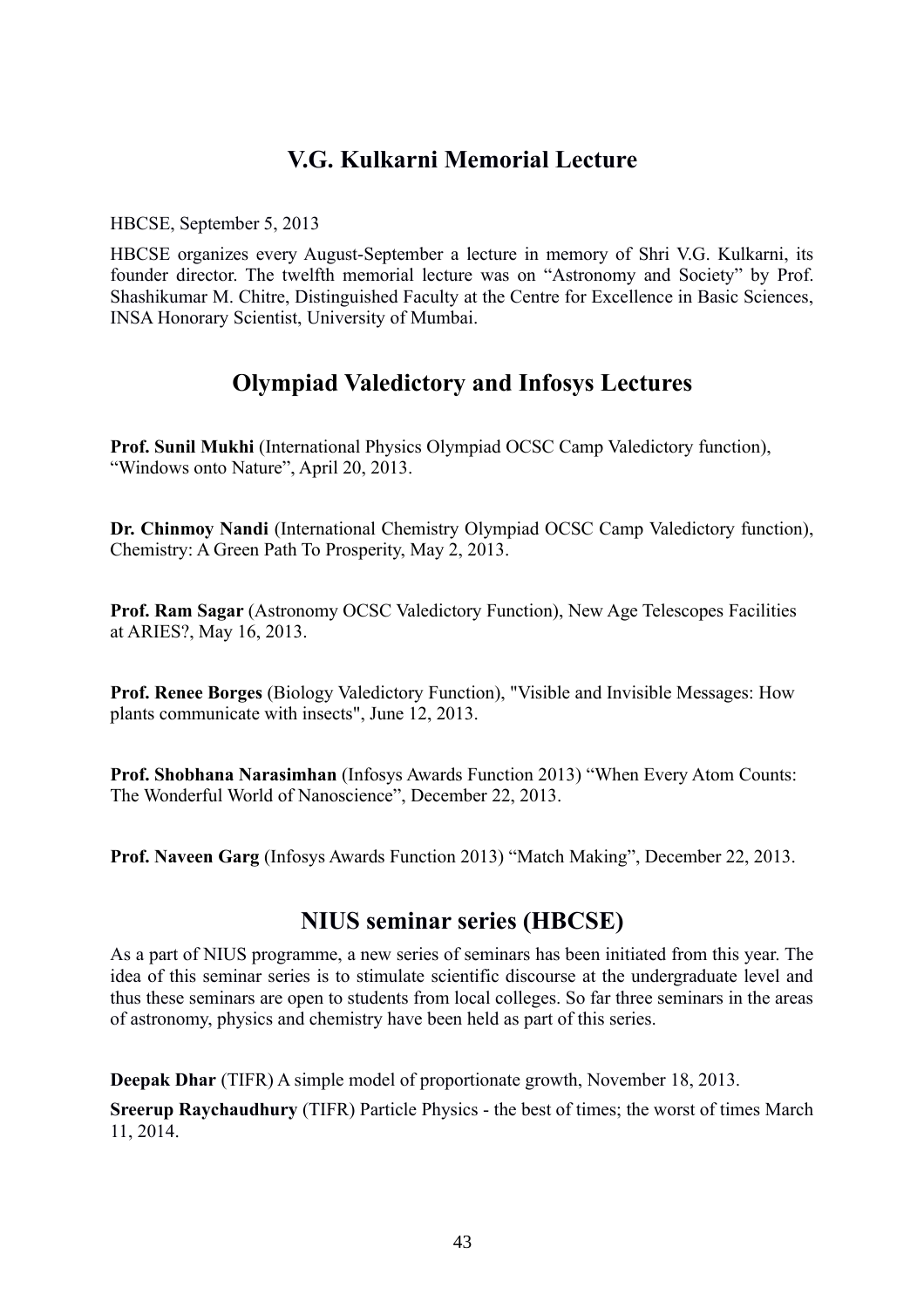# **Research Seminars at Annual Research Meet 23 to 25 September 2013 (By research students, faculty)**

- P. Pande, Learning with multiple representations in science, mathematics and engineering: A brief review of theoretical and empirical accounts.
- S. Pathare, Understanding Thermal Equilibrium through activities.
- A. Srivastava, Measure concept-mapping, not concept-maps: Procedural Analysis elucidates stages in students' understanding of Biology concepts.
- A. Sharma, Understanding diagrams for inclusion.
- M. Kharatmal, Trends in concept mapping research: A two decade review of literature.
- R. Varkey, Farmers' understandings of their own knowledge Case studies.
- K. Subramaniam, Knowledge of contexts for the teaching of mathematics.
- S. Takker, Making meaning of teachers' knowledge of students' mathematical thinking and its impact on classroom practice.
- S. Shome, Exploring Indian teachers' views about and practice of school projects.
- J. Rahaman, Exploring the network model for area-measurement concept in classroom.
- R. Shaikh, Learning to change the world: The social impact of one laptop per child.
- G. Singh, The state of experimental activities in Indian school science.
- S. Chandrasekharan, Four year plan.
- A. Raveendran, Reproducing values: Examining how the higher secondary science curriculum and students discuss reproductive technologies from a critical scientific literacy perspective.
- A. Dhakulkar, Exploring the phenomena of Electromagnetic Induction.
- S. Ghumre, Exploring knowledge generating practices in a laboratory environment.
- A. Bose, Revisiting transfer of learning in Mathematics: Insights from an urban low income settlement.

# **Lectures by TIFR Members HBCSE, Mumbai**

## **Prof. S. C. Agarkar,**

Designing and Field Testing Open Educational Resources for Schools, April 19, 2013**.**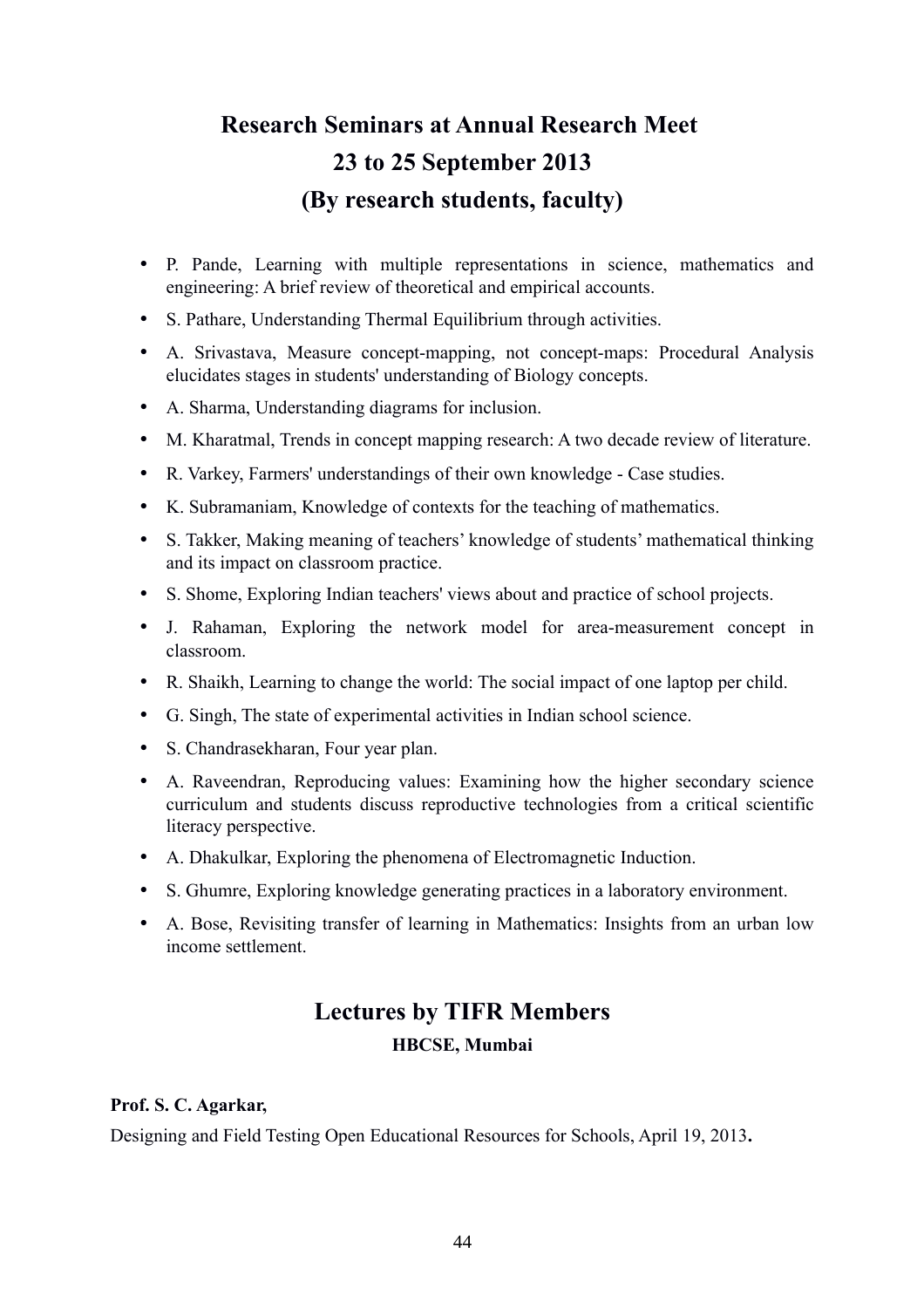# **K. Haydock**

- 1. Karen Haydock "Rigorous Observation" July 4, 2013.
- 2. ASET Forum: Karen Haydock "Why don't students understand evolution by natural selection?" Friday, August 16, 2013.
- 3. "What is Science?", workshop for KVS Teachers, August 21, 2013.

## **M. Kharatmal**

- 1. Science Through Investigation Sessions. Workshop for Science Teacher Educators of Uttarakhand, HBCSE, February 5-8, 2014.
- 2. Textbook Analysis Based on NCF 2005. Workshop for Science Teacher Educators of Uttarakhand, HBCSE, February 6, 2014.
- 3. Science Through Investigation Sessions. Workshop for Primary Science Teachers of Kendriya Vidyalaya Sangathan, HBCSE, August, 21-23, 2013.
- 4. Textbook Analysis Science. Workshop for Primary Science Teachers of Kendriya Vidyalaya Sangathan, HBCSE, August, 21, 2013.
- 5. Concept Mapping. Workshop for Secondary Science Teachers of Kendriya Vidyalaya Sangathan, HBCSE, September 2, 2013
- 6. Trends in Concept Mapping Research A Two Decade Review of Literature. 4Th Annual Research Meet, HBCSE, September 23, 2013.

# **K. K. Mashood**

Physics education research in US: Some observations, July 18, 2013**.**

## **J. Ramadas**

- 1. Innovation in Science Education: Case of the "Small Science" Curriculum, April 4, 2013.
- 2. Inquiry Based Science Curriculum. Workshop for Primary Science Teachers of Kendriya Vidyalaya Sangathan, HBCSE, August, 22, 2013.

## **A. Srivastava**

"EteRNA": A game with a purpose, August 1, 2013**.**

## **A. Sule**

"Physics behind Astronomy" – A. Sule, Kendriya Vidyalaya Teacher Workshop for Science and Mathematics Teachers, HBCSE, Mumbai, September 3, 2013.

## **NIUS Seminar series at HBCSE (Lectures delivered by HBCSE members)**

- R. Vartak
	- Nucleic Acids: A Hands-on Session, April 10, 2013.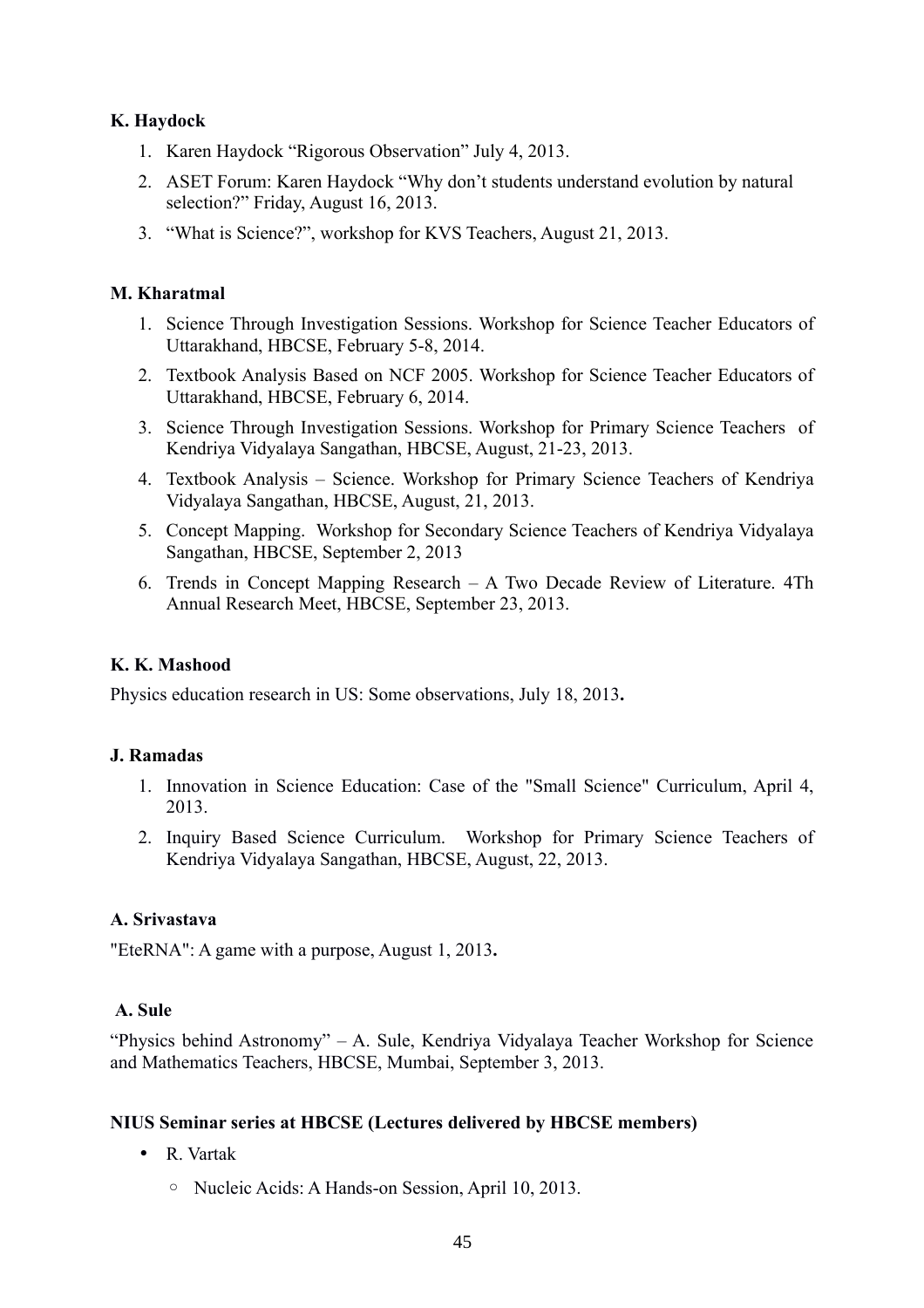- International Olympiads 2013 (Biology), November 29, 2013.
- P. De & T. Navirelakallu
	- International Olympiads 2013 (Mathematics), November 22, 2013.
- S. Ladage & I. Das (Sen)
	- International Olympiads 2013 (Chemistry), November 22, 2013.
- V. Singh & P. Pathak
	- International Olympiads 2013 (Physics), November 29, 2013.
- A. Sule
	- International Olympiads 2013 (Astronomy), November 29, 2013.
- P. K. Joshi
	- International Olympiads 2013 (Junior Science), March 7, 2014.

# **15. Graduate Courses**

What is Science? **(**Karen Haydock)

Basic Readings in Mathematics Education Research (K. Subramaniam)

Science Teaching: a practical course **(**Karen Haydock)

Sociology of Science (Gita Chaddha, Mumbai University)

Philosophy of Technology (Arvind Jamkhandi)

Science, Technology and Society (Roli Verma, Univ of New Mexico)

Advanced Topics in Cognition (Sanjay Chandrashekharan)

# **16. Ph.D. Theses / M.Sc. Theses (Please indicate the University awarding the degree)**

## **Farhat Ara**

Investigating Students', Teachers' and Designers' Ideas about Design and Developing Design Activities for Indian Middle School Students (April, 2013), TIFR Deemed University, Guide: Sugra Chunawala

# **National Initiative in Undergraduate Science, HBCSE**

## **Physics**

Sainyam Galhota (IIT Delhi); Turing–Hopf instabilities through a combination of diffusion, advection, and finite size effects; (J.K. Bhattacharjee, HRI, Allahabad)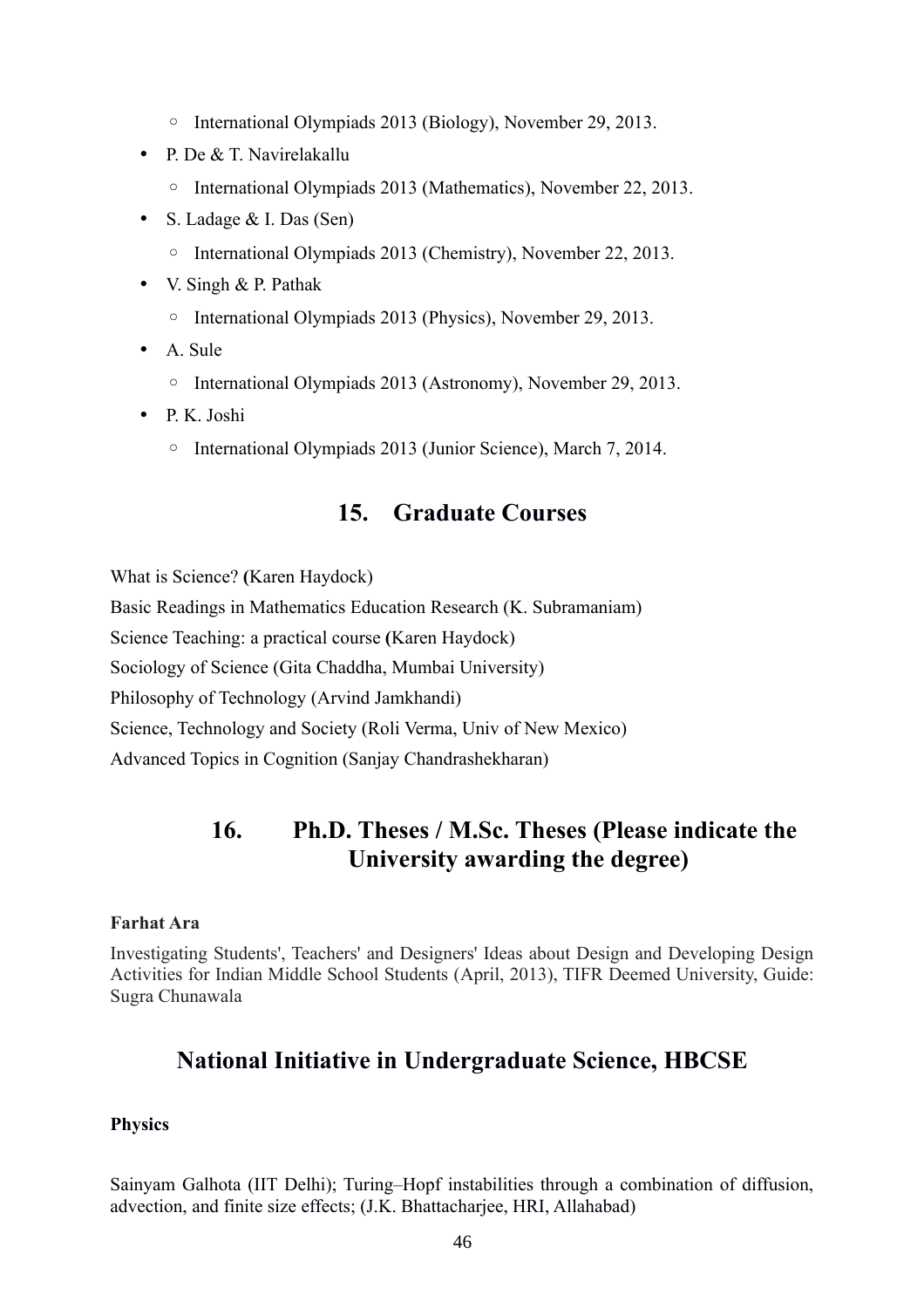Mruganka Kashyap (IIT Kharagpur); Astrochemistry: Far-IR absorption and emission spectroscopy of the ISM with Herschel Space Observatory; (Bhaswati Mookerjea, TIFR and Anwesh Mazumdar)

G. V. S Vaishnavi (IIT Madras); Light Coupling in Quasi Periodic Waveguide Arrays; (Achanta Venugopal, TIFR and Rajesh Khaparde)

Kapil Kishor Bhorkar (K.E.T.'s V.G. Vaze College Mumbai); Fabry-Perot Plasmon modes at Metal Dielectric Interface; (Achanta Venugopal, TIFR and Rajesh Khaparde)

Ninad R. Jetty (CBS Mumbai); Novel cases of diffraction of light from a grating: Theory and Experiment; (Rajesh Khaparde)

Akash Suman (CBS Mumbai); Novel cases of diffraction of light from a grating: Theory and Experiment; (Rajesh Khaparde)

Y S Akshay (IISER Pune); Calculation of Relic Abundance of Dark Matter from Cosmology; (Subhendra Mohanty, Physical Research Laboratory Ahmedabad and D P Roy)

Ananya Rastogi (IISER Mohali); Study of Glycolytic Oscillator; (Jayanta Bhattacharjee, HRI, Allahabad and Vijay Singh)

Abhishek Kumar (Patna Science College, Patna); Complex Hamiltonian and its Trajectories; (Sumita Singh, Patna Science College, Patna and Vijay Singh)

Abhisek Datta (IIT Kharagpur); Asteroseismology of Red Giant Stars; (Anwesh Mazumdar)

Jayant Thatte (IIT Chennai); Red Giant Asteroseismology; (Anwesh Mazumdar)

Tamaghna Hazra (IIT Kanpur); Red Giant Asteroseismology; (Anwesh Mazumdar)

Nitica Sakharwade (IIT Kanpur); Remote tomography and entanglement swapping via von Neumann-Arthurs-Kelly; (S M Roy)

Abhinav Deshpande (IIT Kanpur); Remote tomography and entanglement swapping via von Neumann-Arthurs-Kelly; (S M Roy)

## **Chemistry**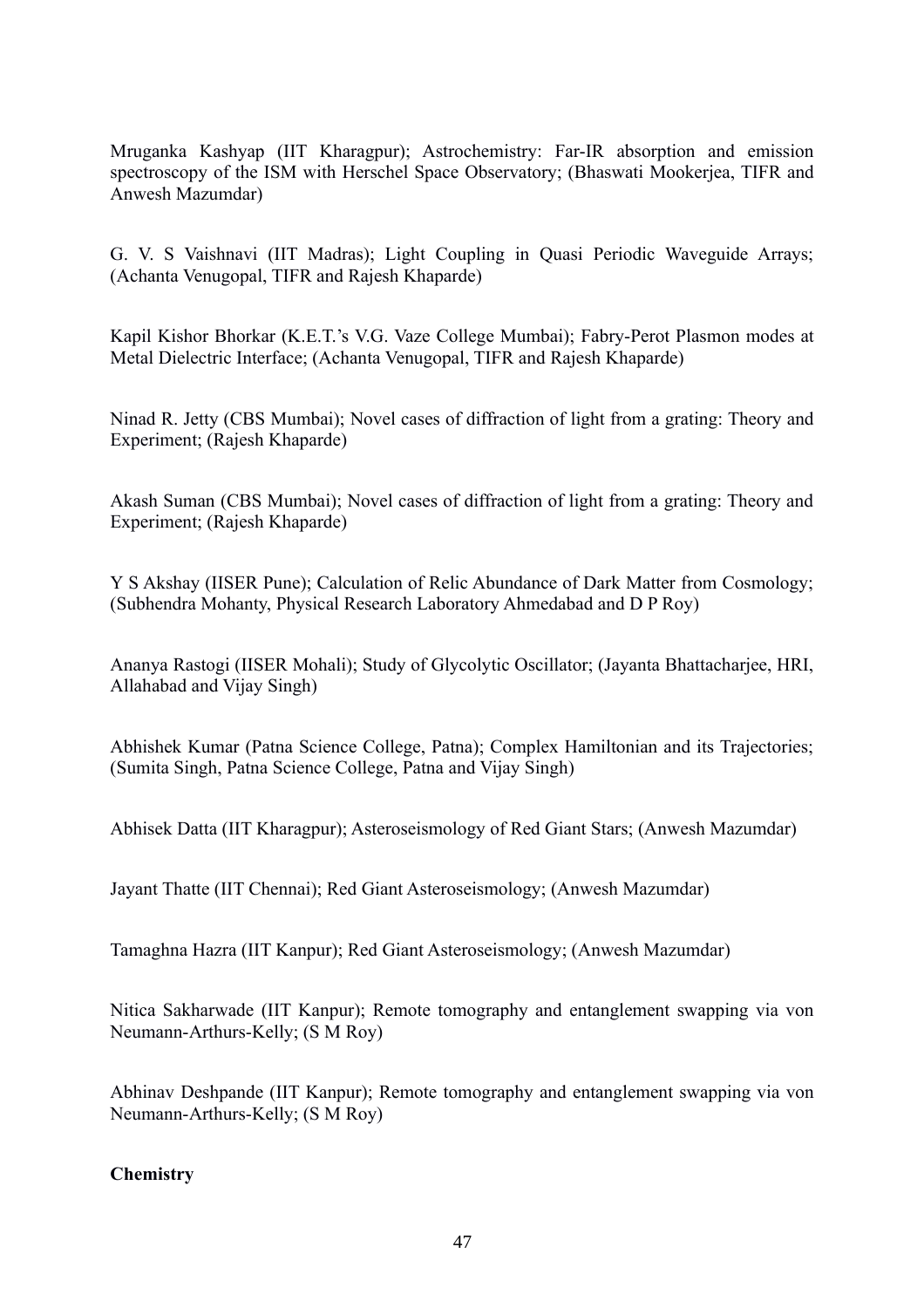Aditya Ranade (Ramnarain Ruia College, Mumbai); Bioanalytical Approach to study the comparative efficacy and wound healing property of stem bark ultrafine powder and micropowder of ITT; (R T Sane, G. N. Khalsa College of Arts, Science and Commerce, Mumbai)

Aditi Prabhune (S.P. College, Pune); Study of electron solvated in water cluster of n-hydrated electron: H2O molecule ( $n = 2-6$ ); (Dilip Maity, BARC)

Adhistha Parmar (K.E.T.'s V.G. Vaze College, Mumbai); Acid scavenging application of ionic liquid: precursors with formation of ionic liquid as byproduct in organic synthesis; (Prabodh Chobe, BASF India, Mumbai and Surendra Hinge BASF India, Mumbai)

Krishnav Goswami (Hindu College, Delhi); Annulled oligothiophenes in various configurations, their electronic properties under various different conditions and checking its potential for device applications; (Dilip Maity, BARC)

Tharique Ansari (IIRBS, Kottayam); Formulations of bitumen based fuels; (Prabodh Chobe, BASF India, Mumbai and Sharad Hardas, BASF India, Mumbai)

Ankush Singhal (CBS, Mumbai); Dissociation of haloacid in water: A study of HX(H2O)n,  $(X = Cl, F)$  clusters; (Dilip Maity, BARC)

Ashtami Jayakumar (IIRBS Kottayam); MnO2: A versatile catalyst for the selective oxidation of alcohols and decomposition of hydrogen peroxide; (Radha Jayaram, ICT, Mumbai and Savita Ladage)

Kesha Sorathiya (MS University, Vadodara); Characterization of Naga Bhasma using Electroanalytical techniques; (P A Sathe, Ramnarain Ruia College, Mumbai)

Indranil Samanta (R.K.M. Vidyamandira, Belur, West Bengal]; Lewis acid catalyzed three component one pot solvent free synthesis of oxazinone derivative; (Lakshmy Ravishankar, K.E.T.'s V.G. Vaze College, Mumbai and Gomathi Shridhar, V. K. Menon College, Mumbai)

Bhishek Manek (CBS, Mumbai); Structure of Solvent near a Solute: A Monte Carlo Study; (C N Patra, BARC)

Mahesh Vibhute (Fergusson College, Pune); A Green Synthesis of 2,3-Diphenyl Quinoxaline using Lewis Acid Catalysts; (Gomathi Shridhar, V.K.Menon College, Mumbai and Savita Ladage)

# **17. Popular Science Lectures**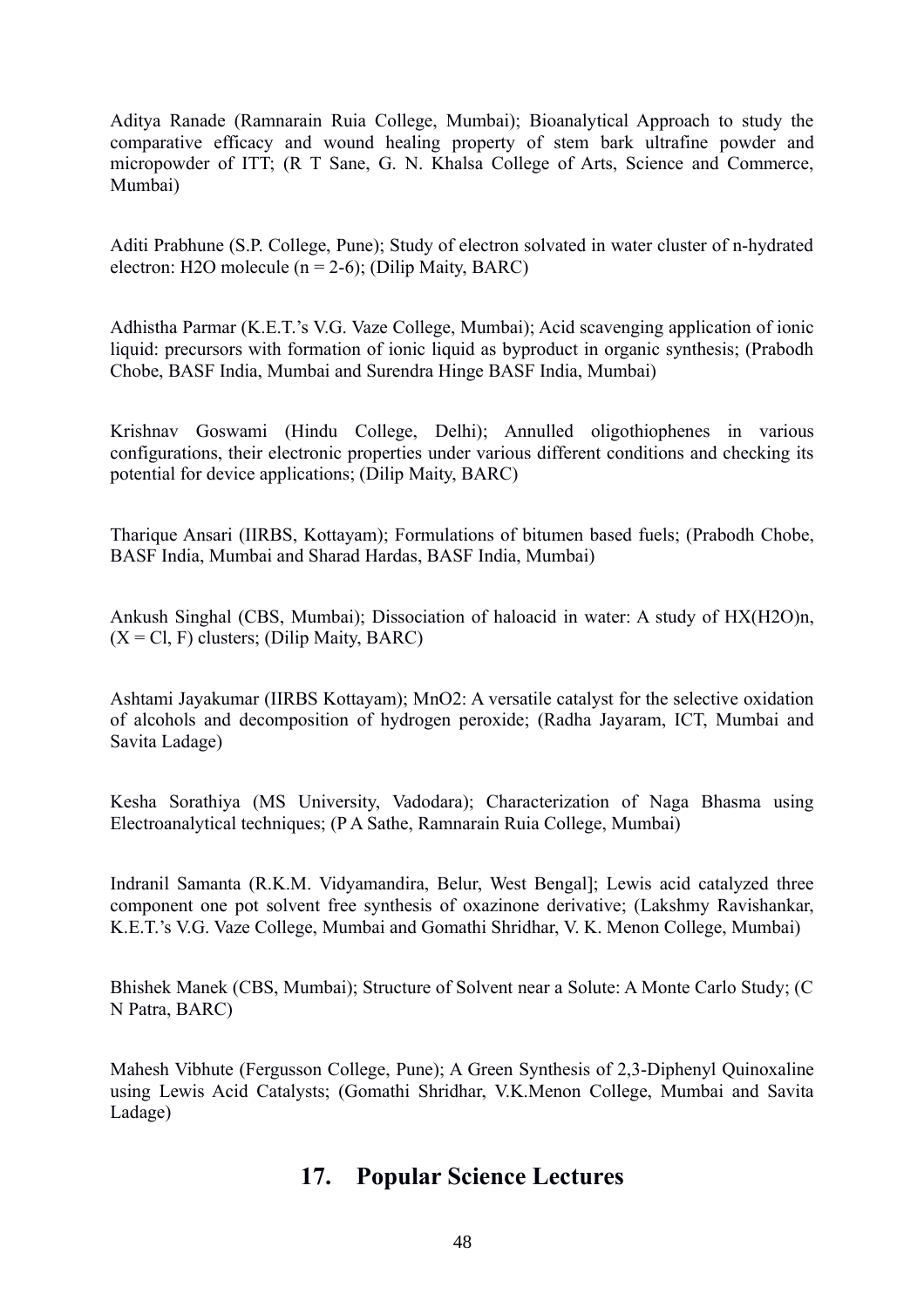#### **N. D. Deshmukh**

'Scope in Biological Science', INSPIRE programme organized at Yashwantrao Chavan College, Karad, on January 10, 2014.

#### **A. Ghaisas**

- 1. "Basic Astronomy and superstitions" and Sky Observation Session with G. Narawankar, organised by ABANS, Ratnagiri, at Lanja, Jaygad and Ratnagiri, December 13 to 15, 2013.
- 2. "Astronomy for the Beginners" workshop and public lecture Sant Gadge Baba University, Amravati, January 7 to 8, 2014.
- 3. "My experiences about Science Activity Centres" Inaugural lecture at the opening of Asha Vidyan Mandal at Ratnagiri, January 12, 2014.
- 4. "Introduction to Astronomy Olympiad Program" and Sky Observation Session with G. Narawankar, Rayat Shikshan Sanstha, Kandivli, February 15, 2014.
- 5. Introduction to Astronomy and Sky Observation Session with G. Narawankar & A. Mazumdar, Naval Public School, Colaba, Mumbai, February 18, 2014.
- 6. 'Yes, You can do it!' experiments with P. Nawale, G. Narawankar & S. Chopde, An exhibition of experiments was conducted at the Science Day Celebrations, at GMRT, Khodad, February 28 & March 1, 2014.
- 7. "Introduction to Astronomy Olympiad Program" and Sky Observation Session with S. Chopde, Goregaonkar High School, Goregaon, March 4, 2014.
- 8. 'Yes you can do it!' training workshop" with G. Narwankar, at Exploratory Laboratory, Suyash Gurukul Vidyalaya, Solapur, March 11 to 15, 2014.

## **K. Haydock**

Series of informal sessions on art and science, HBCSE, January-March 2014.

## **A. Mazumdar**

- 1. "The Expanding Universe", at the NTSE Students' Workshop in HBCSE, August 27, 2013.
- 2. "The Expanding Universe", at the KVS Teachers' Workshop in HBCSE, September 2, 2013.

## **C. Natarajan**

Understanding stocks and flows, at camp for NTSE students, HBCSE, August 30, 2013.

#### **A. Sule**

- 1. "Geometry on the surface of Sphere" (English) Special lecture orgniased by Vigyan Prasar, Khalsa High School, Kolkata, April 11, 2013.
- 2. "How to be a Scientist" (English) Ruia Physics Forum, R. Ruia College, Mumbai,